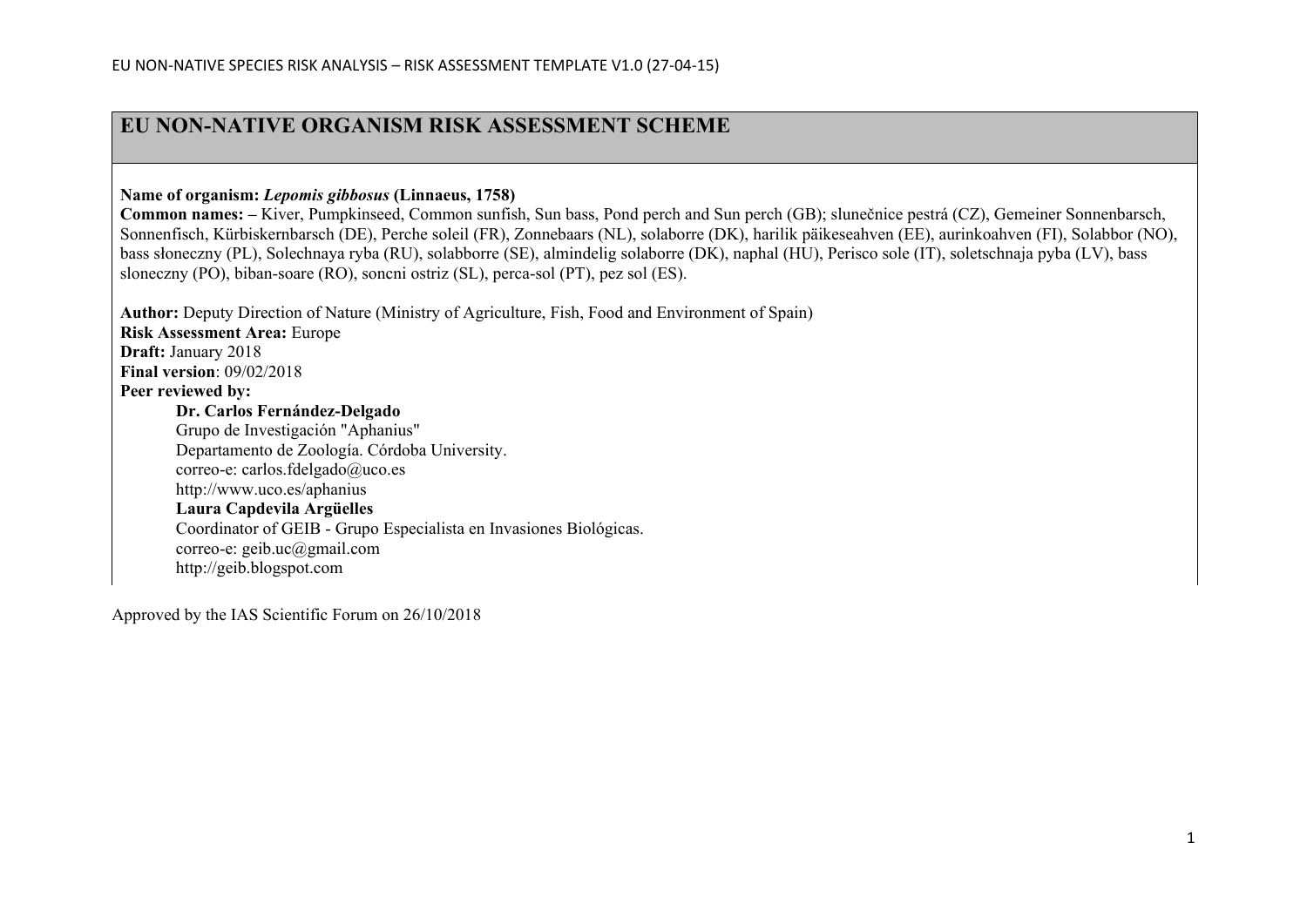| <b>EU CHAPPEAU</b>                                                                                |                                                                                                                                                                                                                                                                                                                                                                                                                                                                                                                                                                                                                                                                                                                                                                                                                                                                                                                                                                                      |
|---------------------------------------------------------------------------------------------------|--------------------------------------------------------------------------------------------------------------------------------------------------------------------------------------------------------------------------------------------------------------------------------------------------------------------------------------------------------------------------------------------------------------------------------------------------------------------------------------------------------------------------------------------------------------------------------------------------------------------------------------------------------------------------------------------------------------------------------------------------------------------------------------------------------------------------------------------------------------------------------------------------------------------------------------------------------------------------------------|
| <b>QUESTION</b>                                                                                   | <b>RESPONSE</b>                                                                                                                                                                                                                                                                                                                                                                                                                                                                                                                                                                                                                                                                                                                                                                                                                                                                                                                                                                      |
| 1. In how many EU member states has this species been recorded? List<br>them.                     | It has been recorded in 25 countries: Austria (Copp and Fox, 2007), Belgium<br>(Verreycken et al., 2007), Bulgaria (Copp and Fox, 2007), Croatia (Copp and Fox,<br>2007), Cyprus (Zogaris et al, 2012), Czech Republic (Copp and Fox, 2007), Denmark<br>(Madsen et al, 2014), Finland (Urho, unpublished), France (Cucherousset et al.,<br>2009), Germany (Nehring et al, 2015, Copp et al. 2005), Greece (Zenetos et al, 2009),<br>Hungary (Tandon, 1977a), Italy (Tandon, 1977b), Latvia (Elvira, 2001), Lithuania<br>(Froese and Pauly (2009), Luxembourg (Copp and Fox, 2007), Netherlands (Van<br>Kleef et al., 2008), Poland (Witkowski, 1979), Portugal (Clavero and García-Berthou,<br>2006), Romania (Skolka and Preda, 2010), Slovakia (Tomoček et al., 2005), Slovenia<br>(Povž and Šumer (2005), Spain (Elvira and Almodóvar, 2001), United Kingdom (Fox<br>et al, 2007); and Sweden (http://www.smp.se/kronoberg/solabborre-i-asnen-vacker-<br>$\alpha$ oro $\alpha$ ). |
| 2. In how many EU member states has this species currently<br>established populations? List them. | In Europe it is established in 24 countries. These are: Austria (Copp and Fox, 2007),<br>Belgium (Anseeuw et al., 2011), Bulgaria (Yankova, 2016), Croatia, Cyprus, Czech<br>Republic, Denmark (Jensen 2002, Jensen et al. 2007), Finland (Urho, unpublished),<br>France (Klaar et al. 2004; Cucherousset et al., 2009), Germany (Nehring et al. 2015),<br>Greece, Hungary, Italy, Latvia (Cucherousset et al., 2009), Lithuania (Elvira, 2001),<br>Luxembourg, Netherlands (Van Kleef et al., 2008), Poland, Portugal, Romania<br>(Gavriloaie et al., 2008), Slovakia, Slovenia, Spain (Elvira, 2001), UK (Cucherousset<br>et al., 2009).                                                                                                                                                                                                                                                                                                                                           |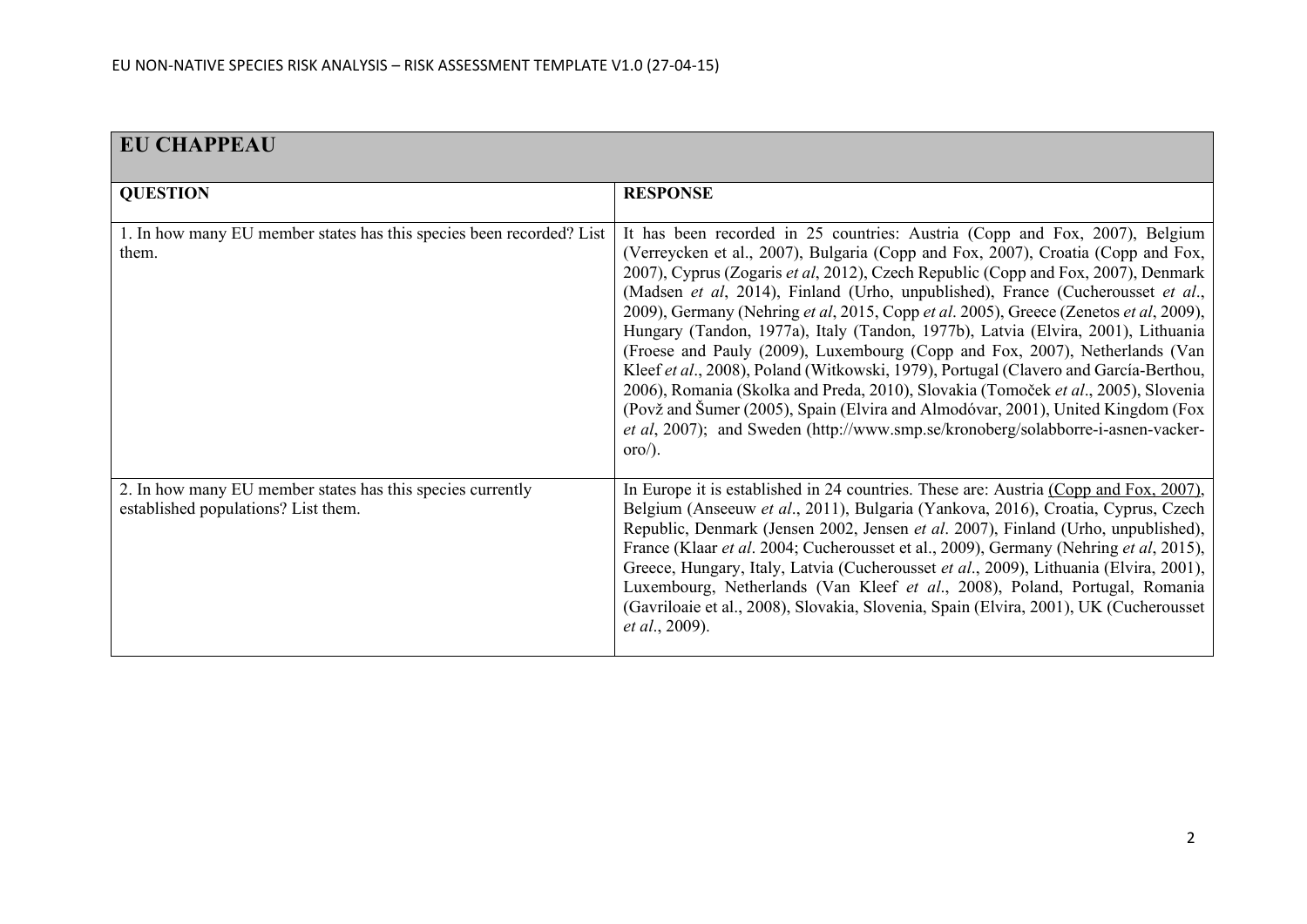|                                                                                             | <b>Russia</b><br>Ukrair<br>Atlantic Ocear<br><b>Black Se</b><br>Algeria<br>Morocco<br>Figure 1. Map showing countries in Europe with pumpkinseed populations. (Fox et al, 2007)                                                                                                                                                                                                                                                                                                                                                                            |
|---------------------------------------------------------------------------------------------|------------------------------------------------------------------------------------------------------------------------------------------------------------------------------------------------------------------------------------------------------------------------------------------------------------------------------------------------------------------------------------------------------------------------------------------------------------------------------------------------------------------------------------------------------------|
| 3. In how many EU member states has this species shown signs of<br>invasiveness? List them. | Nine Member States. This species is invasive in Netherlands (Van Kleef et al., 2008),<br>Portugal, Romania, Spain, UK (CABI, 2018), and potentially invasive in Germany<br>(Nehring et al, 2015), Austria (NOBANIS, 2011), Belgium (Anseeuw et al., 2011)<br>and Poland (Grabowska et al, 2010; NOBANIS, 2011). It seems to be able to form<br>established populations in almost all countries in Europe (Cucherousset et al., 2009).                                                                                                                      |
| 4. In which EU Biogeographic areas could this species establish?                            | Lepomis gibbosus can tolerate a wide range of climatic conditions. It is established in<br>all biogeographic areas (Fox et al, 2007): Continental area, Mediterranean area,<br>Atlantic area, Black Sea area, Pannonian area, Alpine area, Macaronesian area and<br>Steppic Area. It could establish in Boreal area, where population where recorded in<br>Lithuania (Elvira, 2001) and Sweden (http://www.smp.se/kronoberg/solabborre-i-<br>asnen-vacker-oro/).<br>It has demonstrated the ability to establish in colder countries as Norway (Fox et al, |
|                                                                                             | Ukraine<br>(https://rm.coe.int/national-reports-on-invasive-alien-<br>2007)<br>and<br>species/1680717b70), especially in a Climate Change scenario.                                                                                                                                                                                                                                                                                                                                                                                                        |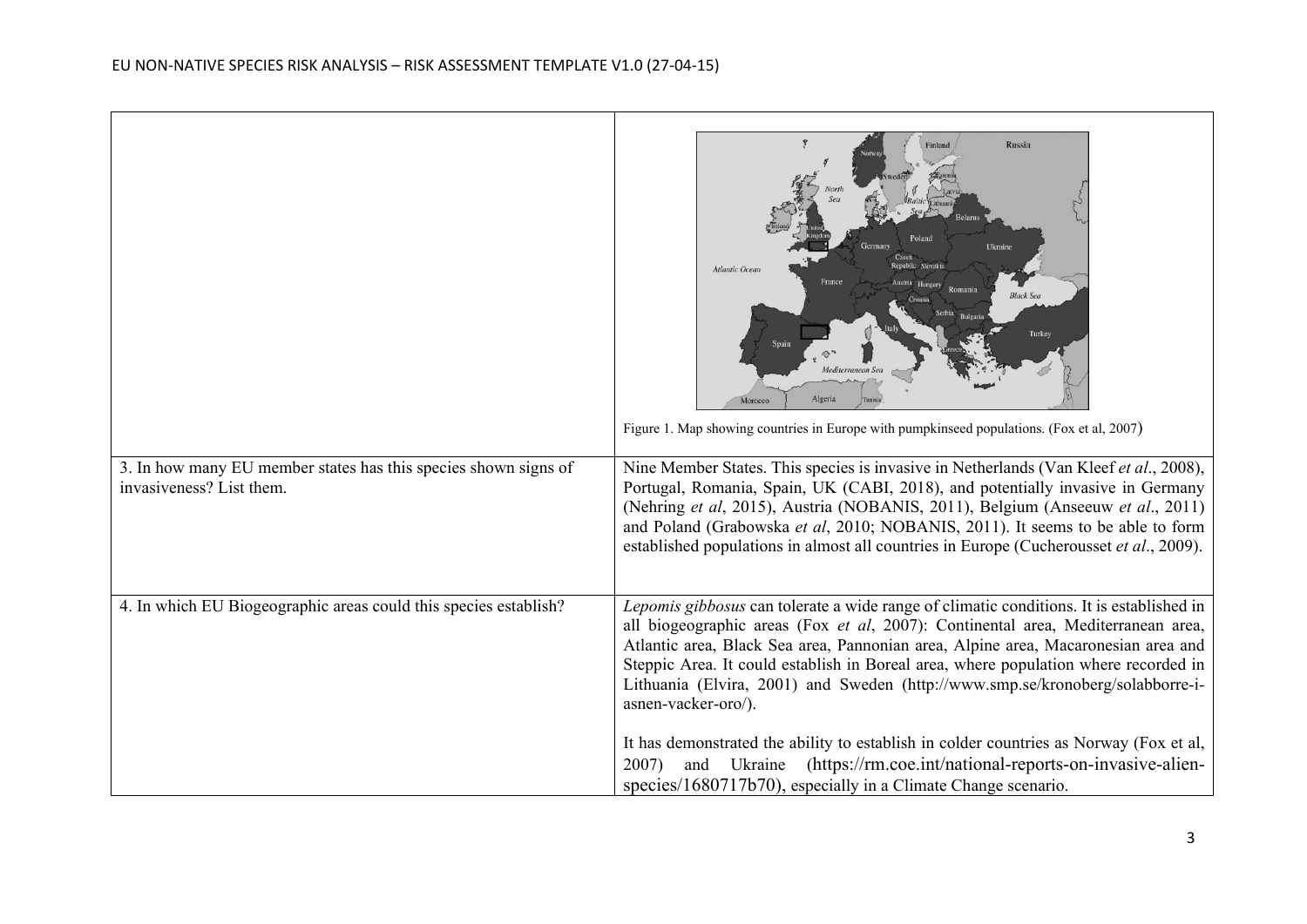| 5. In how many EU Member States could this species establish in the<br>future [given current climate] (including those where it is already<br>established)? List them. | In Europe it is established in 24 countries. These are: Austria, Belgium, Bulgaria,<br>Croatia, Cyprus, Czech Republic, Denmark, Finland, France, Germany, Greece,<br>Hungary, Italy, Latvia, Lithuania, Luxembourg, Netherlands, Poland, Portugal,<br>Romania, Slovakia, Slovenia, Spain and UK (see references in Q.2). In the future, L.<br>gibbosus could establish in Malta (we have no information about its presence there),<br>Estonia, Ireland, Finland and Sweden (as indicated by the Danish reviewer, Southern<br>Sweden is just as warm or warmer than Denmark, where there are at least ten<br>reproducing populations). |
|------------------------------------------------------------------------------------------------------------------------------------------------------------------------|----------------------------------------------------------------------------------------------------------------------------------------------------------------------------------------------------------------------------------------------------------------------------------------------------------------------------------------------------------------------------------------------------------------------------------------------------------------------------------------------------------------------------------------------------------------------------------------------------------------------------------------|
| 6. In how many EU member states could this species become invasive<br>in the future [given current climate] (where it is not already<br>established)?                  | There is no information about the presence of this species in Malta, but if present, the<br>conditions to become invasive are met.                                                                                                                                                                                                                                                                                                                                                                                                                                                                                                     |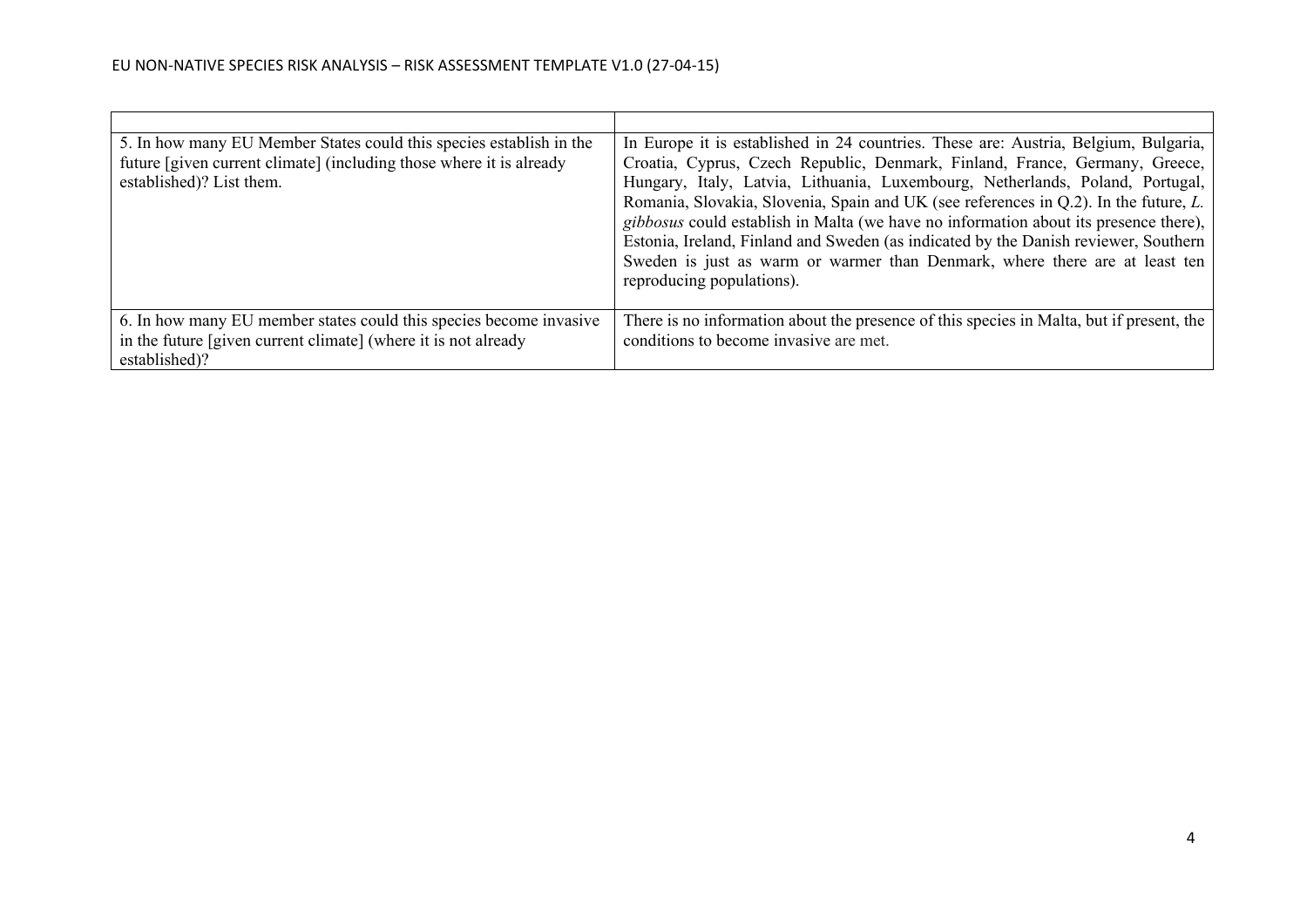| <b>SECTION A – Organism Information and Screening</b>                                                                                                |                                      |                                                                                                                                                                                                                                                                                                                                                                                                                                                                                                                                                                                                                                          |  |
|------------------------------------------------------------------------------------------------------------------------------------------------------|--------------------------------------|------------------------------------------------------------------------------------------------------------------------------------------------------------------------------------------------------------------------------------------------------------------------------------------------------------------------------------------------------------------------------------------------------------------------------------------------------------------------------------------------------------------------------------------------------------------------------------------------------------------------------------------|--|
| <b>Stage 1. Organism Information</b>                                                                                                                 | <b>RESPONSE</b>                      | <b>COMMENT</b>                                                                                                                                                                                                                                                                                                                                                                                                                                                                                                                                                                                                                           |  |
|                                                                                                                                                      | [chose one entry, delete all others] |                                                                                                                                                                                                                                                                                                                                                                                                                                                                                                                                                                                                                                          |  |
| 1. Identify the organism. Is it clearly a single<br>taxonomic entity and can it be adequately<br>distinguished from other entities of the same rank? | Yes                                  | Kingdom: Animalia >> Phylum: Chordata >><br>Class: Actinopterygii >> Order: Perciformes >><br>Family: Centrarchidae >> Genus Lepomis (Rafinesque, 1819)<br>Lepomis gibbosus (Linnaeus, 1758)<br>Common names: Kiver, Pumpkinseed, Common sunfish, Sun<br>bass, Pond perch and Sun perch (GB); slunečnice pestrá (CZ),<br>Gemeiner Sonnenbarsch, Sonnenfisch, Kürbiskernbarsch<br>(DE), Perche soleil (FR), Zonnebaars (NL), solaborre (DK),<br>harilik päikeseahven (EE), aurinkoahven (FI), Solabbor (NO),<br>bass słoneczny (PL), Solechnaya ryba (RU), solabborre (SE),<br>almindelig solaborre (DK), naphal (HU), Perisco sole (IT), |  |
| 2. If not a single taxonomic entity, can it be<br>redefined? (if necessary use the response box to<br>re-define the organism and carry on)           | <b>NA</b>                            | soletschnaja pyba (LV), bass sloneczny (PO), biban-soare<br>(RO), soncni ostriz (SL), perca-sol (PT), pez sol (ES).                                                                                                                                                                                                                                                                                                                                                                                                                                                                                                                      |  |
| 3. Does a relevant earlier risk assessment exist?<br>(give details of any previous risk assessment)                                                  | Yes                                  | A rapid risk assessment for Lepomis gibbosus was produced<br>by the GB Non-native Species Secretariat (GB NNSS) and<br>updated in April 2017.<br>The risk assessment for <i>Lepomis gibbosus</i> updated in April<br>2017 by the GB NNSS describes L. gibbosus as an effective<br>competitor of native fish due to plasticity of diet, parental care<br>behaviour which enhances reproductive success, and<br>aggressive behaviour which can affect native species' foraging<br>success, reproduction and microhabitat selection.                                                                                                        |  |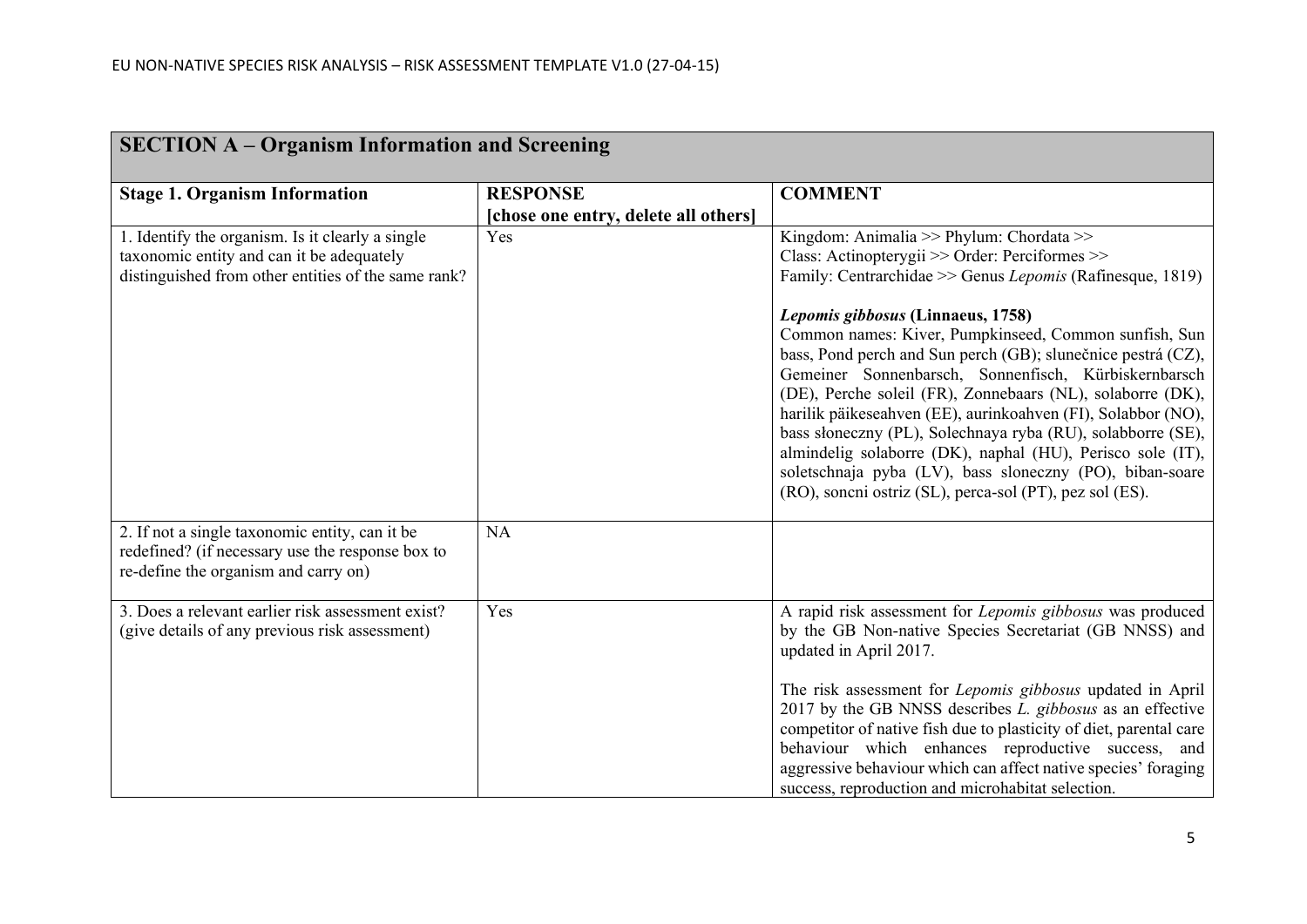| These are the conclusions of the study for each risk:                                                                                                                                                                                                                                                                        |
|------------------------------------------------------------------------------------------------------------------------------------------------------------------------------------------------------------------------------------------------------------------------------------------------------------------------------|
| <b>Summary</b>                                                                                                                                                                                                                                                                                                               |
| Confidence<br><b>Risk</b><br><b>VERY HIGH</b><br><b>VERY LIKELY</b><br>Entry<br><b>LIKELY</b><br><b>HIGH</b><br>Establishment<br><b>MEDIUM</b><br><b>LIKELY</b><br><b>Spread</b><br><b>MEDIUM</b><br><b>MODERATE</b><br>mpacts<br><b>MEDIUM</b><br><b>MEDIUM</b><br>Conclusion                                               |
| The Risk screening of non-native freshwater fishes in Croatia<br>and Slovenia undertaken by Piria et al. (2016) notified L.<br>gibbosus as invasive with a MH (medium high) FISK score.                                                                                                                                      |
| Other risk screenings undertaken in the EU that included L.<br>gibbosus are: Ferincz et. al. (2016) for Lake Balaton Hungary<br>where the risk of invasiveness was assessed as MH (medium<br>high), Perdikaris et. al (2016) for Greece, that assessed the risk<br>of invasiveness for <i>L. gibbosus</i> as VH (very high). |
| L. gibbosus has been subject to FISK assessment for UK,<br>Spain, Portugal (Copp et al., 2009; Almeida et al., 2013).<br>In all this countries the species was evaluated as a<br>"potential pest".                                                                                                                           |
| There are other risk screenings of L. gibbosus undertaken in<br>the EU: For instance in Bulgaria, the species was classified as<br>non-invasive with a medium high (MH) score (Simonovic et<br>al., 2013), for Finland L. gibbosus was assessed as non-<br>invasive with a medium score (M) (Puntila et al, 2013).           |
| In the Black Lists for Germany and Austria, the species was<br>assessed as potentially invasive (Wiesner et al. 2010, Nehring<br><i>et al.</i> 2015).                                                                                                                                                                        |
| Verbrugge et al. (2012) indicated a high risk for Lepomis<br>gibbosus in the comparation of risk classifications for 25                                                                                                                                                                                                      |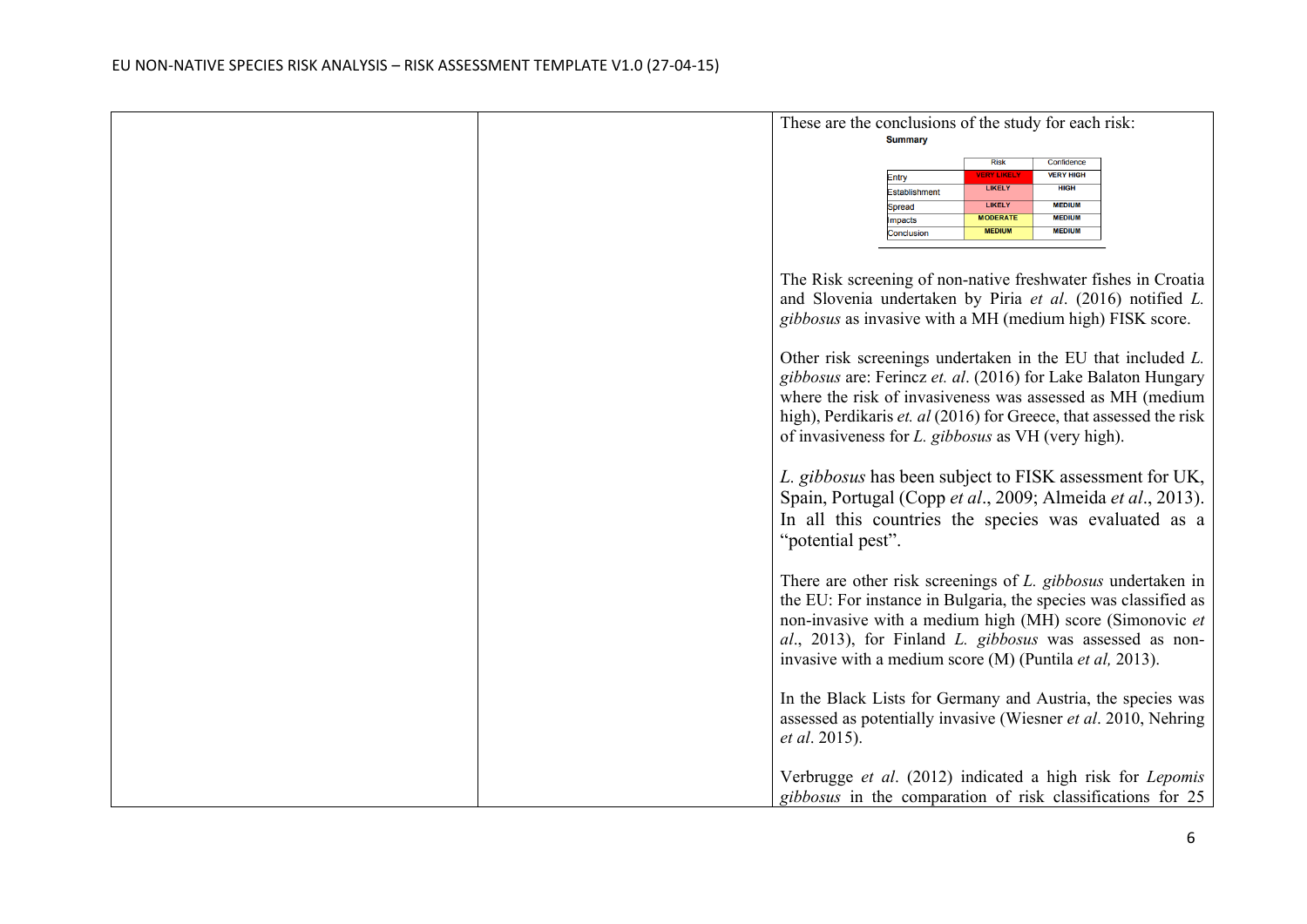|                                                                                                |     | aquatic non-native species using various European risk<br>identification protocols.                                                                                                                                                                                                                                                                                                                                  |
|------------------------------------------------------------------------------------------------|-----|----------------------------------------------------------------------------------------------------------------------------------------------------------------------------------------------------------------------------------------------------------------------------------------------------------------------------------------------------------------------------------------------------------------------|
| 4. If there is an earlier risk assessment is it still<br>entirely valid, or only partly valid? | Yes | All risk assessment mentioned above are still valid and we<br>considered them for this RA.                                                                                                                                                                                                                                                                                                                           |
| 5. Where is the organism native?                                                               |     | Lepomis gibbosus is native to the eastern part of North<br>America, where sunfishes are known to have existed since the<br>Miocene (Scott and Crossman, 1973).                                                                                                                                                                                                                                                       |
|                                                                                                |     | Source: IUCN (International Union for Conservation of Nature),<br>NatureServe 2013. Lepomis gibbosus. The IUCN Red List of Threatened<br>Species. Version 2017-3                                                                                                                                                                                                                                                     |
| 6. What is the global distribution of the organism<br>(excluding Europe)?                      |     | In addition to its native range, Lepomis gibbosus has been<br>introduced in Turkey and Georgia in Asia Minor; Congo and<br>Morocco in Africa; Brazil, Chile, Venezuela, Cuba, and<br>Guatemala in Central and South America, and also in the<br>western parts of the USA and Canada (CABI, 2018).                                                                                                                    |
| 7. What is the distribution of the organism in<br>Europe?                                      |     | Lepomis gibbosus is now established in at least 29 countries of<br>Europe and Asia minor. In addition to the countries mentioned<br>above,<br>in<br>Europe<br>Ukraine<br>$it$ is<br>present<br>in<br>(https://rm.coe.int/national-reports-on-invasive-alien-<br>species/1680717b70), Norway (Cucherousset et al., 2009),<br>Switzerland (Wittenberg, 2005), Serbia and Bosnia-<br>Hertzegovina (Copp and Fox, 2007). |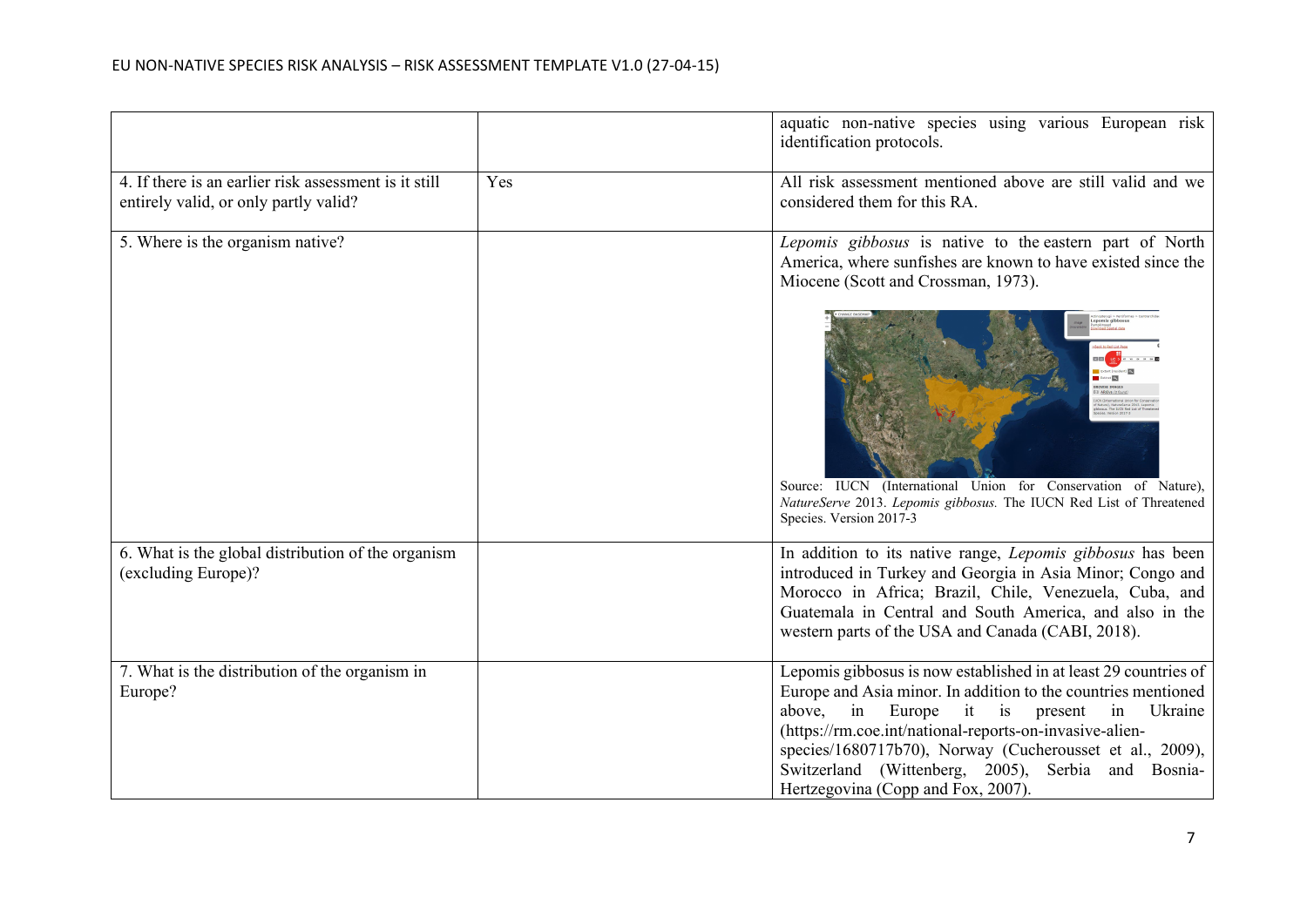| 8. Is the organism known to be invasive (i.e. to<br>threaten organisms, habitats or ecosystems)<br>anywhere in the world? | Yes | L. gibbosus is listed among the top ten introduced fish species<br>with adverse ecological effects (Casal, 2006). It is considered<br>a threat for native fish species (Welcomme, 1988) through<br>competition for food and predation on eggs and juveniles<br>(García-Berthou and Moreno-Amich, 2000). Densities<br>decreases of fish species have been reported to regularly<br>coincide with sharp increases in <i>L. gibbosus</i> abundances<br>(Tomoček et al., 2007 and literature therein). The species is<br>also held responsible for the locally strong decline and<br>disappearance of endangered amphibians, such as Pelobates<br>fuscus, Triturus cristatus and Hyla arborea (Bosman, 2003;<br>Soes, 2011), gastropods (Wainwright et. al, 1991) and<br>dragonflies (Janssen, 2000), including several species listed in<br>the Council Directive 92/43/EEC (Habitats Directive).<br>Almeida et al. (2014) demonstrated how pumpkinseed can<br>disturb, through aggression, the natural behaviours of endemic<br>fauna in Iberian fresh waters, and it highlights the usefulness<br>of direct in situ observations to identify aggressive encounters<br>and quantify these under-estimated impacts of invasive<br>species. |
|---------------------------------------------------------------------------------------------------------------------------|-----|-----------------------------------------------------------------------------------------------------------------------------------------------------------------------------------------------------------------------------------------------------------------------------------------------------------------------------------------------------------------------------------------------------------------------------------------------------------------------------------------------------------------------------------------------------------------------------------------------------------------------------------------------------------------------------------------------------------------------------------------------------------------------------------------------------------------------------------------------------------------------------------------------------------------------------------------------------------------------------------------------------------------------------------------------------------------------------------------------------------------------------------------------------------------------------------------------------------------------------------------|
|                                                                                                                           |     | Van Kleef et al (2008) described the decreasing in<br>macroinvertebrate abundance of eight invertebrate taxa<br>(Tricladida, Hirudinea, Oligochaeta, Odonata, Heteroptera,<br>Chironomidae, Ceratopogonidae and Trichoptera) in<br>deteriorated ponds in Netherlands. The results demonstrated a<br>reduction by eighty three percent in pools populated by<br>pumpkinseed than in pools without pumpkinseed, probably<br>due to opportunistic feeding and high pumpkinseed<br>abundance.<br>It should be mentioned that in this study pumpkinseed<br>exploited dredging disturbance and became abundant in ponds                                                                                                                                                                                                                                                                                                                                                                                                                                                                                                                                                                                                                       |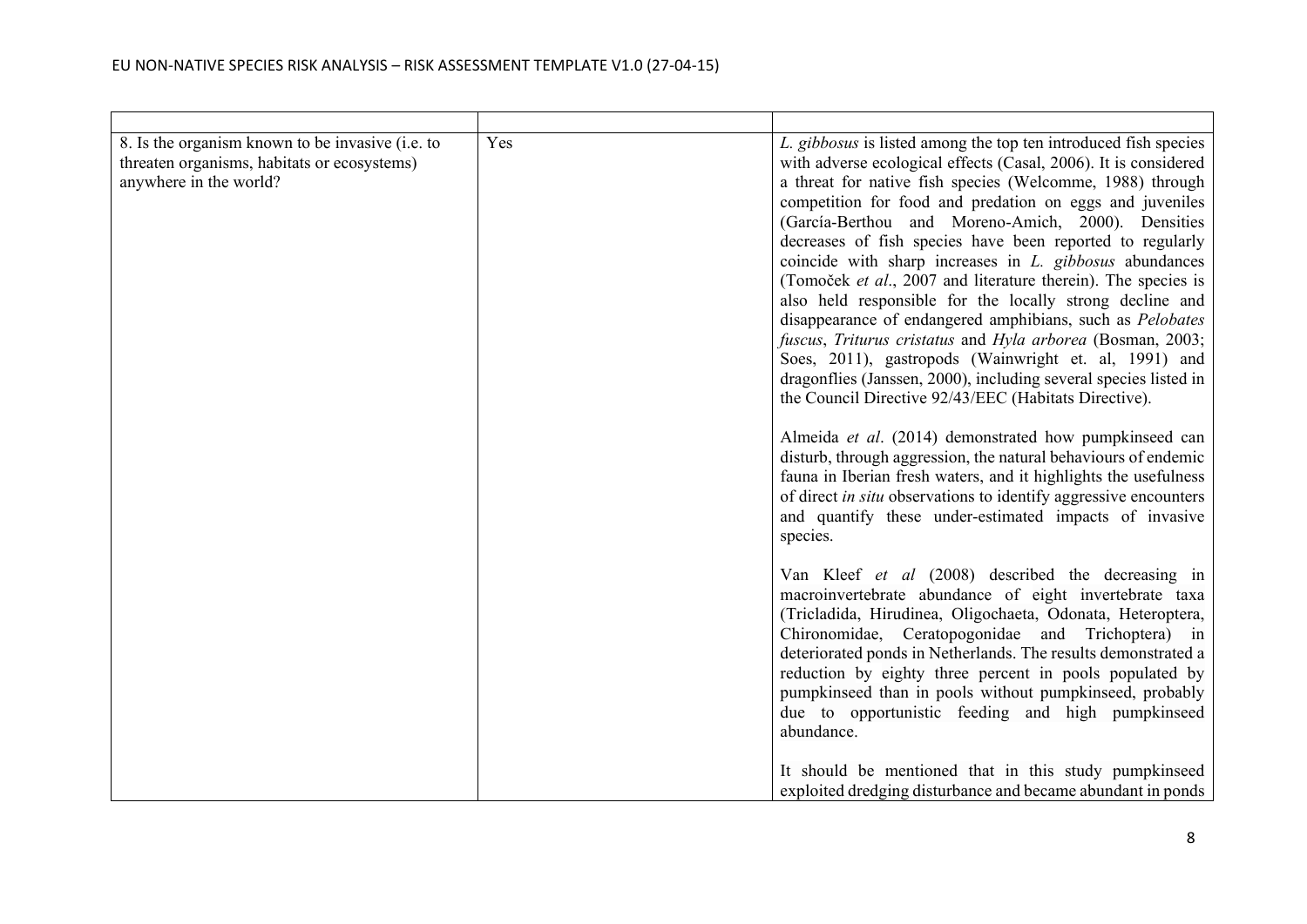|                                                  | that had been subject of rehabilitation work to remove<br>invasive plants to favour native plants. Anyway the voracious<br>predation on macroinvertebrate populations can be<br>reproduced, maybe at a lower scale, in more natural<br>ecosystems. |
|--------------------------------------------------|----------------------------------------------------------------------------------------------------------------------------------------------------------------------------------------------------------------------------------------------------|
| 9. Describe any known socio-economic benefits of | L. gibbosus is principally a recreational sportfish species, with                                                                                                                                                                                  |
| the organism in the risk assessment area.        | production in aquaculture facilities for stocking of recreational                                                                                                                                                                                  |
|                                                  | fishing waters (Dill, 1990) and as ornamental fish for garden<br>ponds.                                                                                                                                                                            |
|                                                  | It could be used for scientific research and is also sold in the<br>aquarium trade (CABI, 2018, Van der Valk et al., 2018).                                                                                                                        |
|                                                  | The importance for sport-fishing of Lepomis gibbosus is very<br>low, and it is considered as a pest by sport anglers.                                                                                                                              |
|                                                  | Maybe this species can contribute to decrease mosquito<br>populations in invaded areas. Unfortunately there is a lack of<br>scientific information on these economic issues.                                                                       |
|                                                  | As an exemple, in the NL trade value is low and has been<br>recently estimated to be 20.000 Euro per year (Van der Valk et<br>al., 2018), excluding web trade. However, volume and trade<br>value of (inter)nation web trade is unknown.           |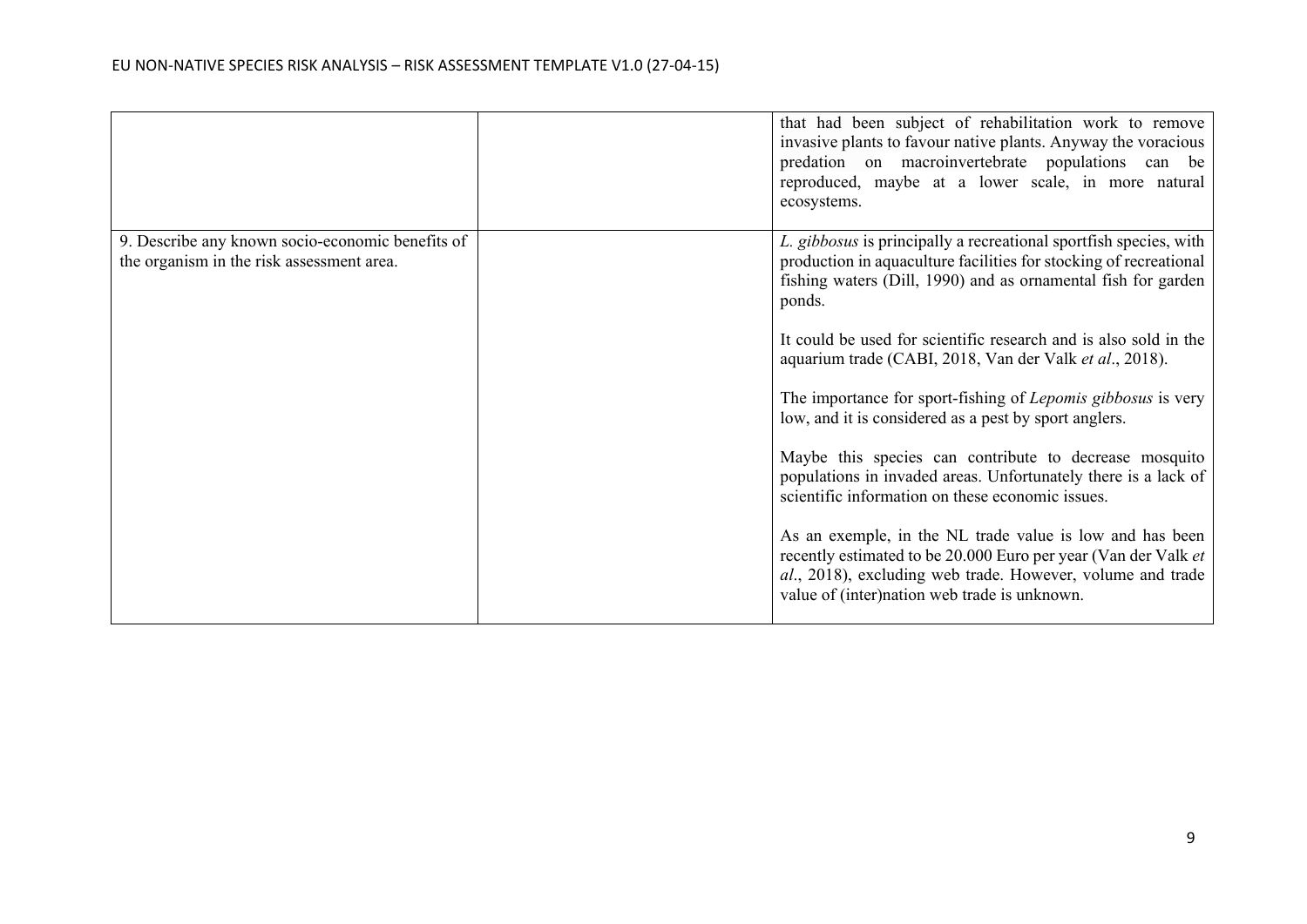## **SECTION B – Detailed assessment**

## **PROBABILITY OF ENTRY**

Important instructions:

- Entry is the introduction of an organism into Europe. Not to be confused with spread, the movement of an organism within Europe.
- For organisms which are already present in Europe, only complete the entry section for current active pathways of entry or if relevant potential future pathways. The entry section need not be completed for organisms which have entered in the past and have no current pathways of entry.

| <b>QUESTION</b>                                      | <b>RESPONSE</b>   | <b>CONFIDENCE</b> | <b>COMMENT</b>                                              |
|------------------------------------------------------|-------------------|-------------------|-------------------------------------------------------------|
|                                                      | [chose one entry, | <b>chose</b> one  |                                                             |
|                                                      | delete all others | entry, delete all |                                                             |
|                                                      |                   | others]           |                                                             |
| 1.1. How many active pathways are relevant to the    | moderate number   | medium            | The Pumpkinseed (Lepomis gibbosus) was introduced to        |
| potential entry of this organism?                    |                   |                   | Europe in the 1880s for use in outdoor ponds and as         |
|                                                      |                   |                   | aquarium fish (Hanel, 2011, CABI, 2018). It was stocked     |
| (If there are no active pathways or potential future |                   |                   | in gardens as well as in aquaria, and released through      |
| pathways respond N/A and move to the Establishment   |                   |                   | accidental or deliberate releases to different water bodies |
| section)                                             |                   |                   | (Tandon, 1976; Geiter et al., 2002).                        |
|                                                      |                   |                   |                                                             |
|                                                      |                   |                   | The main introduction pathways was as an ornamental         |
|                                                      |                   |                   | fish including stocking in outdoor ponds as well as in      |
|                                                      |                   |                   | aquaria (e.g. United Kingdom; Netherlands; Poland),         |
|                                                      |                   |                   | sport fishing (Germany) (Nehring et al, 2015) or for        |
|                                                      |                   |                   | extensive fish culture for use as forage food for           |
|                                                      |                   |                   | largemouth bass (Spain and Portugal (CABI, 2018) and        |
|                                                      |                   |                   | more recently as a pet fish, i.e. for indoor aquaria.       |
|                                                      |                   |                   |                                                             |
|                                                      |                   |                   | In France it was first introduced as a scientific (and then |
|                                                      |                   |                   | anglers) curiosity (Poulet, 2017, French revision of the    |
|                                                      |                   |                   | Lepomis genus RA draft).                                    |
|                                                      |                   |                   |                                                             |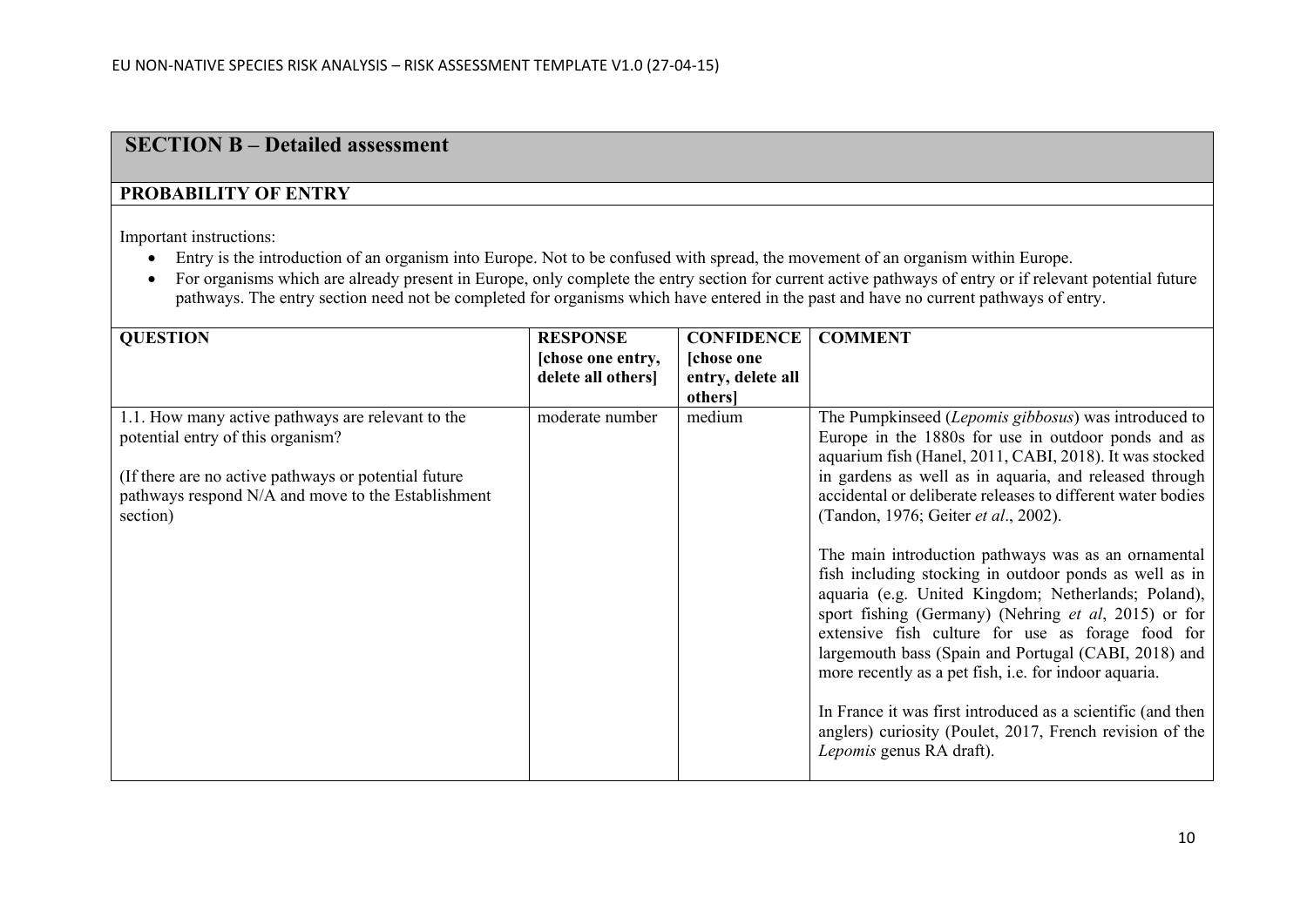|                                                                                                                      |                                  |        | Some authors also assume that L. gibbosus could be<br>introduced unintentionally, for instance with imports of<br>carp fry used in stocking (Tandon, 1976).<br>L. gibbosus has also been deliberately introduced in<br>Denmark in the belief that it can control the fish louse<br>Argulus foliaceus (Przybylski and Zięba, 2011).<br>The species has already entered Europe and introduction<br>pathways are still open, suggesting further introductions<br>are possible. As seen before, the species is present in high<br>abundance in many countries in mainland Europe and it<br>is possible that accidental introductions could occur, with<br>L. gibbosus as a contaminant of a legal fish stocking from<br>Europe and from regulated fish movements within new<br>locations (Davies et al. 2013). |
|----------------------------------------------------------------------------------------------------------------------|----------------------------------|--------|------------------------------------------------------------------------------------------------------------------------------------------------------------------------------------------------------------------------------------------------------------------------------------------------------------------------------------------------------------------------------------------------------------------------------------------------------------------------------------------------------------------------------------------------------------------------------------------------------------------------------------------------------------------------------------------------------------------------------------------------------------------------------------------------------------|
| 1.2. List relevant pathways through which the organism<br>could enter. Where possible give detail about the specific | [Pet trade]<br>/Ornamental fish] |        | Lepomis gibbosus is largely known as invader and is<br>present in almost all European countries. Nowadays the                                                                                                                                                                                                                                                                                                                                                                                                                                                                                                                                                                                                                                                                                              |
| origins and end points of the pathways.                                                                              | [Sport fishing]                  |        | species could still entry as:                                                                                                                                                                                                                                                                                                                                                                                                                                                                                                                                                                                                                                                                                                                                                                              |
| For each pathway answer questions 1.3 to 1.10 (copy and                                                              | [Contaminant of<br>fish stock]   |        | - Ornamental pet;<br>- Sportfishing;                                                                                                                                                                                                                                                                                                                                                                                                                                                                                                                                                                                                                                                                                                                                                                       |
| paste additional rows at the end of this section as                                                                  | [Forage fish]                    |        | - Contaminant of fish stock - accidental introductions                                                                                                                                                                                                                                                                                                                                                                                                                                                                                                                                                                                                                                                                                                                                                     |
| necessary).                                                                                                          |                                  |        | with legal fish stocking;                                                                                                                                                                                                                                                                                                                                                                                                                                                                                                                                                                                                                                                                                                                                                                                  |
|                                                                                                                      |                                  |        | - Forage fish/Bait/Fodder (less probable).                                                                                                                                                                                                                                                                                                                                                                                                                                                                                                                                                                                                                                                                                                                                                                 |
| Pathway name:                                                                                                        | [Pet trade /Ornamental fish]     |        |                                                                                                                                                                                                                                                                                                                                                                                                                                                                                                                                                                                                                                                                                                                                                                                                            |
| 1.3. Is entry along this pathway intentional (e.g. the                                                               | intentional                      | medium | Lepomis species are intentionally imported for                                                                                                                                                                                                                                                                                                                                                                                                                                                                                                                                                                                                                                                                                                                                                             |
| organism is imported for trade) or accidental (the                                                                   |                                  |        | aquariums or garden lagoons. It seems that demand has                                                                                                                                                                                                                                                                                                                                                                                                                                                                                                                                                                                                                                                                                                                                                      |
| organism is a contaminant of imported goods)?                                                                        |                                  |        | decreased but this species is still on the market. For<br>instance in the NL trade value has been recently                                                                                                                                                                                                                                                                                                                                                                                                                                                                                                                                                                                                                                                                                                 |
| (If intentional, only answer questions 1.4, 1.9, 1.10, 1.11)                                                         |                                  |        | estimated to be 20.000€ per year (Van der Valk et al.,<br>2018), excluding web trade.                                                                                                                                                                                                                                                                                                                                                                                                                                                                                                                                                                                                                                                                                                                      |
|                                                                                                                      |                                  |        |                                                                                                                                                                                                                                                                                                                                                                                                                                                                                                                                                                                                                                                                                                                                                                                                            |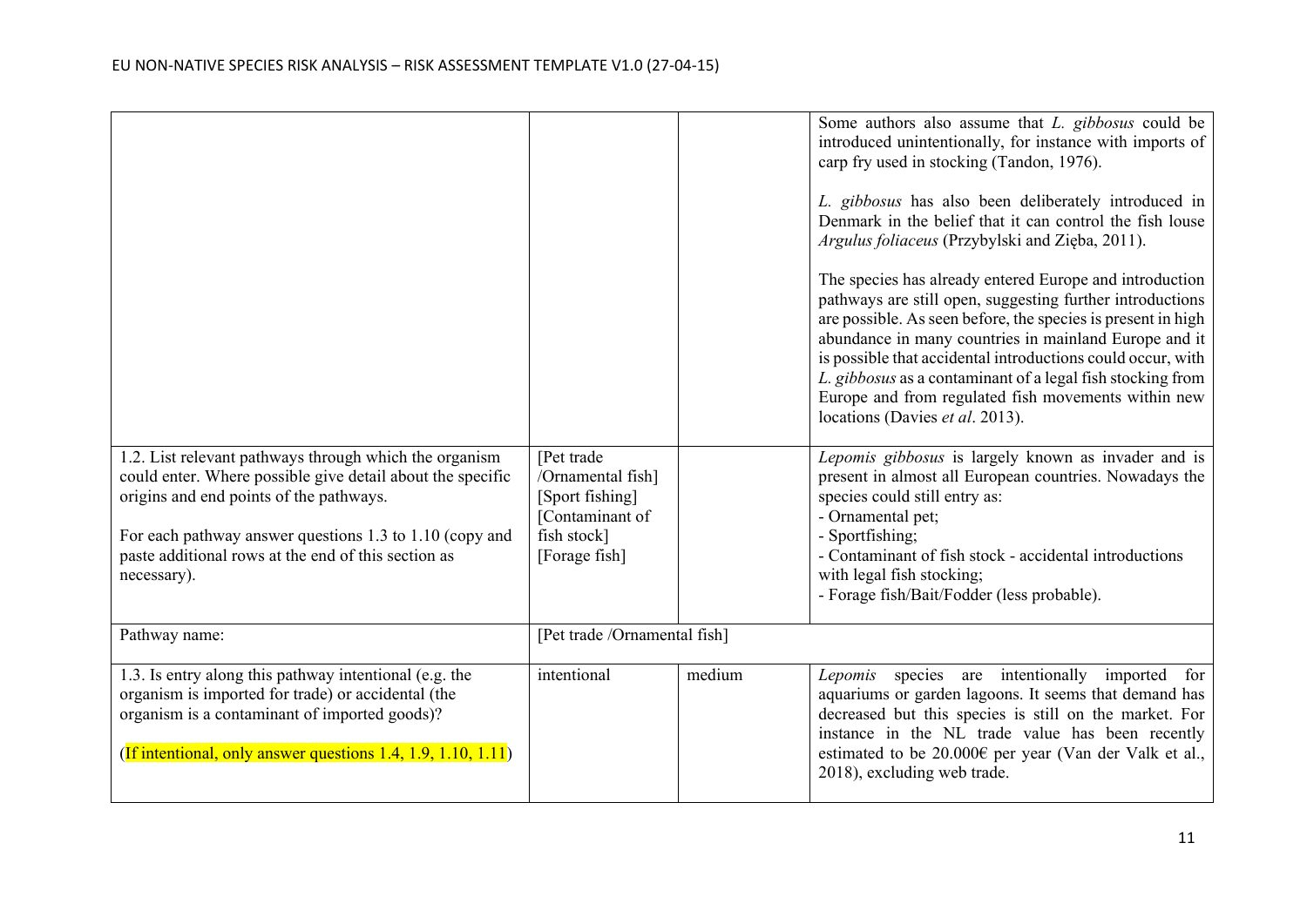| 1.4. How likely is it that large numbers of the organism<br>will travel along this pathway from the point(s) of origin<br>over the course of one year?<br>Subnote: In your comment discuss how likely the<br>organism is to get onto the pathway in the first place. | unlikely          | low    | Over the course of one year it is not expected that a large<br>number of organism would enter in Europe. Entries from<br>North America are very unlikely but it can be traded<br>between European countries.                                                                               |
|----------------------------------------------------------------------------------------------------------------------------------------------------------------------------------------------------------------------------------------------------------------------|-------------------|--------|--------------------------------------------------------------------------------------------------------------------------------------------------------------------------------------------------------------------------------------------------------------------------------------------|
| 1.9. How likely is the organism to be able to transfer from<br>the pathway to a suitable habitat or host?                                                                                                                                                            | very likely       | high   | Pets are released into the wild when owners don't want<br>to keep them anymore.                                                                                                                                                                                                            |
| 1.10. Estimate the overall likelihood of entry into Europe<br>based on this pathway?                                                                                                                                                                                 | moderately likely | low    | Trade can be done between European countries.<br>The probability of new entries of Lepomis species with<br>the pet-trade from North America is not very likely,<br>depending on trends in aquaristic.                                                                                      |
| End of pathway assessment, repeat as necessary.                                                                                                                                                                                                                      |                   |        |                                                                                                                                                                                                                                                                                            |
| Pathway name:                                                                                                                                                                                                                                                        | [Sport fishing]   |        |                                                                                                                                                                                                                                                                                            |
| 1.3. Is entry along this pathway intentional (e.g. the<br>organism is imported for trade) or accidental (the<br>organism is a contaminant of imported goods)?<br>(If intentional, only answer questions 1.4, 1.9, 1.10, 1.11)                                        | intentional       | medium | Lepomis gibbosus has been intentionally imported for<br>fishing activities in many parts of Europe. Today it is<br>perceived more like an annoyance for the anglers, and the<br>demand has decreased. But entry as stocks for sport<br>fishing could still happen in some parts of Europe. |
| 1.4. How likely is it that large numbers of the organism<br>will travel along this pathway from the point(s) of origin<br>over the course of one year?<br>Subnote: In your comment discuss how likely the<br>organism is to get onto the pathway in the first place. | unlikely          | low    | Over the course of one year it is not expected that a large<br>number of organism would enter in Europe. Imports from<br>North America are not expected, because anglers take<br>them from established populations in Europe.                                                              |
| 1.9. How likely is the organism to be able to transfer from<br>the pathway to a suitable habitat or host?                                                                                                                                                            | likely            | medium | Once entered, L. gibbosus could easily be introduced to<br>a suitable habitat given the large number of suitable<br>habitats and demonstrated generalist behaviour.                                                                                                                        |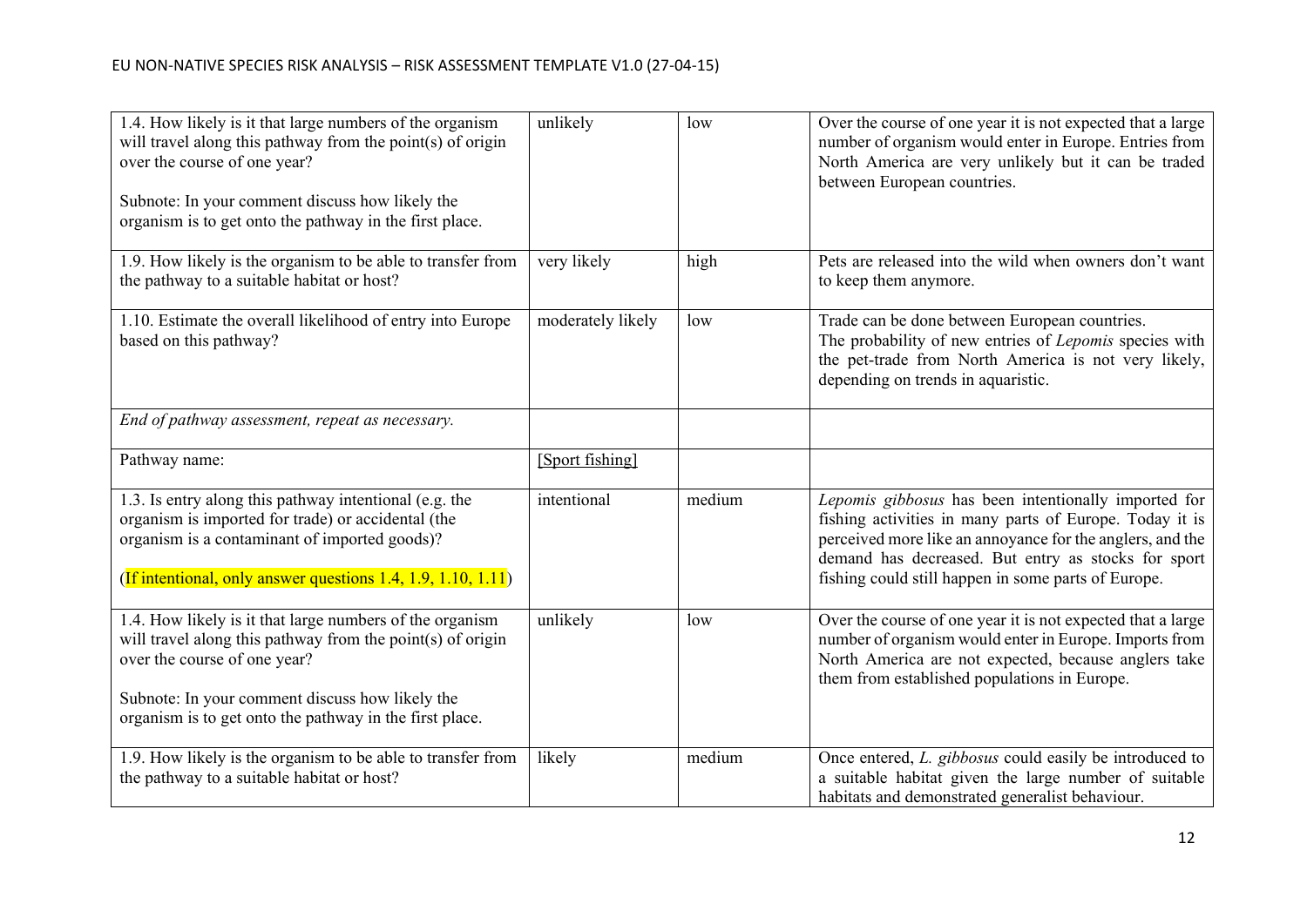| 1.10. Estimate the overall likelihood of entry into Europe<br>based on this pathway?                                                                                                                                                                                 | moderately likely              | low    | We consider it moderately likely because the demand for<br>this fish decreased but it is still probable. However we<br>recognize low confidence in the answer.                                                                                                                                                                                                                                                                                                             |
|----------------------------------------------------------------------------------------------------------------------------------------------------------------------------------------------------------------------------------------------------------------------|--------------------------------|--------|----------------------------------------------------------------------------------------------------------------------------------------------------------------------------------------------------------------------------------------------------------------------------------------------------------------------------------------------------------------------------------------------------------------------------------------------------------------------------|
| End of pathway assessment, repeat as necessary.                                                                                                                                                                                                                      |                                |        |                                                                                                                                                                                                                                                                                                                                                                                                                                                                            |
| Pathway name:                                                                                                                                                                                                                                                        | [Contaminant of<br>fish stock] |        |                                                                                                                                                                                                                                                                                                                                                                                                                                                                            |
| 1.3. Is entry along this pathway intentional (e.g. the<br>organism is imported for trade) or accidental (the<br>organism is a contaminant of imported goods)?<br>(If intentional, only answer questions 1.4, 1.9, 1.10, 1.11)                                        | unintentional                  | medium | L. gibbosus has also been reported to have been imported<br>into the former Czechoslovakia inadvertently with young<br>carp (Tandon, 1976). As mentioned by GB NNSS<br>(2017), accidental introductions could occur with legal<br>fish stocking from Europe and regulated fish movements<br>within UK. Another species of Lepomis, L. cyanellus,<br>was introduced outside its native area with other intended<br>species as a stock contaminant (Dill and Cordone, 1997). |
| 1.4. How likely is it that large numbers of the organism<br>will travel along this pathway from the point(s) of origin<br>over the course of one year?<br>Subnote: In your comment discuss how likely the<br>organism is to get onto the pathway in the first place. | unlikely                       | low    | Over the course of one year it is not expected that a large<br>number of organism would enter in Europe. Entries from<br>North America as contaminant are very unlikely but once<br>entered, trade can be done between European countries<br>(GB NNSS, 2017).                                                                                                                                                                                                              |
| 1.5. How likely is the organism to survive during passage<br>along the pathway (excluding management practices that<br>would kill the organism)?<br>Subnote: In your comment consider whether the organism<br>could multiply along the pathway.                      | moderately likely              | medium | Lepomis gibbosus have a high morphological,<br>physiological, and behavioral adaptability to their new<br>environment (Gross and Charnov, 1980; Ehlinger et al.<br>1997), this characteristics could make its survival and<br>reproduction possible along the pathway.                                                                                                                                                                                                     |
| 1.6. How likely is the organism to survive existing<br>management practices during passage along the pathway?                                                                                                                                                        | moderately likely              | low    | Giving their high tolerance and characteristics of<br>survivors it is to expect to survive along the pathway<br>even if management practices take place.                                                                                                                                                                                                                                                                                                                   |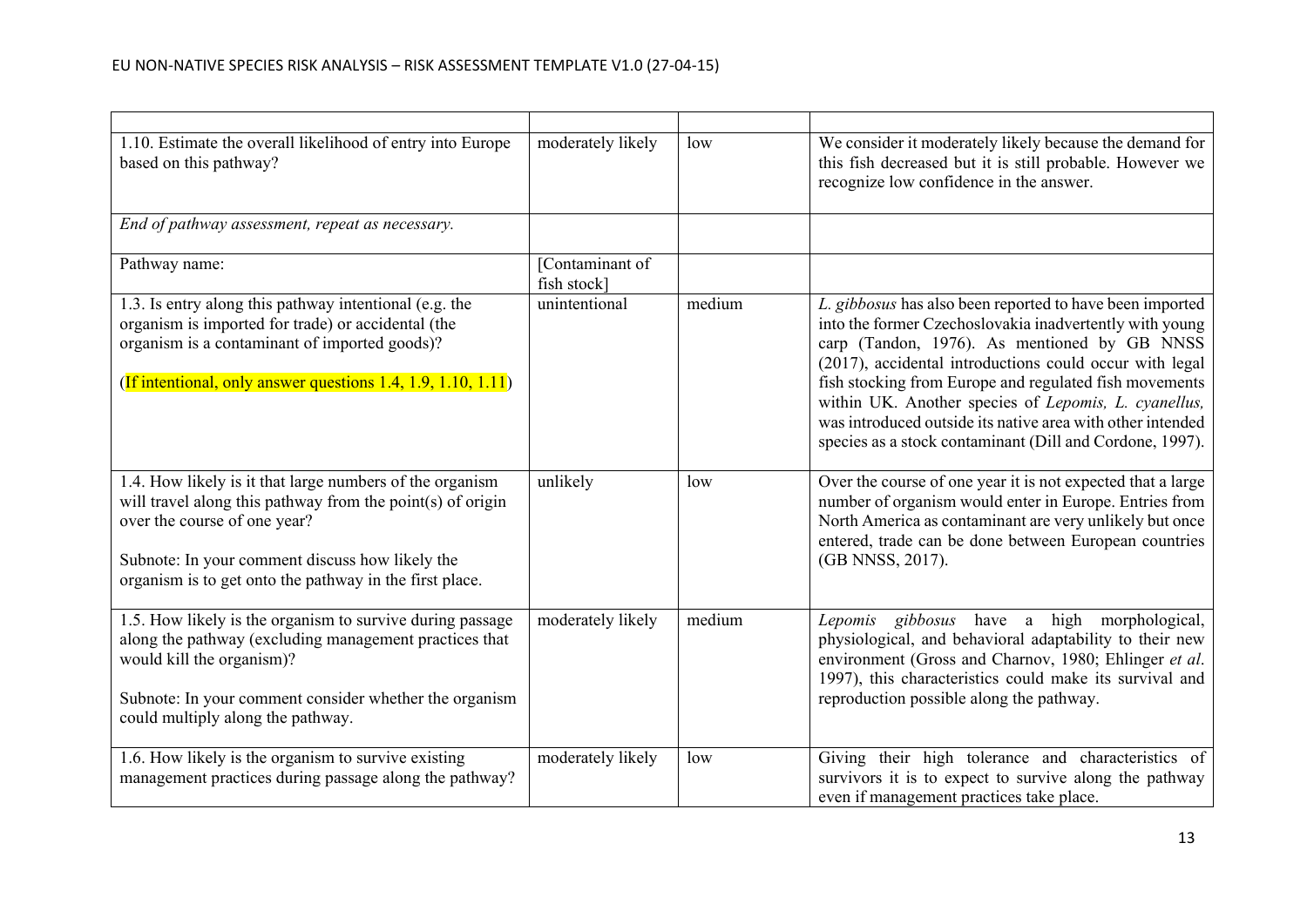| 1.7. How likely is the organism to enter Europe<br>undetected?                                                                                                                                                                | moderately likely | low    | Based on the experience, this possibility is not to be<br>discarded. L. gibbosus and L. cyanellus and many other<br>fish species were introduced into other areas as a stock<br>contaminant in the past (Tandon, 1976; Dill and<br>Cordone, 1997).                                                                                                                                                                                                                                                                                                                                                          |
|-------------------------------------------------------------------------------------------------------------------------------------------------------------------------------------------------------------------------------|-------------------|--------|-------------------------------------------------------------------------------------------------------------------------------------------------------------------------------------------------------------------------------------------------------------------------------------------------------------------------------------------------------------------------------------------------------------------------------------------------------------------------------------------------------------------------------------------------------------------------------------------------------------|
| 1.8. How likely is the organism to arrive during the<br>months of the year most appropriate for establishment?                                                                                                                | likely            | medium | In Europe there are many areas with a climate that is<br>similar to the east of North America.<br>It is expected that fish stockings occur between spring<br>and autumn, which is also suitable for L. gibbosus.                                                                                                                                                                                                                                                                                                                                                                                            |
| 1.9. How likely is the organism to be able to transfer from<br>the pathway to a suitable habitat or host?                                                                                                                     | likely            | medium | Once entered, L. gibbosus could easily be introduced to<br>a suitable habitat.                                                                                                                                                                                                                                                                                                                                                                                                                                                                                                                              |
| 1.10. Estimate the overall likelihood of entry into Europe<br>based on this pathway?                                                                                                                                          | moderately likely | medium | We consider it moderately likely. Many species of fish<br>entered unintentionally as a stock contaminant.                                                                                                                                                                                                                                                                                                                                                                                                                                                                                                   |
| End of pathway assessment, repeat as necessary.                                                                                                                                                                               |                   |        |                                                                                                                                                                                                                                                                                                                                                                                                                                                                                                                                                                                                             |
| Pathway name:                                                                                                                                                                                                                 | [Forage fish]     |        |                                                                                                                                                                                                                                                                                                                                                                                                                                                                                                                                                                                                             |
| 1.3. Is entry along this pathway intentional (e.g. the<br>organism is imported for trade) or accidental (the<br>organism is a contaminant of imported goods)?<br>(If intentional, only answer questions 1.4, 1.9, 1.10, 1.11) | intentional       | medium | The introduction and spread of major predators in Spain,<br>such as the pike <i>Esox lucius</i> L., largemouth bass<br>Micropterus salmoides, wels catfish Silurus glanis L.,<br>European perch Perca fluviatilis L., and zander<br>Stizostedion lucioperca (L.), created the need to<br>introduce and spread forage species, such as Lepomis<br>gibbosus (L.) and other species, which are more closely<br>adapted to survive alongside the predator (Elvira and<br>Amodóvar, 2001).<br>Along this pathway, also L. macrochirus was introduced<br>across the United States (as forage fish for Micropterus |
|                                                                                                                                                                                                                               |                   |        | salmoides, Kawamura et al. 2010).                                                                                                                                                                                                                                                                                                                                                                                                                                                                                                                                                                           |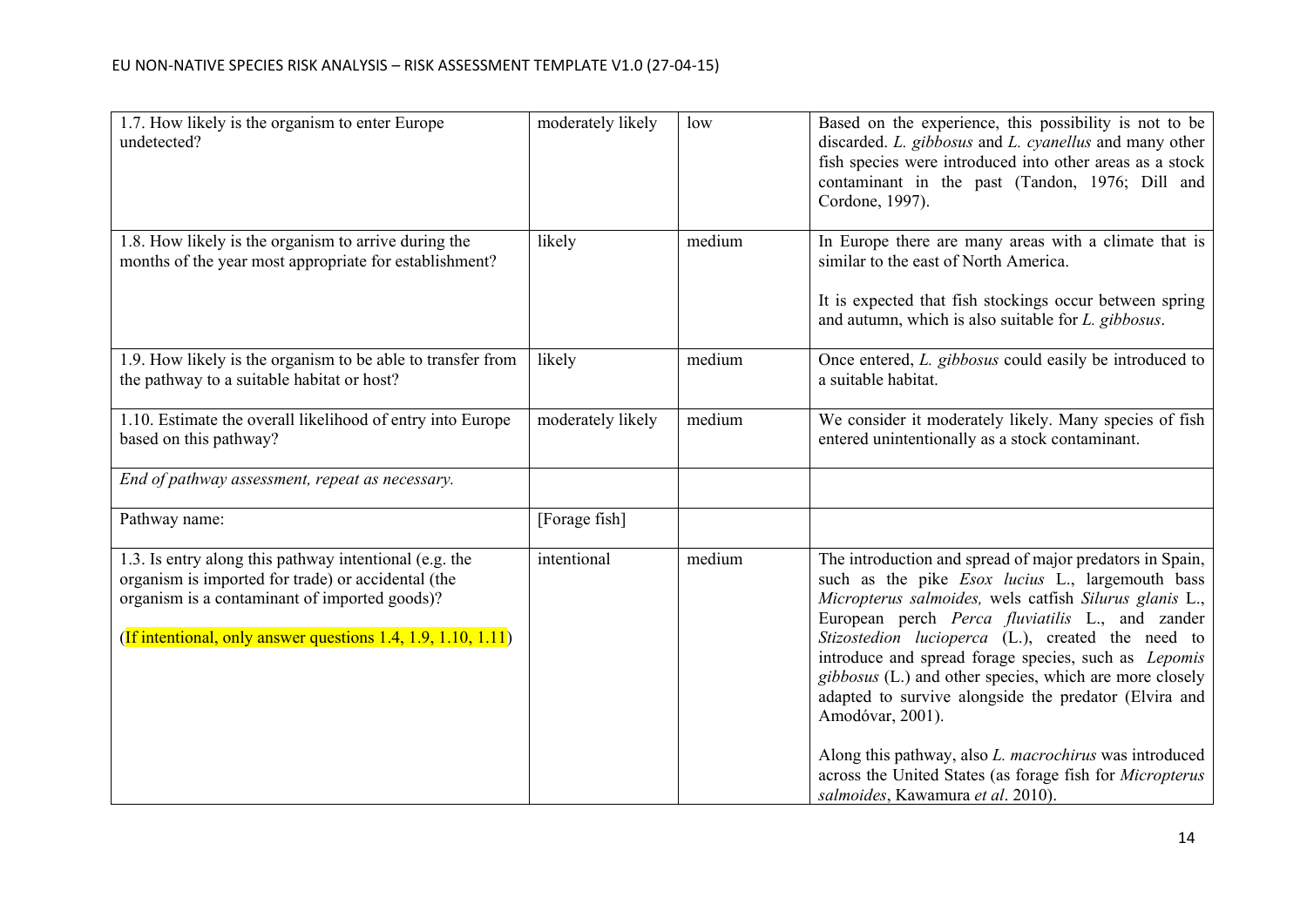|                                                                                                                                                                                                                                                                      |                   |        | This pathway is unlikely nowadays but it is not to be<br>discarded completely.                                                                                                                                                                                                                                                                                                                                                                                                                                                                           |
|----------------------------------------------------------------------------------------------------------------------------------------------------------------------------------------------------------------------------------------------------------------------|-------------------|--------|----------------------------------------------------------------------------------------------------------------------------------------------------------------------------------------------------------------------------------------------------------------------------------------------------------------------------------------------------------------------------------------------------------------------------------------------------------------------------------------------------------------------------------------------------------|
| 1.4. How likely is it that large numbers of the organism<br>will travel along this pathway from the point(s) of origin<br>over the course of one year?<br>Subnote: In your comment discuss how likely the<br>organism is to get onto the pathway in the first place. | unlikely          | medium | Over the course of one year it is not expected that a large<br>number of organism would enter in Europe. Entries from<br>North America are unlikely, but in the past introductions<br>of Lepomis spp. happened because of using it as forage<br>food in South America and Africa (Welcomme, 1988).                                                                                                                                                                                                                                                       |
| 1.9. How likely is the organism to be able to transfer from<br>the pathway to a suitable habitat or host?                                                                                                                                                            | very likely       | high   | Once entered the organism could easily be introduced to<br>a suitable habitat.                                                                                                                                                                                                                                                                                                                                                                                                                                                                           |
| 1.10. Estimate the overall likelihood of entry into Europe<br>based on this pathway?                                                                                                                                                                                 | unlikely          | low    | There are no further informations, but this pathway<br>should not be discarded as pumpkinseed could be<br>imported as fodder or bait and for other species.                                                                                                                                                                                                                                                                                                                                                                                              |
| End of pathway assessment, repeat as necessary.                                                                                                                                                                                                                      |                   |        |                                                                                                                                                                                                                                                                                                                                                                                                                                                                                                                                                          |
| 1.11. Estimate the overall likelihood of entry into Europe<br>based on all pathways (comment on the key issues that<br>lead to this conclusion).                                                                                                                     | moderately likely | medium | Lepomis gibbosus is already widely introduced in<br>Europe. Introduction pathways are still open, suggesting<br>further introductions are possible.<br>Due to disease controls under the Aquatic Animal Health<br>Regulations in the EU, there is now very limited fish<br>movement trade with Europe and certainly none directly<br>to fisheries and the wild. In addition, license<br>requirements under the ILFA (Import of Live Fish Act)<br>orders have severely restricted demand and the<br>ornamental and pet trade for L. gibbosus. While these |
|                                                                                                                                                                                                                                                                      |                   |        | restrictions will have reduced the risk of new<br>introductions they have not eliminated the risk entirely.                                                                                                                                                                                                                                                                                                                                                                                                                                              |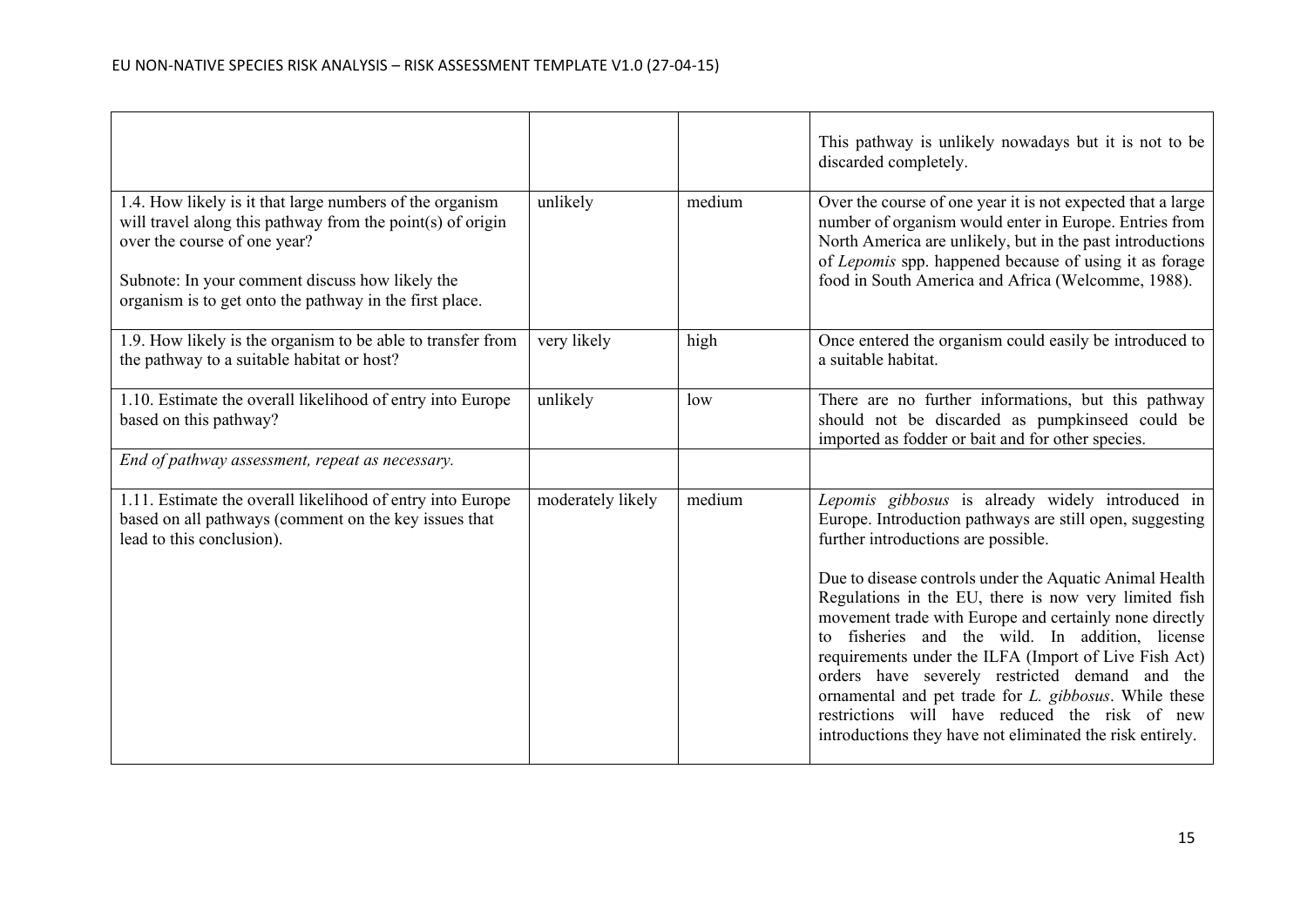# **PROBABILITY OF ESTABLISHMENT**

Important instructions:

• For organisms which are already well established in Europe, only complete questions 1.15 and 1.21 then move onto the spread section. If uncertain, check with the Non-native Species Secretariat.

| <b>QUESTION</b>                                         | <b>RESPONSE</b> | <b>CONFIDENCE</b> | <b>COMMENT</b>                                                                                                                                                                                                                                                                                             |
|---------------------------------------------------------|-----------------|-------------------|------------------------------------------------------------------------------------------------------------------------------------------------------------------------------------------------------------------------------------------------------------------------------------------------------------|
| 1.15. How widespread are habitats or species necessary  | widespread      | very high         | The habitats suitable for survival, development and                                                                                                                                                                                                                                                        |
| for the survival, development and multiplication of the |                 |                   | multiplication are widespread. L. gibbosus can be                                                                                                                                                                                                                                                          |
| organism in Europe?                                     |                 |                   | found in small lakes, ponds, shallow, weedy bays of                                                                                                                                                                                                                                                        |
|                                                         |                 |                   | larger lakes, and in the quiet water of slow-moving                                                                                                                                                                                                                                                        |
|                                                         |                 |                   | streams (Scott and Crossman, 1973).                                                                                                                                                                                                                                                                        |
|                                                         |                 |                   | Taking into account the generalist behaviour of this<br>species, it could invade almost all the water<br>surfaces, primarily downstream sections of small<br>to-medium-sized streams of low gradient, ponds<br>and backwaters of large rivers and silty, soft<br>bottomed areas of lakes and impoundments. |
|                                                         |                 |                   | Fast flowing streams and rivers are generally<br>avoided, but still they are found in slow moving<br>parts within this habitat (Scott and Crossman,<br>1973).                                                                                                                                              |
|                                                         |                 |                   | A preference for very shallow water when nest<br>building is exhibited (van Kleef et al. 2008),<br>indicating that reservoirs and heavily managed lotic<br>systems would provide suitable habitat for<br>establishment.                                                                                    |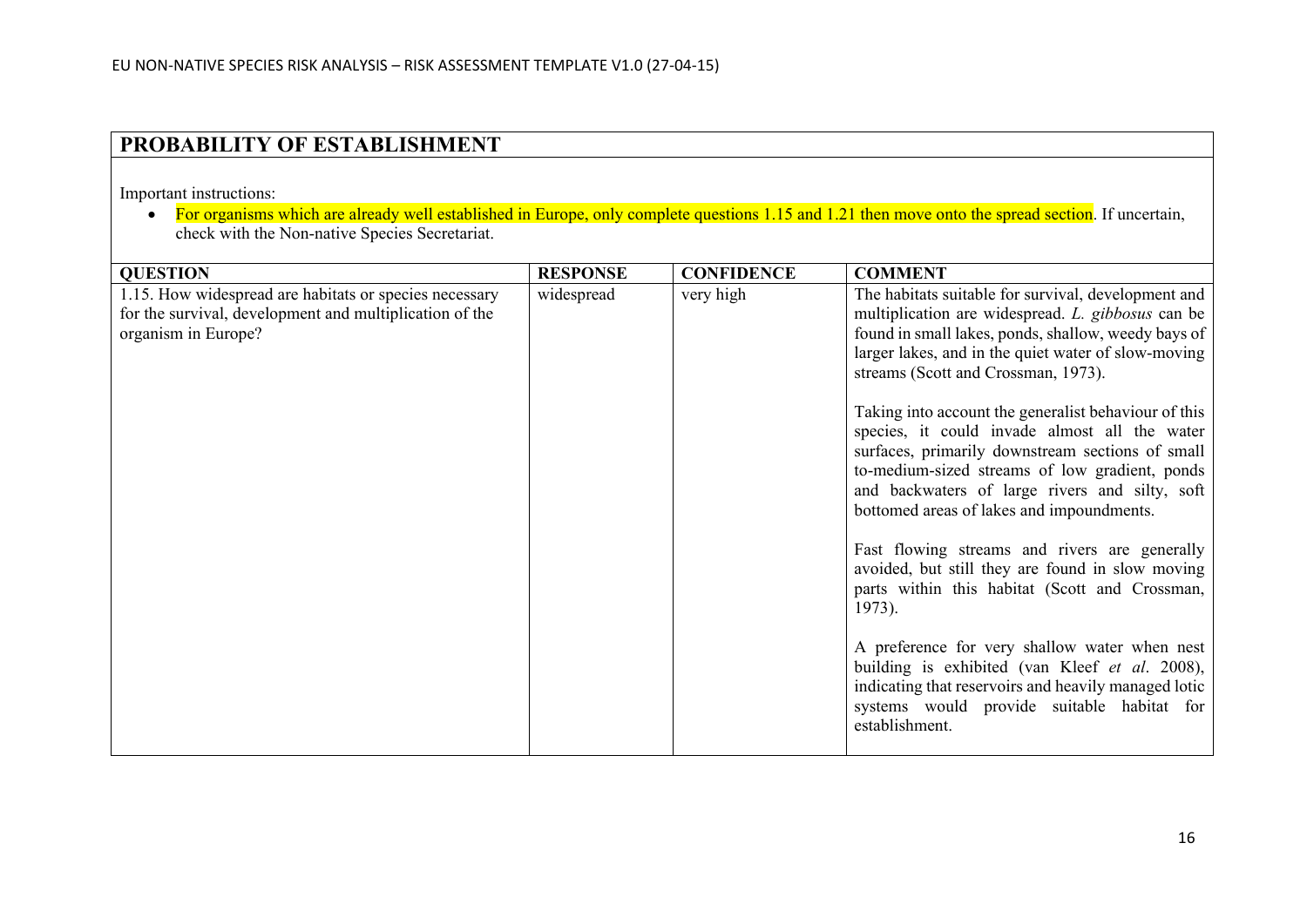| 1.21. How likely is it that biological properties of the | likely | high | In small ponds it is possible to manipulate numbers    |
|----------------------------------------------------------|--------|------|--------------------------------------------------------|
| organism would allow it to survive eradication campaigns |        |      | by removing fish regularly. In larger ponds this is    |
| in Europe?                                               |        |      | often not practical and the only possibility to        |
|                                                          |        |      | remove L. gibbosus, is to drain the entire pond. It is |
|                                                          |        |      | not without reason that it is often advised just to    |
|                                                          |        |      | keep only one <i>L. gibbosus</i> per garden pond.      |
|                                                          |        |      |                                                        |
|                                                          |        |      | The males take care of the eggs and young till they    |
|                                                          |        |      | can successfully evade most other pond fish and        |
|                                                          |        |      | have a high survival rate (Soes <i>et al.</i> 2011).   |
|                                                          |        |      | In small streams, lakes or ponds, control and          |
|                                                          |        |      | eradication techniques could be successfully           |
|                                                          |        |      | employed to extirpate or suppress isolated             |
|                                                          |        |      | populations (Ling, 2003; Britton et al., 2010;         |
|                                                          |        |      | Davies and Britton, 2015). But when it is              |
|                                                          |        |      | established in a large lake or river system, fish in   |
|                                                          |        |      | general are nearly impossible to eradicate             |
|                                                          |        |      | (https://freshwaterhabitats.org.uk/wp-                 |
|                                                          |        |      | content/uploads/2013/09/Controlling-Fish-Sept-         |
|                                                          |        |      | $2010 - 1$ .pdf).                                      |
|                                                          |        |      |                                                        |
|                                                          |        |      | Their biological characteristics such as parental      |
|                                                          |        |      | care, high survival rate, fecundity, lifespan and high |
|                                                          |        |      | tolerance (Marchetti et al, 2004) would allow          |
|                                                          |        |      | species to adapt in response to changes in biotic and  |
|                                                          |        |      | abiotic conditions and to survive control methods as   |
|                                                          |        |      | for instance: removing exemplars, draining the         |
|                                                          |        |      | pond.                                                  |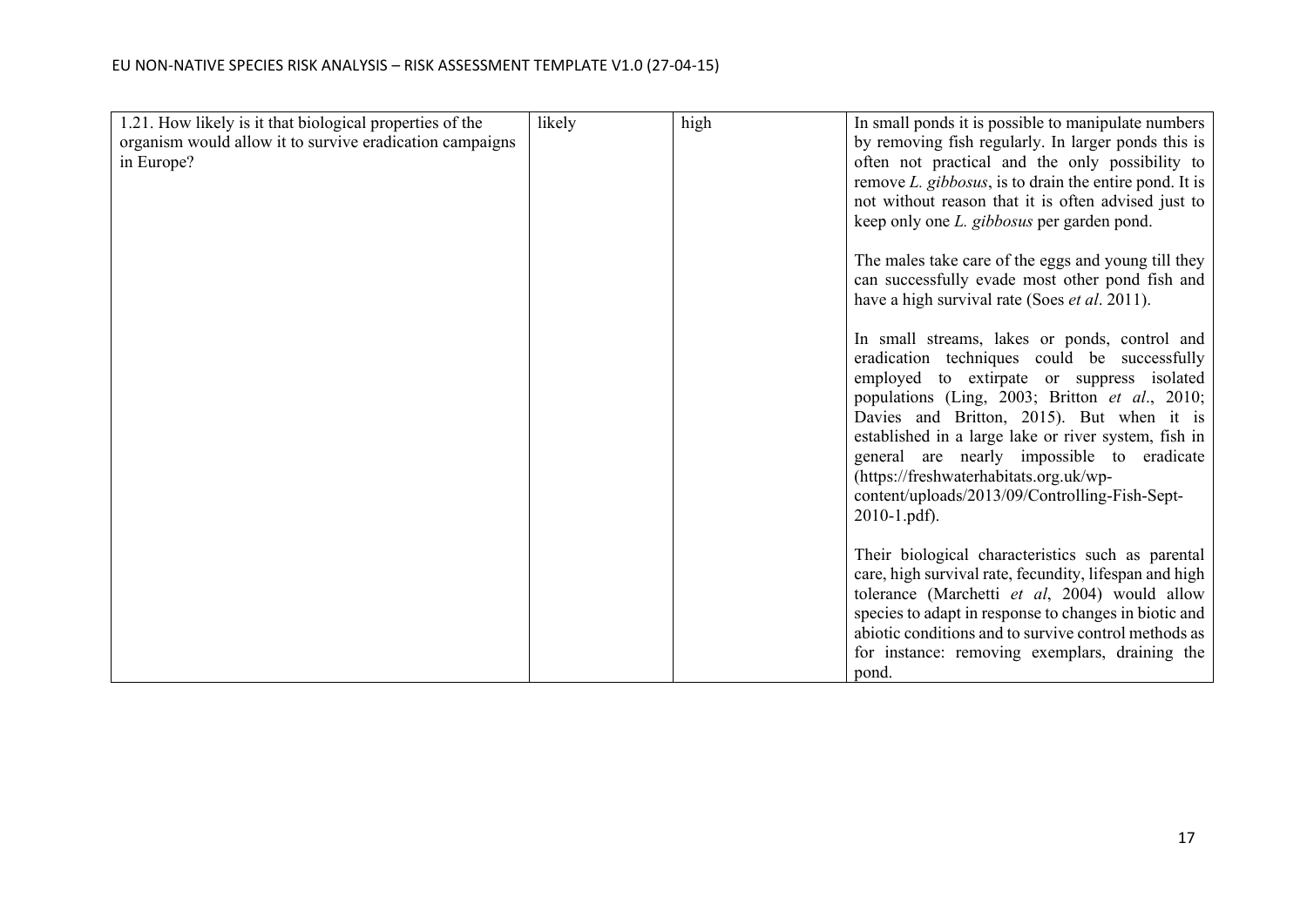# **PROBABILITY OF SPREAD**

Important notes:

• Spread is defined as the expansion of the geographical distribution of a pest within an area.

| <b>QUESTION</b>                                                                                                                                              | <b>RESPONSE</b> | <b>CONFIDENCE</b> | <b>COMMENT</b>                                                                                                                                                                                                                                                                                                                                                             |
|--------------------------------------------------------------------------------------------------------------------------------------------------------------|-----------------|-------------------|----------------------------------------------------------------------------------------------------------------------------------------------------------------------------------------------------------------------------------------------------------------------------------------------------------------------------------------------------------------------------|
| 2.1. How important is the expected spread of this<br>organism in Europe by natural means? (Please list and<br>comment on the mechanisms for natural spread.) | major           | high              | L. gibbosus is known to disperse via natural drift in<br>water courses (e.g. Copp and Cellot, 1988), from water<br>bodies that discharge into water courses (Stakenas et<br>al., 2008), and to move actively within water courses<br>(Copp et al., 2010).                                                                                                                  |
|                                                                                                                                                              |                 |                   | Once they are introduced, <i>Lepomis gibbosus</i> have a<br>high morphological, physiological, and behavioral<br>adaptability to their new environment (Gross and<br>Charnov, 1980; Ehlinger et al. 1997), so natural<br>expansion is to be expected.                                                                                                                      |
|                                                                                                                                                              |                 |                   | Spread of L. gibbosus propagules in hydrologically<br>connected waterbodies has been demonstrated (Fobert<br>et al, 2013). As described by Gavriloaie (2007), from<br>Germany L. gibbosus extended through the Rhine,<br>Oder and Danube towards Eastern Europe. In recent<br>years, the species spread rapidly into the Bulgarian<br>inland water bodies (Yankova, 2016). |
|                                                                                                                                                              |                 |                   | In UK, as this species has already established in over<br>thirty sites, it is likely that further dispersal will occur<br>(GB NNSS, 2017).                                                                                                                                                                                                                                 |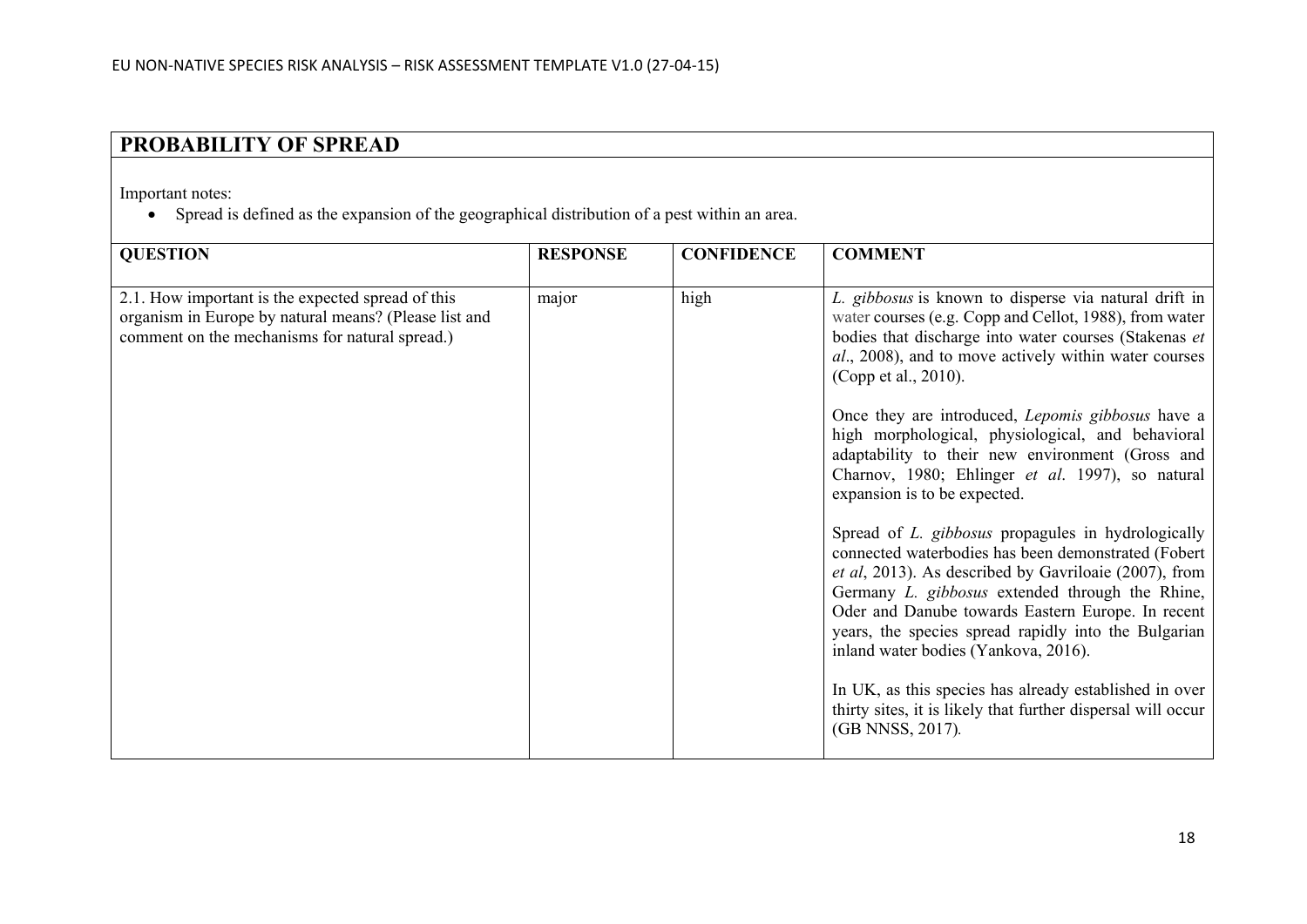| 2.2. How important is the expected spread of this                         | major            | medium | Humans have been demonstrated to be the main vector                                                                                                                                                                                                                                                                                                           |
|---------------------------------------------------------------------------|------------------|--------|---------------------------------------------------------------------------------------------------------------------------------------------------------------------------------------------------------------------------------------------------------------------------------------------------------------------------------------------------------------|
| organism in Europe by human assistance? (Please list and                  |                  |        | in the dispersal of non-native fish (Trombulac and                                                                                                                                                                                                                                                                                                            |
|                                                                           |                  |        |                                                                                                                                                                                                                                                                                                                                                               |
| comment on the mechanisms for human-assisted spread.)                     |                  |        | Frissell, 2000; Copp et al., 2005). The likelihood of                                                                                                                                                                                                                                                                                                         |
|                                                                           |                  |        | introduction is related to the accessibility of the pond.                                                                                                                                                                                                                                                                                                     |
|                                                                           |                  |        | Human assistance in the spread of L. gibbosus (e.g. by<br>anglers) appears to be a usual practice, more common<br>in southern Europe. For instance in Cyprus L. gibbosus<br>was released intentionally in water reservoirs by<br>amateur fishermen and spread after 2009 when became<br>established in almost all reservoirs and some lakes on<br>the island. |
|                                                                           |                  |        | As established L. gibbosus populations are already<br>present in lentic waters, there is also a risk of<br>inadvertent transfer, with consignments of other fish<br>destined<br>for<br>recreational<br>stocking<br>species<br>enhancements (Davies et al. 2013; Villeneuve et al.<br>2005; Copp et al. 2007).                                                 |
|                                                                           |                  |        | Some countries like France (Arrêté du 17/12/1985)<br>have forbidden new entries of all Lepomis spp, so<br>human-assisted spread should become less important.                                                                                                                                                                                                 |
| 2.3. Within Europe, how difficult would it be to contain<br>the organism? | difficult        | high   | The organism is present and established in almost all<br>EU countries and it is very difficult to control its<br>expansion.                                                                                                                                                                                                                                   |
| 2.4. Based on the answers to questions on the potential for               | [Most of central | high   | L. gibbosus is present in at least 25 European member                                                                                                                                                                                                                                                                                                         |
| establishment and spread in Europe, define the area                       | and southern     |        | states, and established in 24 member states.                                                                                                                                                                                                                                                                                                                  |
| endangered by the organism.                                               | Europe and parts |        |                                                                                                                                                                                                                                                                                                                                                               |
|                                                                           | of north Europe] |        | See also answers to questions 5 and 6 of EU<br><b>CHAPPEAU</b>                                                                                                                                                                                                                                                                                                |
| 2.5. What proportion $(\%)$ of the area/habitat suitable for              | 33-67            | medium | Given the high number of countries in which $L$ .                                                                                                                                                                                                                                                                                                             |
| establishment (i.e. those parts of Europe were the species                |                  |        | <i>gibbosus</i> is established, as well as its adaptability, it is                                                                                                                                                                                                                                                                                            |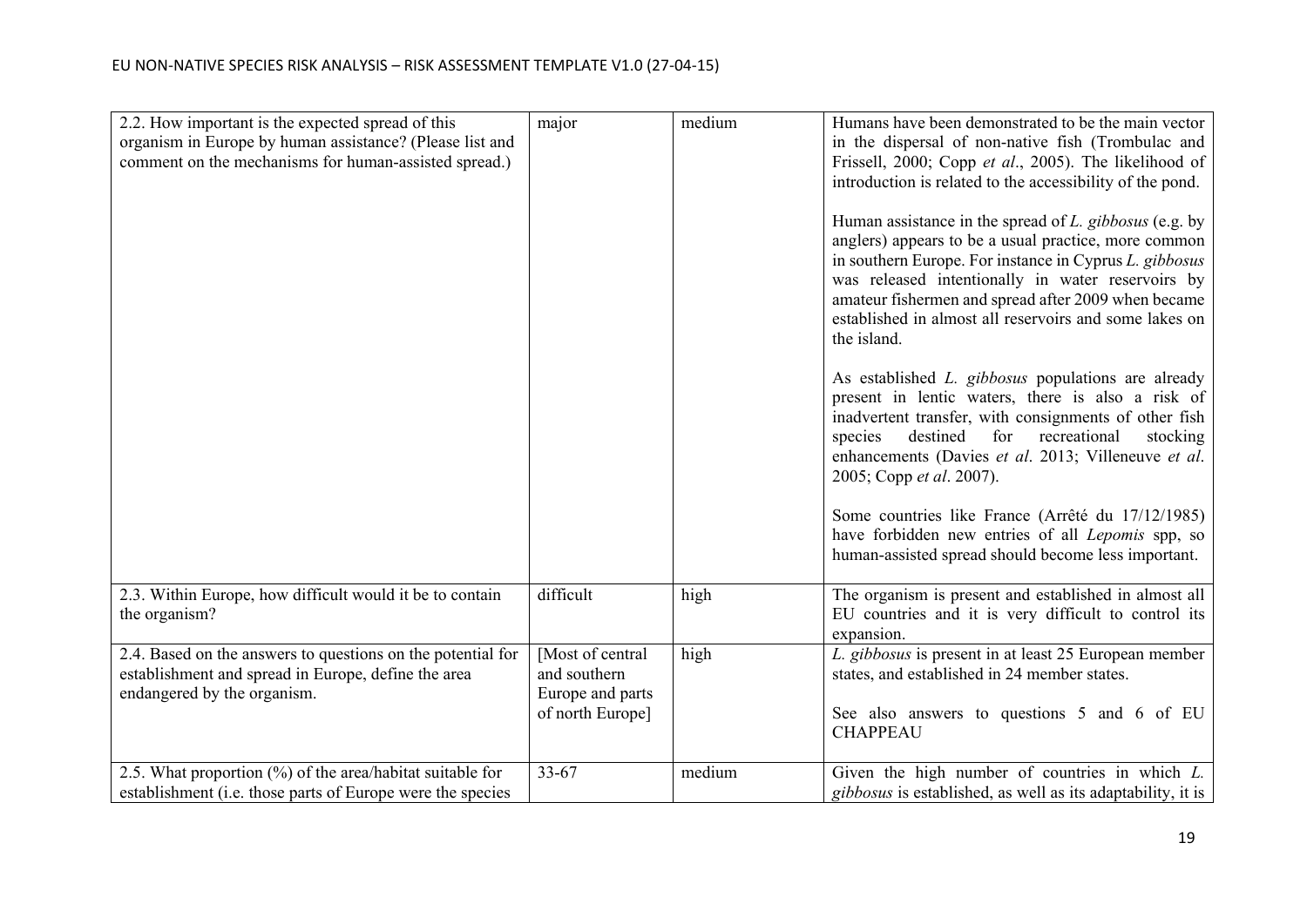| could establish), if any, has already been colonised by the<br>organism?                                                                                                                           |           |        | estimated that between one and two thirds of the<br>potential area is already colonised.                                                                                                                                                                                                                                                                                                                                                                                                                                                                                                                                         |
|----------------------------------------------------------------------------------------------------------------------------------------------------------------------------------------------------|-----------|--------|----------------------------------------------------------------------------------------------------------------------------------------------------------------------------------------------------------------------------------------------------------------------------------------------------------------------------------------------------------------------------------------------------------------------------------------------------------------------------------------------------------------------------------------------------------------------------------------------------------------------------------|
| 2.6. What proportion (%) of the area/habitat suitable for<br>establishment, if any, do you expect to have been invaded<br>by the organism five years from now (including any<br>current presence)? | $33 - 67$ | low    | Given the recent colonization of $L$ , gibbosus it is<br>estimated that its colonization within the next five-<br>years may be of this order.                                                                                                                                                                                                                                                                                                                                                                                                                                                                                    |
| 2.7. What other timeframe (in years) would be appropriate<br>to estimate any significant further spread of the organism<br>in Europe? (Please comment on why this timeframe is<br>chosen.)         | $30 - 40$ | medium | Since 1930, and probably earlier, the pumpkinseed is<br>present in the Danube River. About $30 - 40$ years later<br>new locations started to appear. All of them are<br>Danube's online marshes, tributaries and a reservoir.<br>Danube tributaries located further upstream were later<br>found to contain pumpkinseed approximately<br>simultaneously (Yankova, 2016).<br>Considering the conditions in which L. gibbosus had<br>spread in the past, further spread can be significant in<br>this period. If taking into consideration climate<br>warming and the deterioration of habitat, this interval<br>could be shorter. |
| 2.8. In this timeframe what proportion $(\%)$ of the<br>endangered area/habitat (including any currently occupied<br>areas/habitats) is likely to have been invaded by this<br>organism?           | 67-90     | low    | There is no information about the endangered<br>areas/habitats occupied by the species, but given the<br>situation of the wetlands and river-basins and the<br>history of L. gibbosus in Europe, it is estimated that it<br>could be of the order of this proportion.                                                                                                                                                                                                                                                                                                                                                            |
| 2.9. Estimate the overall potential for future spread for<br>this organism in Europe (using the comment box to<br>indicate any key issues).                                                        | rapidly   | high   | Initially widely introduced across Europe it continues<br>to spread as a result of releases from aquaria and by<br>accidental inclusions when other fish are transferred.<br>The absence of the major sunfish competitors helps<br>also to a successful spread.                                                                                                                                                                                                                                                                                                                                                                  |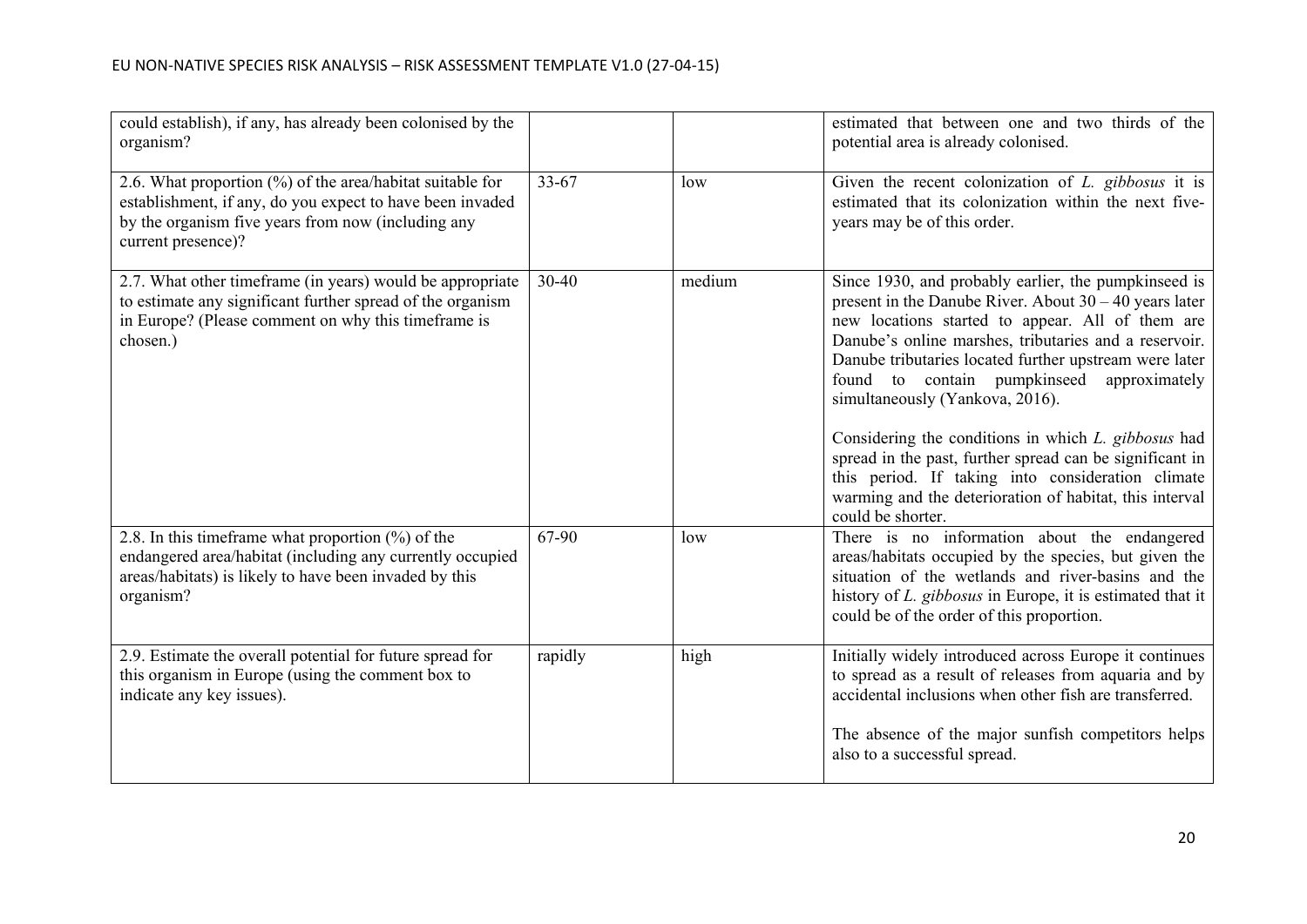|  | In either case, the evolution and maintenance of more     |
|--|-----------------------------------------------------------|
|  | opportunistic traits in European pumpkinseed can          |
|  | likely be attributed to enemy release, and this may       |
|  | explain the successful establishment and spread of        |
|  | pumpkinseed in many parts of Europe. Thus, while 'r-      |
|  | selected' life-history traits may be favoured during the  |
|  | initial stages of a species' establishment and spread in  |
|  | a novel environment because of low density and, in        |
|  | many cases, high food availability per individual, 'K-    |
|  | selected' life-history traits, like lower reproductive    |
|  | investment and greater investment in individual           |
|  | offspring, may be favoured where density levels are       |
|  | high enough to produce a more competitive                 |
|  | environment (Fox et al, 2007).                            |
|  |                                                           |
|  | Pumpkinseed populations in the lower Danube               |
|  | (Romania) are also thought to have been derived from      |
|  | downstream dispersal of escapee fish from Hungarian       |
|  | fish farms (Manea, 1985).                                 |
|  |                                                           |
|  | With increased survival and recruitment under             |
|  | conditions of a warmer climate, and life history traits   |
|  | that enable colonisation and establishment in novel       |
|  | environments, the pumpkinseed will be able to exploit     |
|  | the increased hydrological variability and the extensive  |
|  | connectivity of canals and water course in southern       |
|  | England to expand its introduced range.                   |
|  |                                                           |
|  | In conclusion <i>L. gibbosus</i> has a high potential for |
|  | future spread.                                            |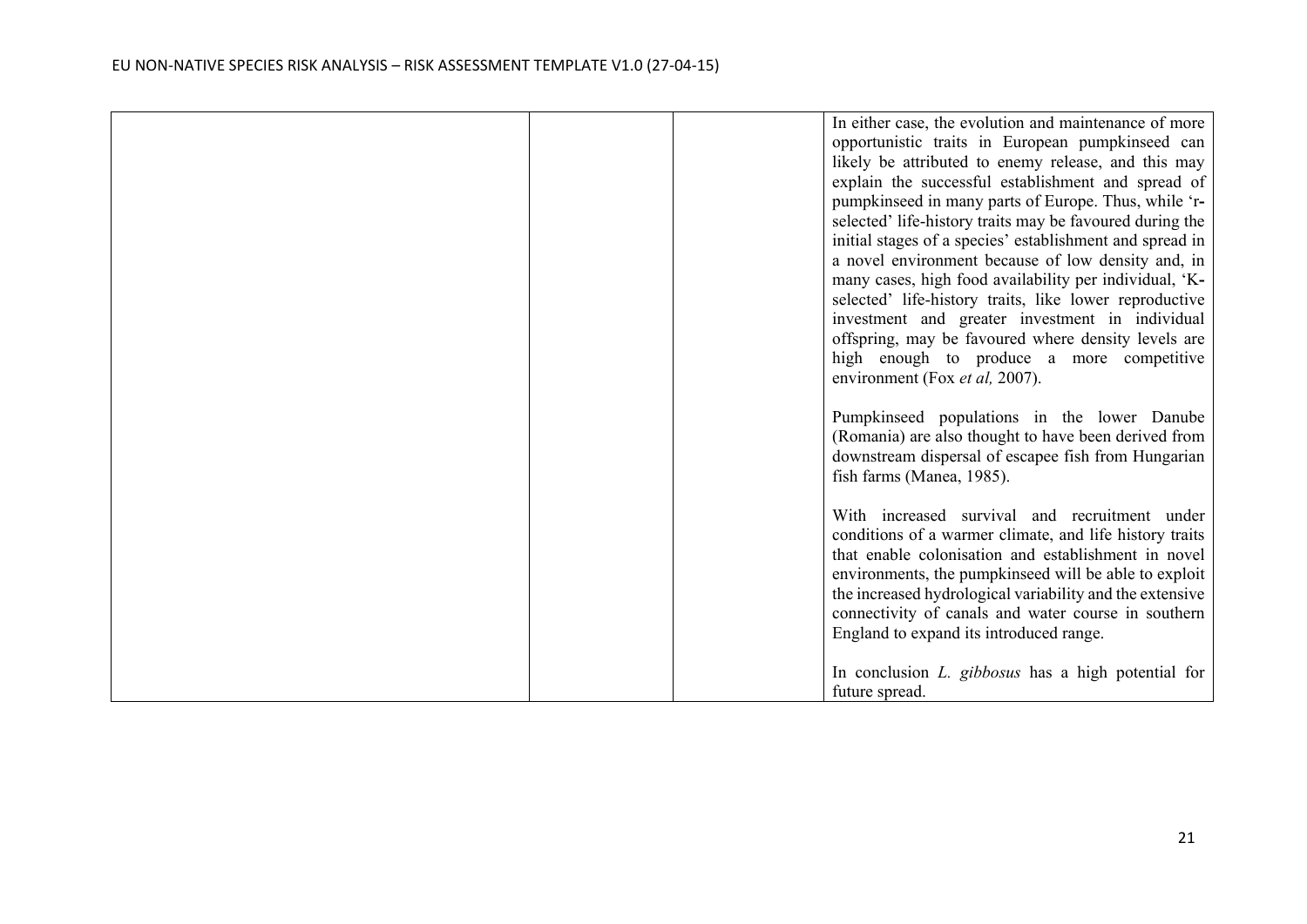## **PROBABILITY OF IMPACT**

Important instructions:

- When assessing potential future impacts, climate change should not be taken into account. This is done in later questions at the end of the assessment.
- Where one type of impact may affect another (e.g. disease may also cause economic impact) the assessor should try to separate the effects (e.g. in this case note the economic impact of disease in the response and comments of the disease question, but do not include them in the economic section).
- Note questions 2.10-2.14 relate to economic impact and 2.15-2.21 to environmental impact. Each set of questions starts with the impact elsewhere in the world, then considers impacts in Europe separating known impacts to date (i.e. past and current impacts) from potential future impacts. Key words are in bold for emphasis.

| <b>QUESTION</b>                                                                                                                                       | <b>RESPONSE</b> | <b>CONFIDENCE</b> | <b>COMMENTS</b>                                                                                                                                                                                                 |
|-------------------------------------------------------------------------------------------------------------------------------------------------------|-----------------|-------------------|-----------------------------------------------------------------------------------------------------------------------------------------------------------------------------------------------------------------|
| 2.10. How great is the economic loss caused by the<br>organism within its existing geographic range, including<br>the cost of any current management? | unknown         | low               | There is no information available regarding the economic<br>impacts of L. gibbosus in its introduced range (CABI,<br>2018) but most of the states where it is introduced have<br>complaints.                    |
|                                                                                                                                                       |                 |                   | Economic impacts are often difficult to assess and to<br>quantify.                                                                                                                                              |
|                                                                                                                                                       |                 |                   | We appreciate that the degree of impact cannot be<br>quantified because there is a lack of information.<br>However a lack of knowledge may never be interpreted<br>as absence of adverse impacts (Davis, 2009). |
| 2.11. How great is the economic cost of the organism<br>currently in Europe excluding management costs (include<br>any past costs in your response)?  | unknown         | low               | There is no information available regarding the economic<br>impacts of <i>Lepomis</i> spp. in its introduced range. But the<br>loss of native species should be seen in terms of<br>economic loss.              |
|                                                                                                                                                       |                 |                   | Oreska and Aldridge (2011) cite Lepomis gibbosus as not<br>very likely to cause economic impacts in Great Britain,<br>and affirm that stakeholders do not view such species as                                  |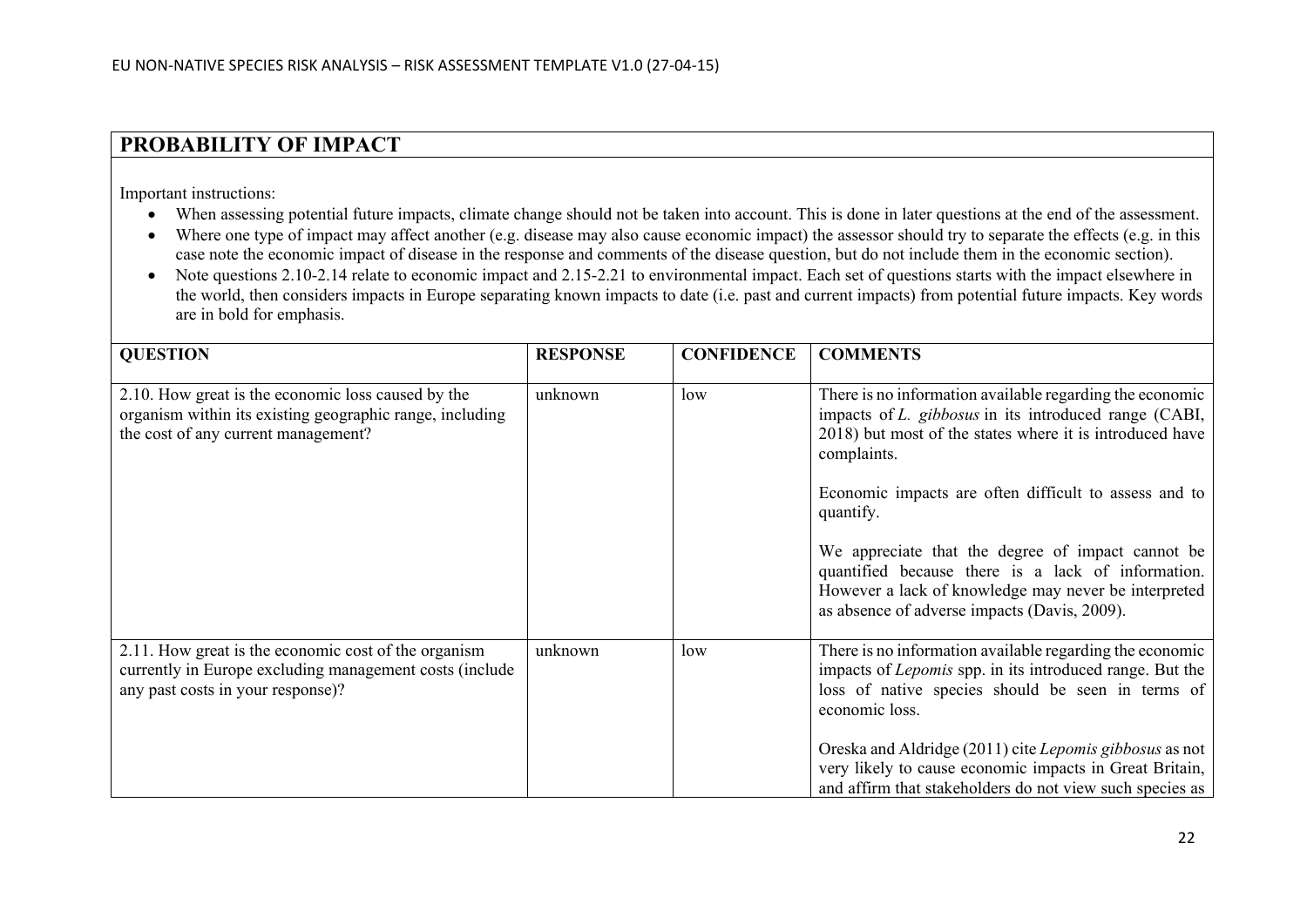|                                                                                                                                                    |          |     | pests. GB NNSS (2017) however considers that L.<br>gibbosus may cause some loss of income to recreational<br>fisheries by reducing their native fish populations<br>through competition.<br>Lepomis gibbosus is not an appreciate sport fish in<br>Europe. That implies a loss in the value of a lake where<br>this species is established for sportfishing.                                                                                                                                                                                                                                                                                                                                                                                                                                                                                                                                                                                                            |
|----------------------------------------------------------------------------------------------------------------------------------------------------|----------|-----|-------------------------------------------------------------------------------------------------------------------------------------------------------------------------------------------------------------------------------------------------------------------------------------------------------------------------------------------------------------------------------------------------------------------------------------------------------------------------------------------------------------------------------------------------------------------------------------------------------------------------------------------------------------------------------------------------------------------------------------------------------------------------------------------------------------------------------------------------------------------------------------------------------------------------------------------------------------------------|
| 2.12. How great is the economic cost of the organism<br>likely to be in the future in Europe excluding management<br>costs?                        | unknown  | low | There are no studies regarding the current economic<br>costs but if thinking about the efforts to avoid loss of<br>native species and loss of ecosystem services this cost<br>may only grow in the future.                                                                                                                                                                                                                                                                                                                                                                                                                                                                                                                                                                                                                                                                                                                                                              |
| 2.13. How great are the economic costs associated with<br>managing this organism currently in Europe (include any<br>past costs in your response)? | moderate | low | The main constraint is the lack of species-specific<br>eradication techniques to be applied to fish (Scalera and<br>Zaghi, 2004).<br>When established, centrarchid populations can in most<br>instances only be eradicated with rigorous measurements<br>like dewatering or the use of piscicides.<br>There are no eradication studies specific for Lepomis spp.<br>But we can take as reference the cost of the interventions<br>to eradicate other freshwater non-native fish in Europe,<br>as:<br>-A. melas in North London: the eradication costed of<br>approx. £5000.00 (€6356.00). £10,000.00, including<br>manpower costs (APHA-Animal and Plant Health<br>Agency, personal comm., 2015) or<br>-P. parva in England: eradication with rotenone costed<br>about £2 per m <sup>2</sup> of water area treated (Britton <i>et al</i> ,<br>$2010$ ).<br>-Cyprinus carpio and Gambusia affinis in an endoreic<br>lagoon (37 Ha) in south of Spain. The eradication of |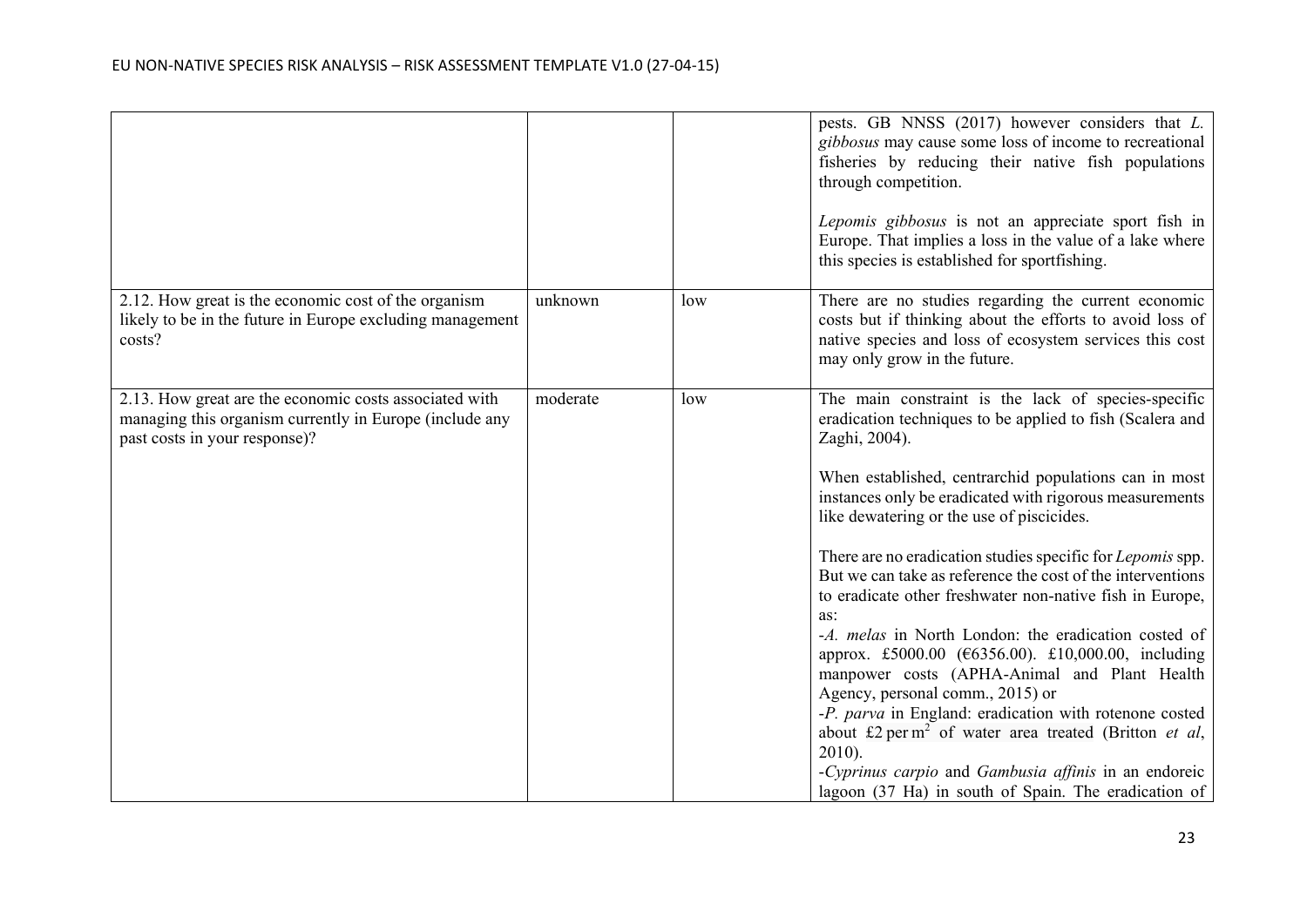|                                                                                                                               |          |      | these two invasive species (cost about 300.000 $\epsilon$<br>(Fernández-Delgado, comm. pers. 2017).<br>One might also consider L. gibbosus control by removing<br>part of the population on a yearly or bi-yearly basis.<br>Although, the species would not be locally eradicated, its<br>numbers would be suppressed and ecological damage<br>reduced. If yearly fishing is a management option then<br>using funnel traps could be considered. These traps are<br>being used by researchers and are very effective in<br>catching age 2 and older pumpkinseed (Fox and Keast,<br>1990; Fox, 1994). |
|-------------------------------------------------------------------------------------------------------------------------------|----------|------|------------------------------------------------------------------------------------------------------------------------------------------------------------------------------------------------------------------------------------------------------------------------------------------------------------------------------------------------------------------------------------------------------------------------------------------------------------------------------------------------------------------------------------------------------------------------------------------------------|
| 2.14. How great are the economic costs associated with<br>managing this organism likely to be in the future in<br>Europe?     | moderate | low  | Considering the data above it is supposed that the<br>management of this species would imply some economic<br>costs in the future in Europe. An effective audit<br>procedure using experienced auditors and high search<br>effort reduces this risk of being accidentally introduced.<br>Implementation should help prevent subsequent<br>invasions, protecting native species from their adverse<br>ecological consequences (Davies et al, 2013.                                                                                                                                                    |
| 2.15. How important is environmental harm caused by the<br>organism within its existing geographic range excluding<br>Europe? | major    | high | Many aquatic ecosystems where pumpkinseed have been<br>introduced have suffered direct and indirect impacts<br>related to habitat disruption and competition for<br>resources (Dextrase and Mandrak, 2006).<br>Introduced pumpkinseed are considered a factor in the<br>decline of 7 out of 41 endangered fish species in Canada<br>(Dextrase and Mandrak, 2006). Benthic invertebrate<br>diversity and density is likely to be reduced significantly<br>as a result of reproductive behaviour and nest building<br>(Thorp, 1988).                                                                   |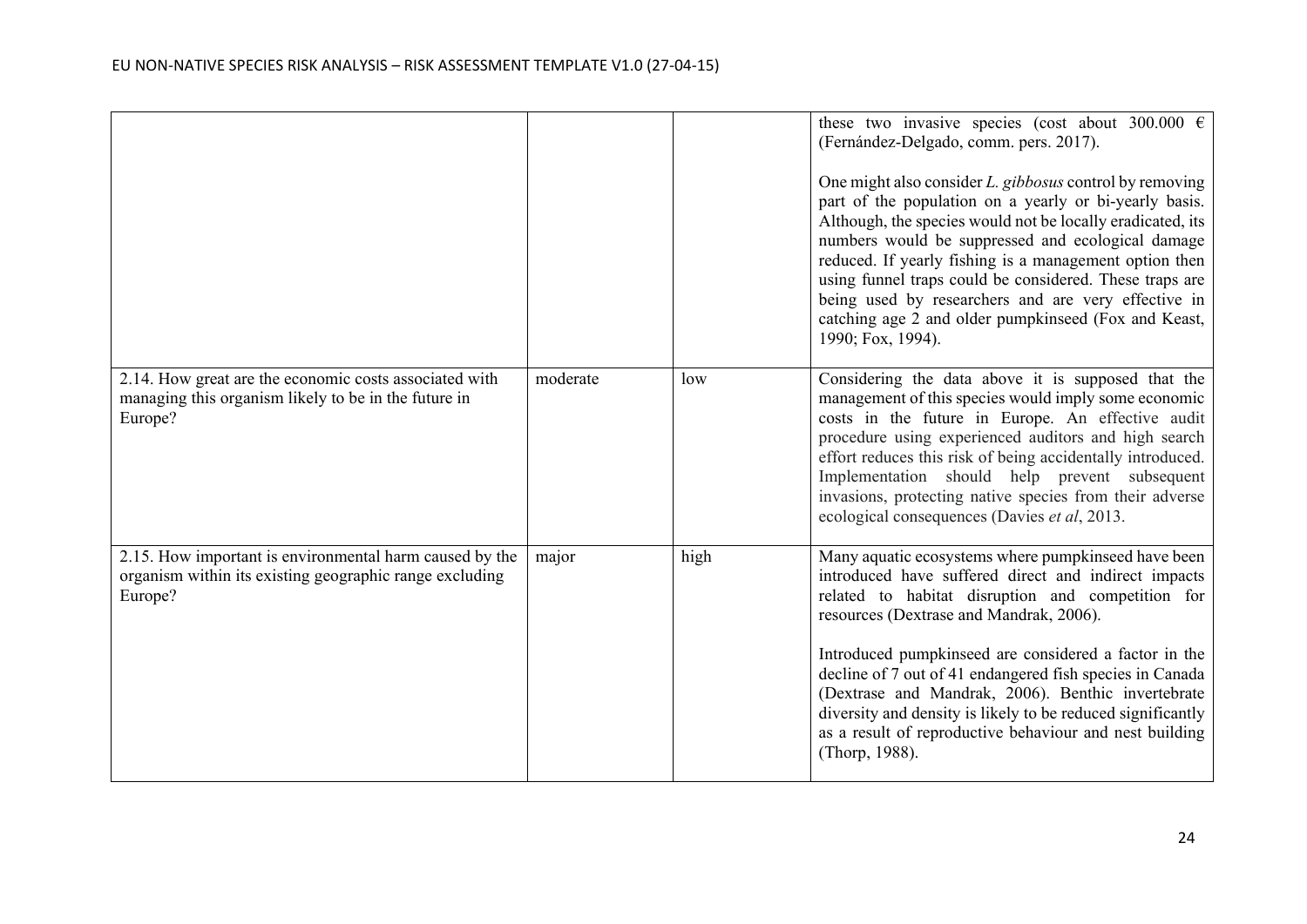|                                                                                                                                                                                                                                   |       |      | A five years old female pumpkinseed can produce from<br>1,950 to 2,923 eggs per spawning (Wydoski and Whitney<br>1979). These abundant fry out compete the trout for<br>space and food, and consume trout fry (Washington<br>Department of Fish and Wildlife 2002).<br>In Arizona, where it has also been introduced, it is<br>considered a pest. It rarely achieves a size desired by<br>anglers, and often forms a stunted population that<br>competes with more desirable fishes (Minckley, 1973)                                                                                                                                                                                                                                                                                                                                                                                                                                         |
|-----------------------------------------------------------------------------------------------------------------------------------------------------------------------------------------------------------------------------------|-------|------|----------------------------------------------------------------------------------------------------------------------------------------------------------------------------------------------------------------------------------------------------------------------------------------------------------------------------------------------------------------------------------------------------------------------------------------------------------------------------------------------------------------------------------------------------------------------------------------------------------------------------------------------------------------------------------------------------------------------------------------------------------------------------------------------------------------------------------------------------------------------------------------------------------------------------------------------|
| 2.16. How important is the impact of the organism on<br>biodiversity (e.g. decline in native species, changes in<br>native species communities, hybridisation) currently in<br>Europe (include any past impact in your response)? | major | high | Adverse impact has been demonstrated by several<br>authors. For instance Casal (2006) cited L. gibbosus<br>among the top ten introduced fish species with adverse<br>ecological effects, as well as Welcomme (1988), García-<br>Berthou and Moreno-Amich (2000), van Kleef et al.<br>(2008). Tomoček et al. (2007) observed a decreases in<br>the densities of fish while increasing L. gibbosus<br>abundances. The species is also held responsible for the<br>locally strong decline and disappearance of endangered<br>amphibians, such as Pelobates fuscus, Triturus cristatus<br>and Hyla arborea (Bosman, 2003; Soes, 2011),<br>gastropods (Wainwright et. al, 1991) and dragonflies<br>(Janssen, 2000), including several species listed in the<br>Council Directive 92/43/EEC (Habitats Directive).<br>Introduction of L. gibbosus into Spain and Portugal<br>provoqued aggression on native lotic species (Almeida et<br>al. 2014). |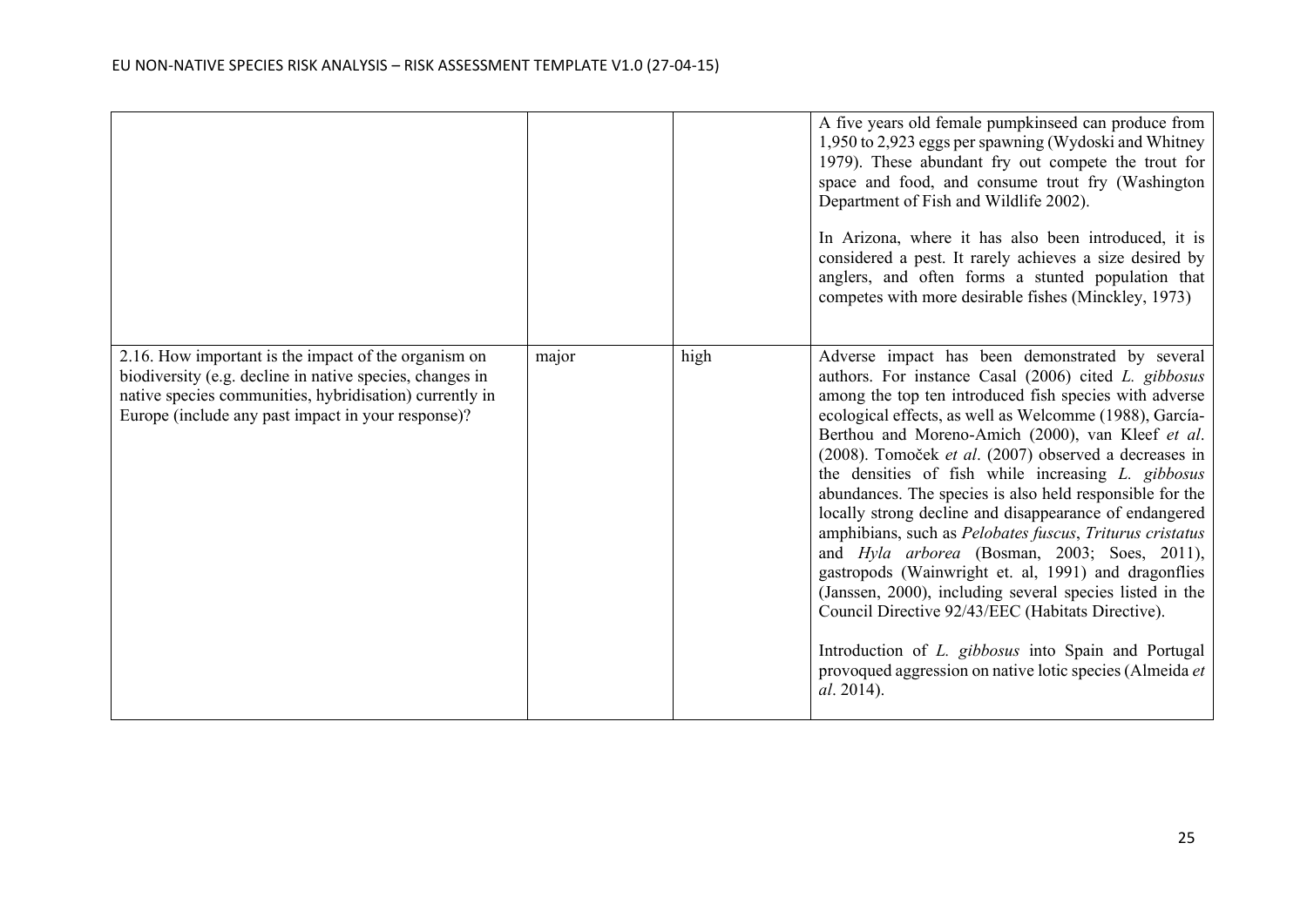|  | The Lake Banyoles in Catalonia is nowadays dominated               |
|--|--------------------------------------------------------------------|
|  | by alien species. In the littoral zone, the most common            |
|  | fish species are Micropterus salmoides and Lepomis                 |
|  | gibbosus.                                                          |
|  |                                                                    |
|  | The occurrence of non-native fish-predators in Spain and           |
|  | Portugal freshwaters, is probably one of the main                  |
|  | detrimental factors influencing the survival of endemic            |
|  | species (mostly Cyprinidae and Cobitidae). Some                    |
|  | authors described the important impact of invasive                 |
|  | species as <i>Lepomis</i> gibbosus on vulnerable native or         |
|  | endemic species, as: Anaecypris hispanica, Salaria                 |
|  | fluviatilis (Blanco-Garrido et al, 2009), Aphanius iberus,         |
|  | Luciobarbus guiraonis, Luciobarbus haasi, Luciobarbus              |
|  | comizo, Chondrostoma lemmingii<br>Chondrostoma                     |
|  | miegii, Gobio gobio, Squalius cephalus, Squalius                   |
|  | pyrenaicus, Cobitis paludica, Valencia hispanica etc.              |
|  | (Elvira, 1997; Doadrio, 2002).                                     |
|  |                                                                    |
|  | In Flanders it was demonstrated that nesting activity              |
|  | resulted in a destabilizing process of Littorella uniflora         |
|  | plants, an endangered species in the Netherlands (Soes et          |
|  | al., 2011).                                                        |
|  |                                                                    |
|  | In France Lepomis gibbosus was find responsible for the            |
|  | extinction of white-clawed crayfish (Austropotamobius              |
|  | <i>pallipes</i> ) in one of the seven ponds in the natural reserve |
|  | of Pinail (Vienne department) (Bramard et al, 2006).               |
|  | van Kleef et al. (2008) demonstrated negative impacts on           |
|  | macroinvertebrate fauna in waterbodies in the                      |
|  | Netherlands, albeit in a highly modified environment.              |
|  |                                                                    |
|  | Also according to Anseeuw et al. (2011) this predatory             |
|  | fish can occur in very high numbers and impact the native          |
|  |                                                                    |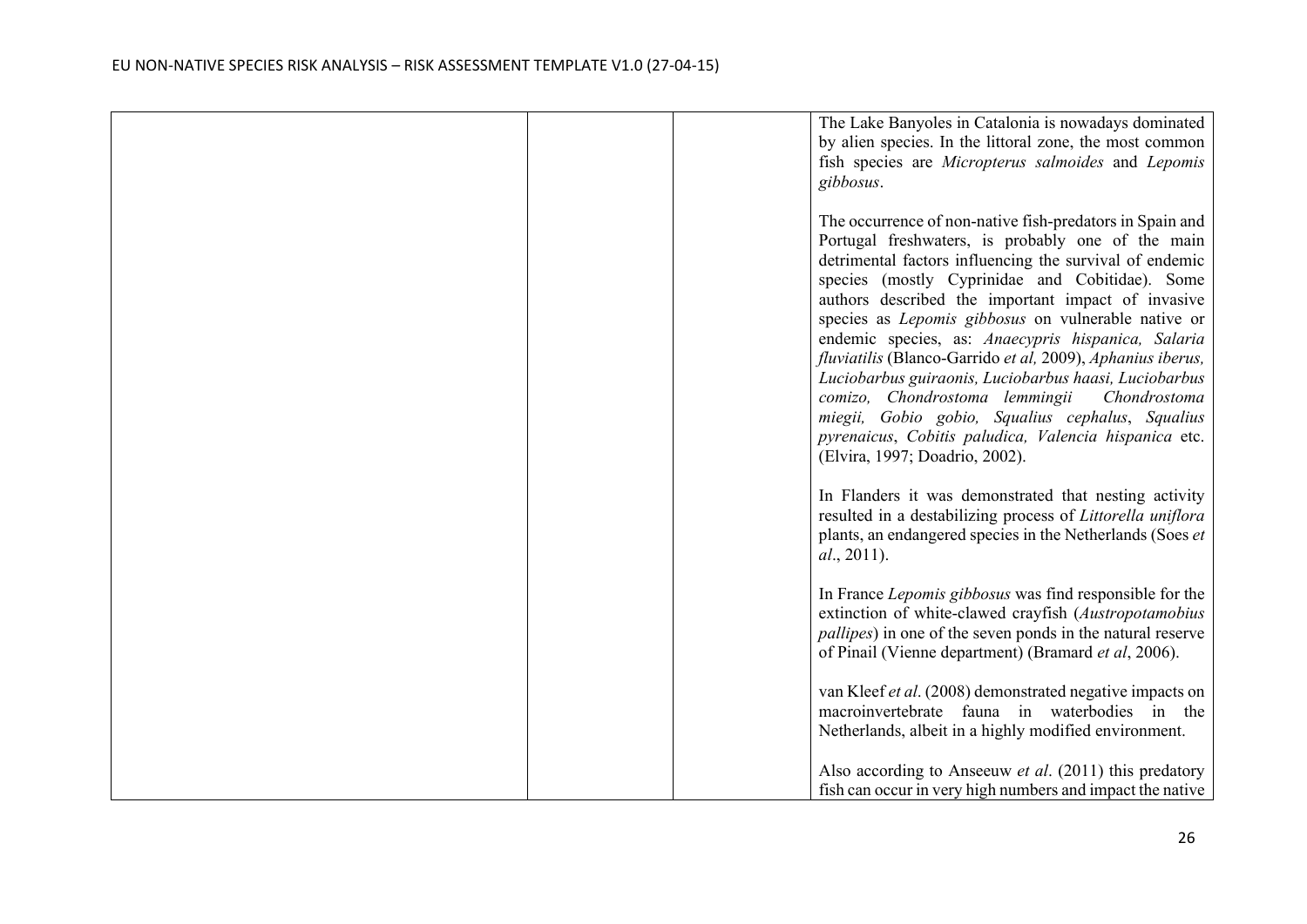|  | fauna by feeding on aquatic invertebrates, larvae of                                                                                                                                                                                                                                                                                                                                                                                                                                                                                                                                                                                                                                                                                                                                                                                                                                                                                                                                                                                                                                                                                                                                                                                                     |
|--|----------------------------------------------------------------------------------------------------------------------------------------------------------------------------------------------------------------------------------------------------------------------------------------------------------------------------------------------------------------------------------------------------------------------------------------------------------------------------------------------------------------------------------------------------------------------------------------------------------------------------------------------------------------------------------------------------------------------------------------------------------------------------------------------------------------------------------------------------------------------------------------------------------------------------------------------------------------------------------------------------------------------------------------------------------------------------------------------------------------------------------------------------------------------------------------------------------------------------------------------------------|
|  | amphibians and fish eggs and fry.                                                                                                                                                                                                                                                                                                                                                                                                                                                                                                                                                                                                                                                                                                                                                                                                                                                                                                                                                                                                                                                                                                                                                                                                                        |
|  | The main response of the recipient species to aggression<br>from all sizes of L. gibbosus was retreat, specifically with<br>no return (i.e. the strongest behavioural impact of the<br>aggression) when aggressors were medium or large<br>pumpkinseed. These results highlight the true potential<br>for adverse impact of L. gibbosus through behavioural<br>interference, resulting in the physical displacement of<br>native species from essential resources (e.g. food or<br>habitat), with the subsequent expenditure of energy to<br>avoid the aggressor. In relation to recipient species, the<br>results of the study carried out by Almeida et al. (2014)<br>showed that L. gibbosus, particularly medium and large<br>sizes, can display aggression on a wide range of<br>different<br>taxonomic<br>groups<br>with<br>ecological<br>requirements, including species at the stream margins<br>(mosquitofish, frog), in the water column (calandino,<br>chub) or on the river bed (crayfish, loach). Previous<br>studies have also shown impacts of pumpkinseed on a<br>variety of functional groups, including zooplankton<br>(Angeler et al 2002), macrobenthos (van Kleef et al<br>2008), crayfishes (Bramard et al 2006), fishes (Declerck |
|  | et al 2002) and amphibians (Bosman, 2003; Hartel et al                                                                                                                                                                                                                                                                                                                                                                                                                                                                                                                                                                                                                                                                                                                                                                                                                                                                                                                                                                                                                                                                                                                                                                                                   |
|  | 2007; Soes, 2011).                                                                                                                                                                                                                                                                                                                                                                                                                                                                                                                                                                                                                                                                                                                                                                                                                                                                                                                                                                                                                                                                                                                                                                                                                                       |
|  | Some studies in GB have found no evidence of<br>ecological impact (Copp et al. 2010; Vilizzi et al. 2012;<br>Stakenas et al. 2013) detected little evidence of negative                                                                                                                                                                                                                                                                                                                                                                                                                                                                                                                                                                                                                                                                                                                                                                                                                                                                                                                                                                                                                                                                                  |
|  | interactions between L. gibbosus and native brown trout                                                                                                                                                                                                                                                                                                                                                                                                                                                                                                                                                                                                                                                                                                                                                                                                                                                                                                                                                                                                                                                                                                                                                                                                  |
|  | Salmo trutta in English streams.                                                                                                                                                                                                                                                                                                                                                                                                                                                                                                                                                                                                                                                                                                                                                                                                                                                                                                                                                                                                                                                                                                                                                                                                                         |
|  | Nevertheless Fobert et al (2013) concluded that although                                                                                                                                                                                                                                                                                                                                                                                                                                                                                                                                                                                                                                                                                                                                                                                                                                                                                                                                                                                                                                                                                                                                                                                                 |
|  | pumpkinseed are not currently considered invasive in the                                                                                                                                                                                                                                                                                                                                                                                                                                                                                                                                                                                                                                                                                                                                                                                                                                                                                                                                                                                                                                                                                                                                                                                                 |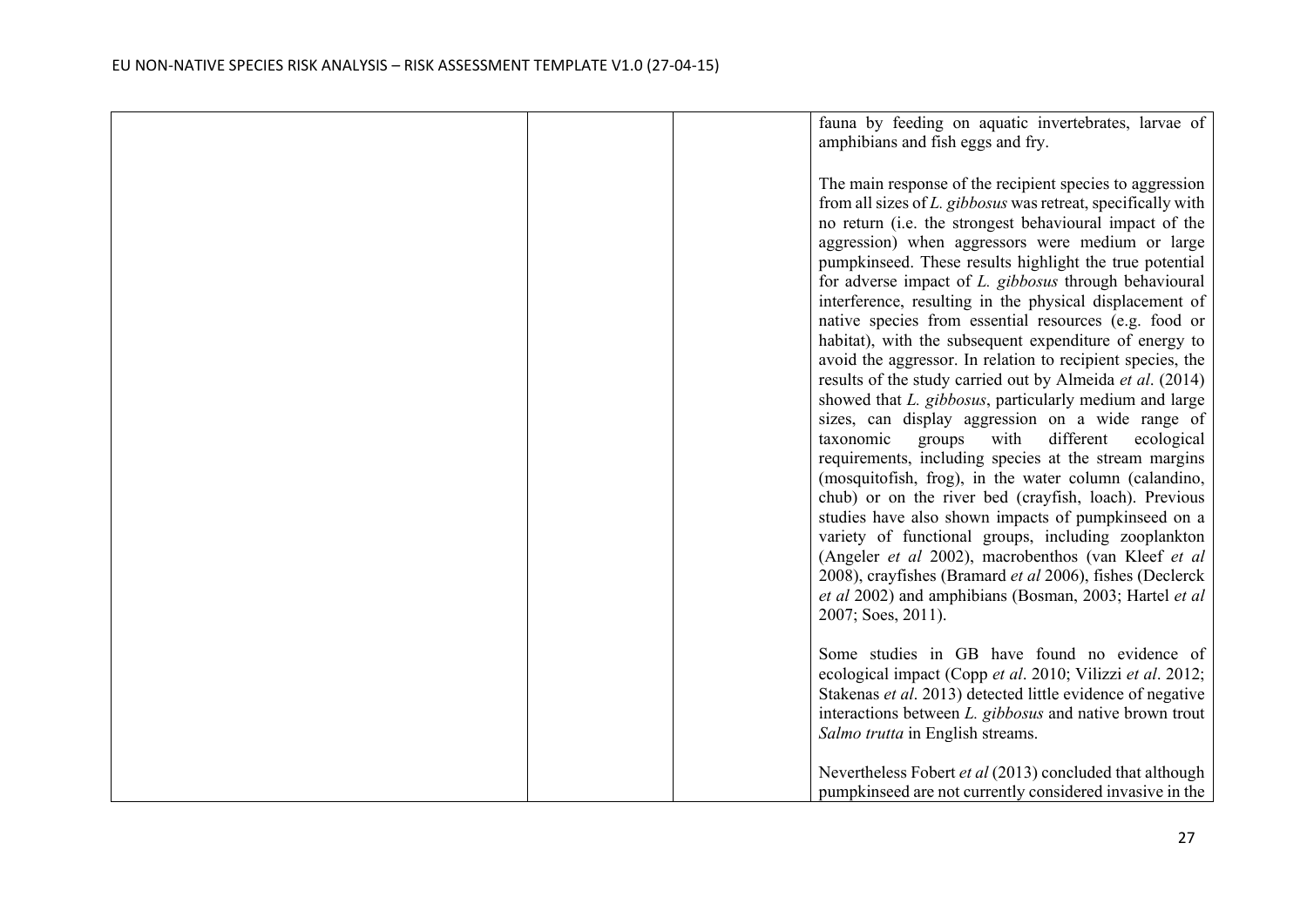|                                                                                                                                                                                                                                                                   |          |        | United Kingdom, the pumpkinseed's status in this region<br>is likely to shift to invasive under predicted future<br>conditions.<br>Limited food supplies, less than ideal climate and lack of<br>establishment in streams where they have been<br>introduced have been offered as explanations (Klaar et<br>al. 2004). Some of these factors could be overcome in the<br>future. Propagule pressure in the form of continued<br>introduction of fish from the main source to the out lying<br>streams could lead to successful establishment, as could<br>a climate change due to global warming (Klaar et al.<br>2004; Villeneuve et al. 2005).<br>Demonstrated trophic interactions (Gkenas et al., 2016)<br>and alterations in abiotic conditions of reservoirs<br>(Naspleda et al., 2012) can lead to a negative impact of<br>pumpkinseed on biodiversity. |
|-------------------------------------------------------------------------------------------------------------------------------------------------------------------------------------------------------------------------------------------------------------------|----------|--------|----------------------------------------------------------------------------------------------------------------------------------------------------------------------------------------------------------------------------------------------------------------------------------------------------------------------------------------------------------------------------------------------------------------------------------------------------------------------------------------------------------------------------------------------------------------------------------------------------------------------------------------------------------------------------------------------------------------------------------------------------------------------------------------------------------------------------------------------------------------|
| 2.17. How important is the impact of the organism on<br>biodiversity likely to be in the future in Europe?                                                                                                                                                        | major    | medium | Gkenas et al. (2016) demonstrated a shift in dietary<br>specialization from establishment to integration,<br>suggesting that potential ecological effects of L. gibbosus<br>introductions can vary with invasion step.<br>Increased water temperatures as a result of climate<br>change will extend the reproductive season of Lepomis                                                                                                                                                                                                                                                                                                                                                                                                                                                                                                                         |
|                                                                                                                                                                                                                                                                   |          |        | species and likelihood of progeny survival. Larger body<br>sizes and increased growth rates may also lead to a<br>greater impact on native fauna (Eaton, 1996).                                                                                                                                                                                                                                                                                                                                                                                                                                                                                                                                                                                                                                                                                                |
| 2.18. How important is alteration of ecosystem function<br>(e.g. habitat change, nutrient cycling, trophic<br>interactions), including losses to ecosystem services,<br>caused by the organism currently in Europe (include any<br>past impact in your response)? | moderate | medium | Lepomis gibbosus is a successful invader in Europe,<br>where it has caused negative ecological effects primarily<br>through trophic interactions. Pumpkinseed showed a<br>shift from trophic specialization (on chironomids) during<br>establishment to trophic generalism during integration.                                                                                                                                                                                                                                                                                                                                                                                                                                                                                                                                                                 |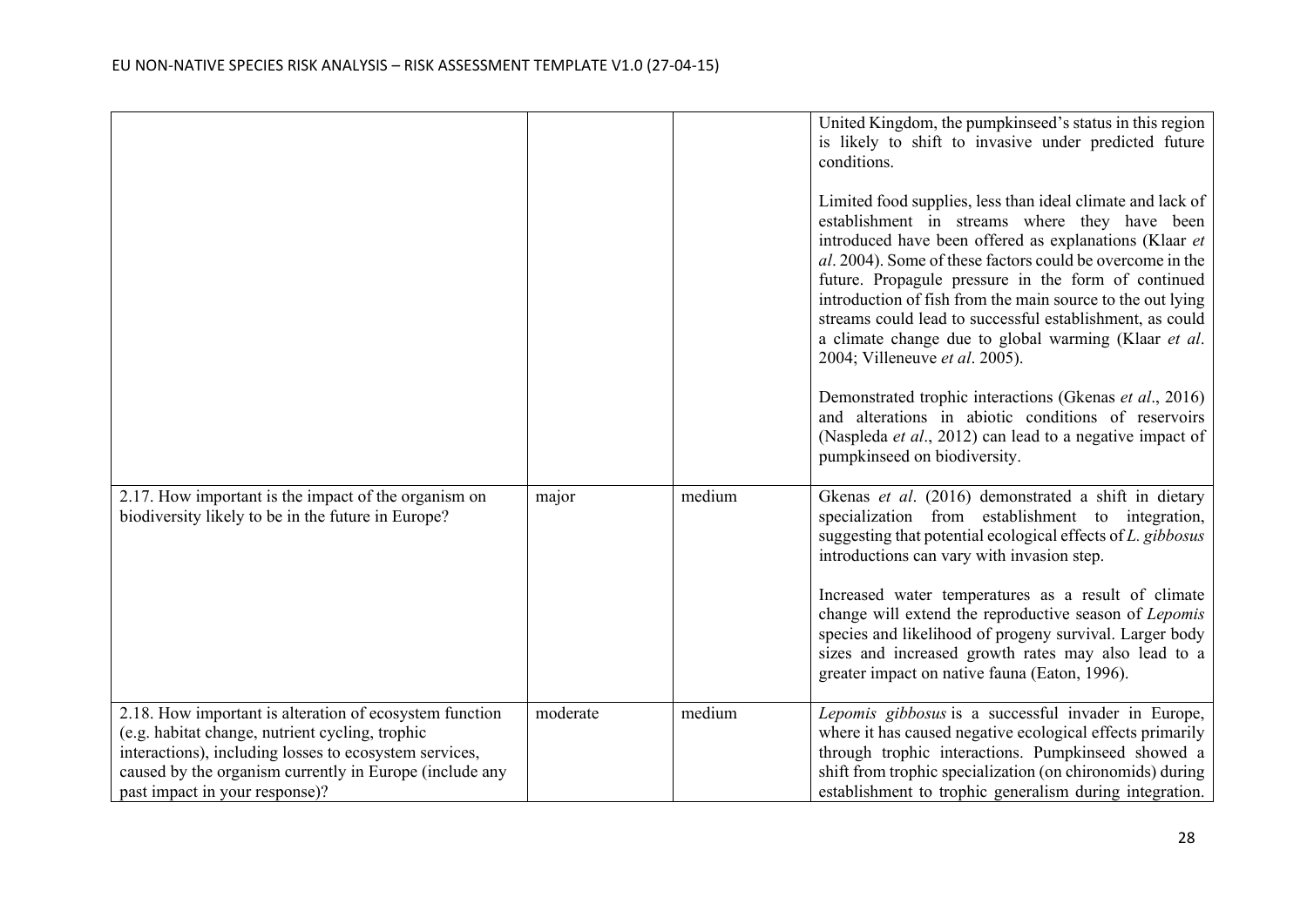|  | These results were concomitant with an increase in diet<br>breadth that was accompanied by higher individual diet<br>specialization particularly in large individuals (Gkenas et<br>al., 2016). As mentioned before, demonstrated trophic<br>interactions and alterations in abiotic conditions of<br>reservoirs (Naspleda et al., 2012) can lead to a negative<br>impact of pumpkinseed on ecosystem function.                                                                                                                                                                                 |
|--|-------------------------------------------------------------------------------------------------------------------------------------------------------------------------------------------------------------------------------------------------------------------------------------------------------------------------------------------------------------------------------------------------------------------------------------------------------------------------------------------------------------------------------------------------------------------------------------------------|
|  | The loss of species (van Kleef et al, Bramard et al 2006,<br>Declerck et al 2002, Bosman, 2003; Hartel et al 2007;<br>Soes, 2011), as well as the transformation of the habitat<br>and modification of its natural conditions, such as<br>increased turbidity (Naspleda et al., 2012, Angeler et al.,<br>2002), supposes an important effect on the function of<br>ecosystems.                                                                                                                                                                                                                  |
|  | The pumpkinseed affects the quality of the water,<br>increasing the levels of chlorophyll and turbidity and the<br>concentrations of nitrogen and phosphorus. This suggests<br>that the introduction of this species in wetlands can be a<br>threat to the functioning of ecological processes that<br>occur within these wetlands (Naspleda et al., 2012).                                                                                                                                                                                                                                     |
|  | L. gibbosus has been shown to enhance water turbidity<br>and concentrations of phosphorus and nitrogen (Angeler<br>et al., 2002). As these substances are important nutrients<br>for plant growth, increased concentrations can lead to<br>shifts in plant species composition and changes in<br>ecosystem functioning. During a pilot study in the<br>moorland pool "Zwart water" in Flanders it was<br>demonstrated that nesting activity resulted in a<br>destabilizing process of <i>Littorella uniflora</i> plants, an<br>endangered species in the Netherlands (Soes et al.,<br>$2011$ ). |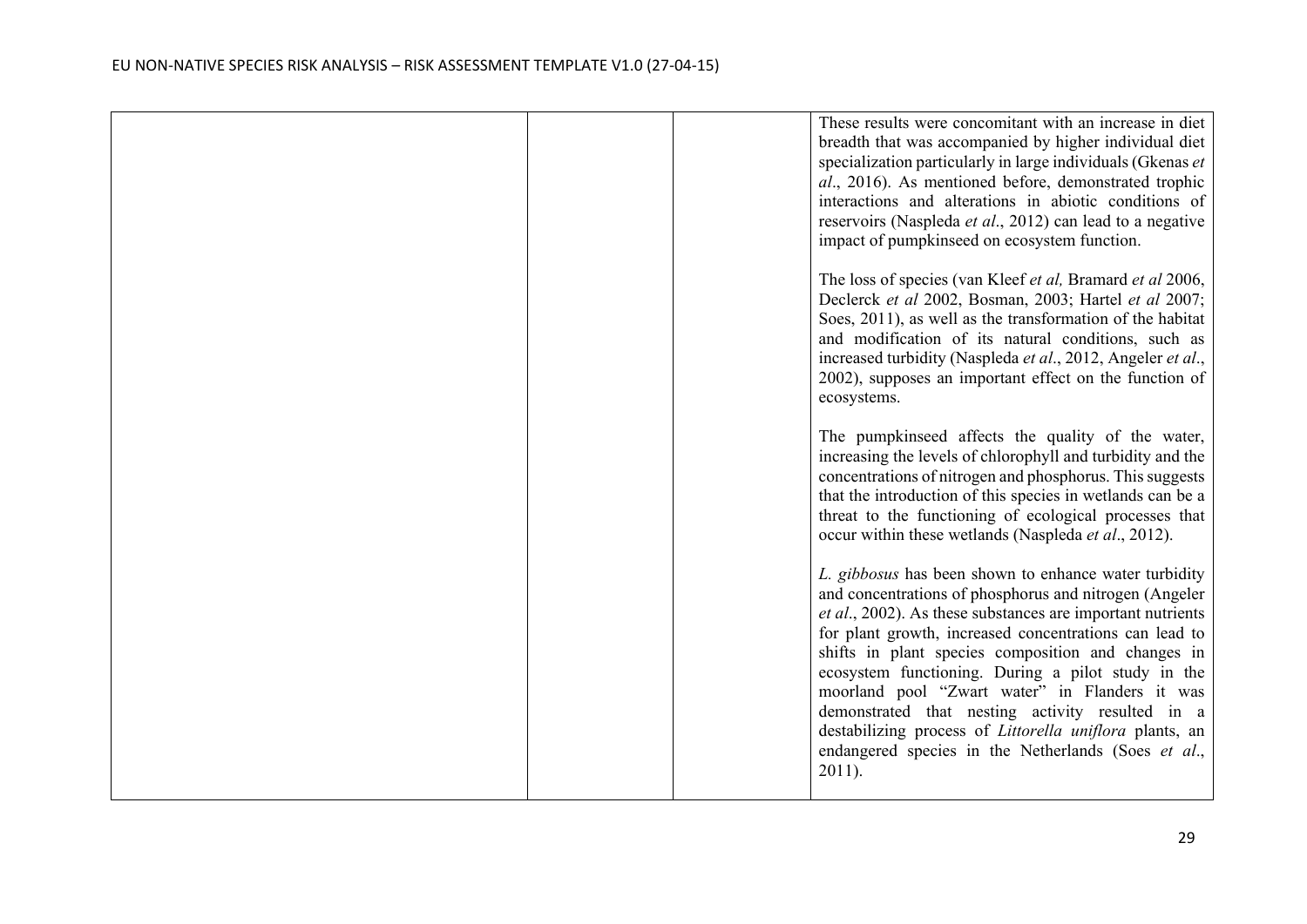| 2.19. How important is alteration of ecosystem function<br>(e.g. habitat change, nutrient cycling, trophic<br>interactions), including losses to ecosystem services,<br>caused by the organism likely to be in Europe in the<br>future? | High     | low    | There is increasing evidence that invasive alien species<br>can adversely affect the structure and functioning of<br>aquatic ecosystems. Alternatively, a change in structure<br>and functioning may also facilitate the introduction and<br>spread of alien species. A reduction in native species<br>richness - for example, caused by hydro morphological<br>changes $-$ may affect the resilience of communities to<br>invasions, or eutrophication may dramatically alter the<br>food-web structure in favor of non-native species. The<br>latter is true for many shallow lakes, where increased<br>nutrient levels have induced a shift from a top-down to a<br>bottom-up regulated food web structure, with reduced<br>control of invasive planktivorous and benthivorous fish.<br>The effects of invasive alien species and other pressures<br>are likely to reinforce each other, potentially resulting in<br>an invasional meltdown at the water body level. At the<br>regional scale, positive feedback mechanisms might<br>explain the observed exponential increase in the numbers<br>of alien species (Vandekerkhove et al., 2013).<br>In the some way, the changes in ecosystem functions are<br>expected to grow in the future where $L$ . gibbosus is<br>present. |
|-----------------------------------------------------------------------------------------------------------------------------------------------------------------------------------------------------------------------------------------|----------|--------|-------------------------------------------------------------------------------------------------------------------------------------------------------------------------------------------------------------------------------------------------------------------------------------------------------------------------------------------------------------------------------------------------------------------------------------------------------------------------------------------------------------------------------------------------------------------------------------------------------------------------------------------------------------------------------------------------------------------------------------------------------------------------------------------------------------------------------------------------------------------------------------------------------------------------------------------------------------------------------------------------------------------------------------------------------------------------------------------------------------------------------------------------------------------------------------------------------------------------------------------------------------------------------------|
| 2.20. How important is decline in conservation status (e.g.<br>sites of nature conservation value, WFD classification)<br>caused by the organism currently in Europe?                                                                   | moderate | medium | L. gibbosus is known as successful invader in human-<br>altered water bodies and water courses, but remains a<br>background species in natural systems. This species has<br>been introduced in many natural parks.<br>As explained above, the species is also held responsible<br>for the locally strong decline and disappearance of<br>endangered amphibians, gastropods and dragonflies<br>including several species listed in the Council Directive<br>92/43/EEC (Habitats Directive).                                                                                                                                                                                                                                                                                                                                                                                                                                                                                                                                                                                                                                                                                                                                                                                          |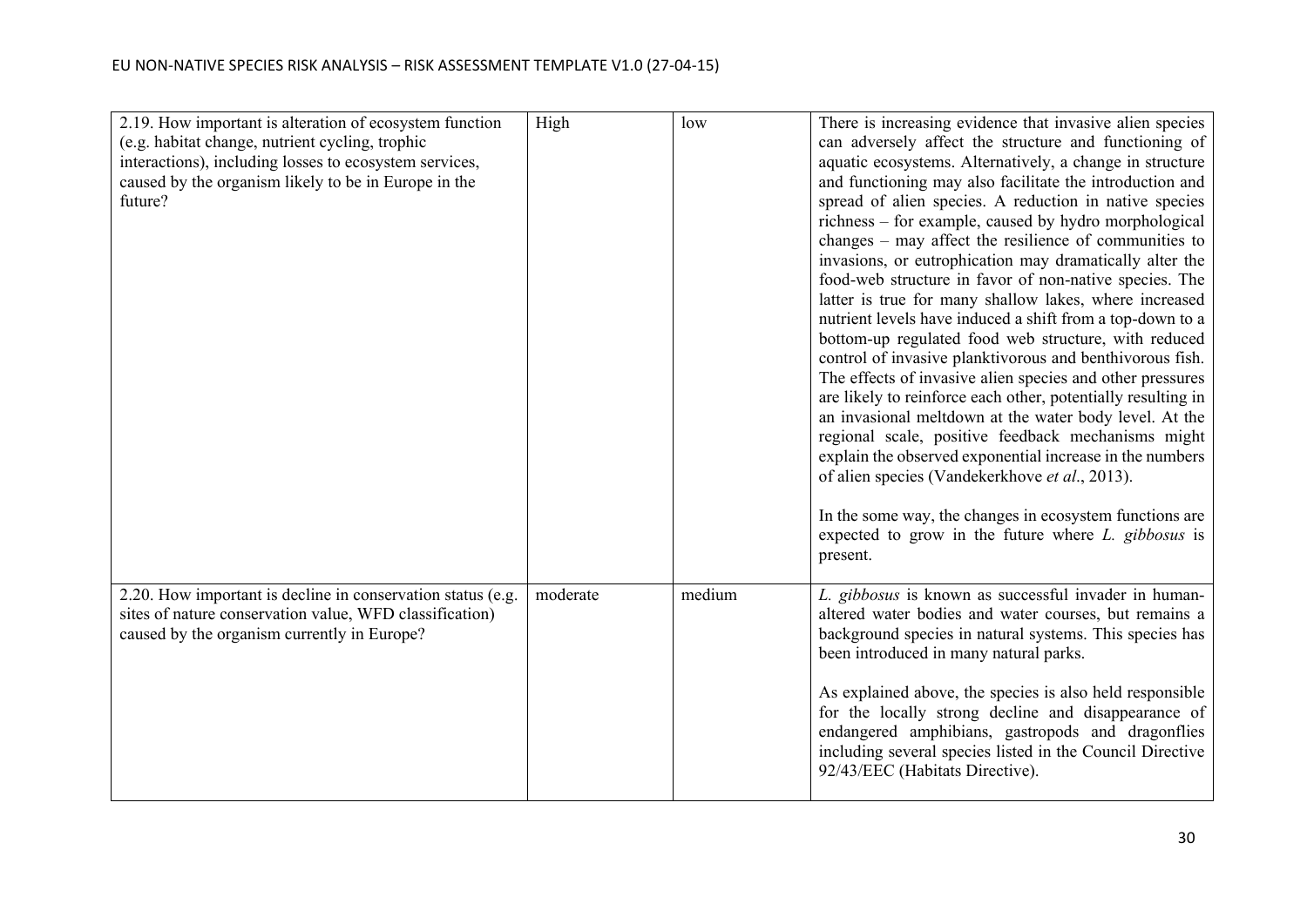|                                                                                                                                                                                                                   |          |        | There is no reason to expect that an abundance of $L$ .<br>gibbosus would negatively impact a potable water<br>supply. However as L. gibbosus can lead to reduced<br>species diversity at invaded sites, this could have<br>implications for scoring of water quality using biological<br>metrics and have implications for the Water Framework<br>Directive.                                                                                                                                                                                                                                                                                                                                                                                |
|-------------------------------------------------------------------------------------------------------------------------------------------------------------------------------------------------------------------|----------|--------|----------------------------------------------------------------------------------------------------------------------------------------------------------------------------------------------------------------------------------------------------------------------------------------------------------------------------------------------------------------------------------------------------------------------------------------------------------------------------------------------------------------------------------------------------------------------------------------------------------------------------------------------------------------------------------------------------------------------------------------------|
| 2.21. How important is decline in conservation status (e.g.<br>sites of nature conservation value, WFD classification)<br>caused by the organism likely to be in the future in<br>Europe?                         | moderate | low    | If the spreads continues, more species could suffer<br>because of this organism. The information provided by<br>the risks assessments carried out in Europe demonstrated<br>a medium or high risk for invasion in most of the<br>ecosystems where undertaken (See Q.3 in Section A).<br>Gkenas et al. (2016) found that in the case of L. gibbosus,<br>trophic patterns reflected the consumption of a higher<br>diversity of preys confirming that plasticity may persist<br>along the invasion process.<br>The loss of biodiversity and quality of the ecosystems<br>supposes a decline of the nature conservation value<br>which is expected to become poorer in the future in these<br>areas where biodiversity loss could be important. |
| 2.22. How important is it that genetic traits of the<br>organism could be carried to other species, modifying<br>their genetic nature and making their economic,<br>environmental or social effects more serious? | minimal  | medium | There is no evidence of possibility of hybridisation with<br>native species but hybridisation within species of the<br>same family occurs, making more difficult to distinguish<br>between species (Misra and Holdsworth, 1972).                                                                                                                                                                                                                                                                                                                                                                                                                                                                                                             |
| 2.23. How important is social, human health or other<br>harm (not directly included in economic and<br>environmental categories) caused by the organism within<br>its existing geographic range?                  | low      | medium | L. gibbosus has long been considered a pest but there is<br>no documented evidence of the species having an<br>adverse effect other than public perception. Today is<br>perceived more like an annoyance for the anglers and can<br>lower the economic value of a reservoir.                                                                                                                                                                                                                                                                                                                                                                                                                                                                 |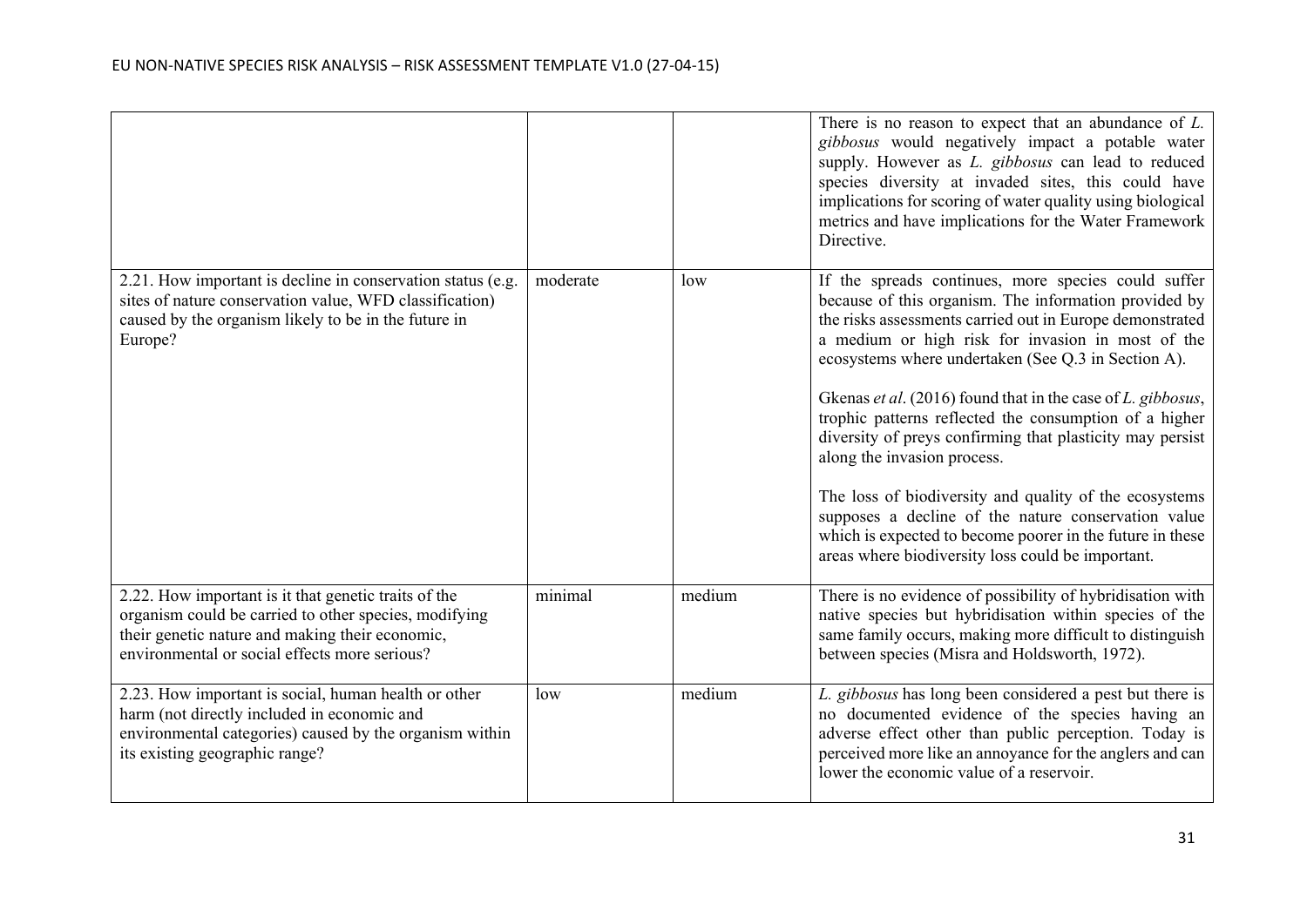| 2.24. How important is the impact of the organism as<br>food, a host, a symbiont or a vector for other damaging<br>organisms (e.g. diseases)?                                                          | moderate                                                        | medium | Three groups of parasites infesting the gills of $L$ .<br>gibbosus were described by Hanek and Fernando (1978):<br>Monogenea, glochidia of L. radiate and Copepoda.<br>Anseeuw et al. (2011) described also this species as<br>hosting non-native parasites.<br>Hockley et al. (2011) detected a non-native parasite on<br>introduced L. gibbosus, which was not found on native<br>species within the waterbody.<br>More information about this kind of impact is not<br>available.                                                                                |
|--------------------------------------------------------------------------------------------------------------------------------------------------------------------------------------------------------|-----------------------------------------------------------------|--------|---------------------------------------------------------------------------------------------------------------------------------------------------------------------------------------------------------------------------------------------------------------------------------------------------------------------------------------------------------------------------------------------------------------------------------------------------------------------------------------------------------------------------------------------------------------------|
| 2.25. How important might other impacts not already<br>covered by previous questions be resulting from<br>introduction of the organism? (specify in the comment<br>box)                                | <b>NA</b>                                                       |        |                                                                                                                                                                                                                                                                                                                                                                                                                                                                                                                                                                     |
| 2.26. How important are the expected impacts of the<br>organism despite any natural control by other organisms,<br>such as predators, parasites or pathogens that may already<br>be present in Europe? | moderate                                                        | medium | Despite of any predators, parasites and pathogens present<br>in Europe, L. gibbosus had a very successful invasion<br>history in most part of Europe as described previously.<br>The largemouth bass (Micropterus salmoides), native to<br>North America, is an important predator of this species,<br>but also of native species in Europe, so it should not be<br>used for biocontrol.<br>Native predatory species within the introduced range of<br>Lepomis gibbosus could be used to control populations<br>(c.f. Davies and Britton, 2015) and reduce impacts. |
| 2.27. Indicate any parts of Europe where economic,<br>environmental and social impacts are particularly likely to<br>occur (provide as much detail as possible).                                       | [central]<br>and<br>southern areas of<br>Europe;<br>Continental | medium | The European areas such as Mediterranean, Atlantic,<br>Alpine, Black Sea, Continental, Steppic and Pannonian<br>are the most prone to receive negative environmental                                                                                                                                                                                                                                                                                                                                                                                                |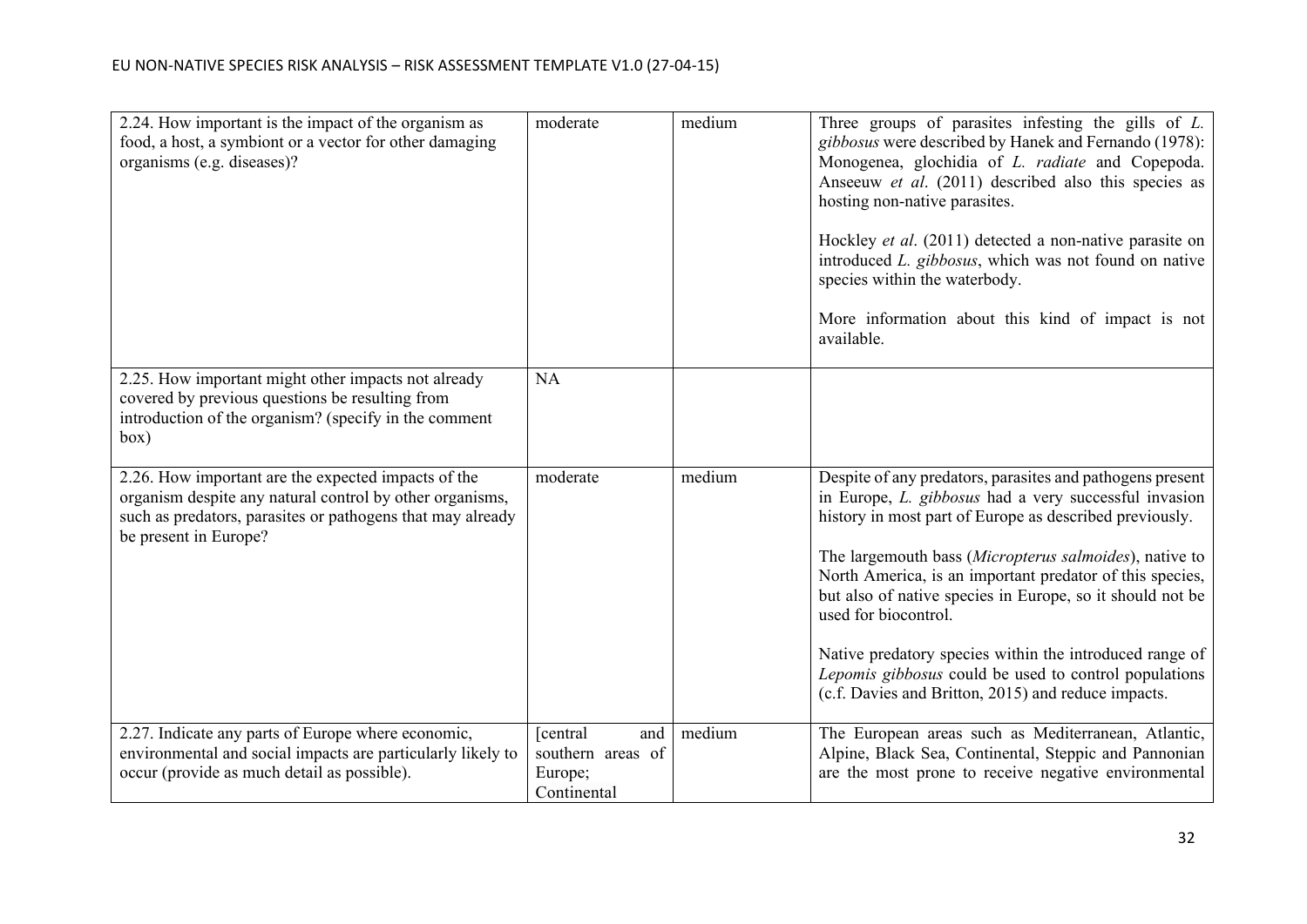| Mediterranean,<br>Alpine,<br>Atlantic,<br>Black<br>Sea,<br>Pannonian,<br>Steppic<br>biogeografical<br>regions] | impacts, as freshwater fauna is commonly high in<br>endemism and it is very threatened.<br>As it can be seen in the map below (which reflects the<br>climate similitude between the area of origin and Europe)<br>a wide European area could be particularly affected by<br>this species (Climatch, 2018).                                                                                                                                                                                                                                                                                                                                            |
|----------------------------------------------------------------------------------------------------------------|-------------------------------------------------------------------------------------------------------------------------------------------------------------------------------------------------------------------------------------------------------------------------------------------------------------------------------------------------------------------------------------------------------------------------------------------------------------------------------------------------------------------------------------------------------------------------------------------------------------------------------------------------------|
|                                                                                                                | The Nordic countries of the EU could be threatened by<br>the possible expansion of this species in a climate change<br>scenario.<br><b>Target Map</b><br>Target<br>Region<br>EAlgorithm: Euclidean<br>/ CLEAR<br>$212$ MATCH<br><b>Tool tips:</b><br>Climatch v1.<br>This box displays a description of the<br>Invasive Animal<br>BARES 2008<br>active too<br>■<br>1060<br>1305<br><b>Selected Stations</b><br>Sources<br>Target:<br>Commonwealth of Australia 2011   Accessibility   Privacy Policy   Disclaimer   Contact Us   Feedback  <br>Figure 2. Map showing the areas that could be particularly affected<br>by L. gibbosus (Climatch, 2018) |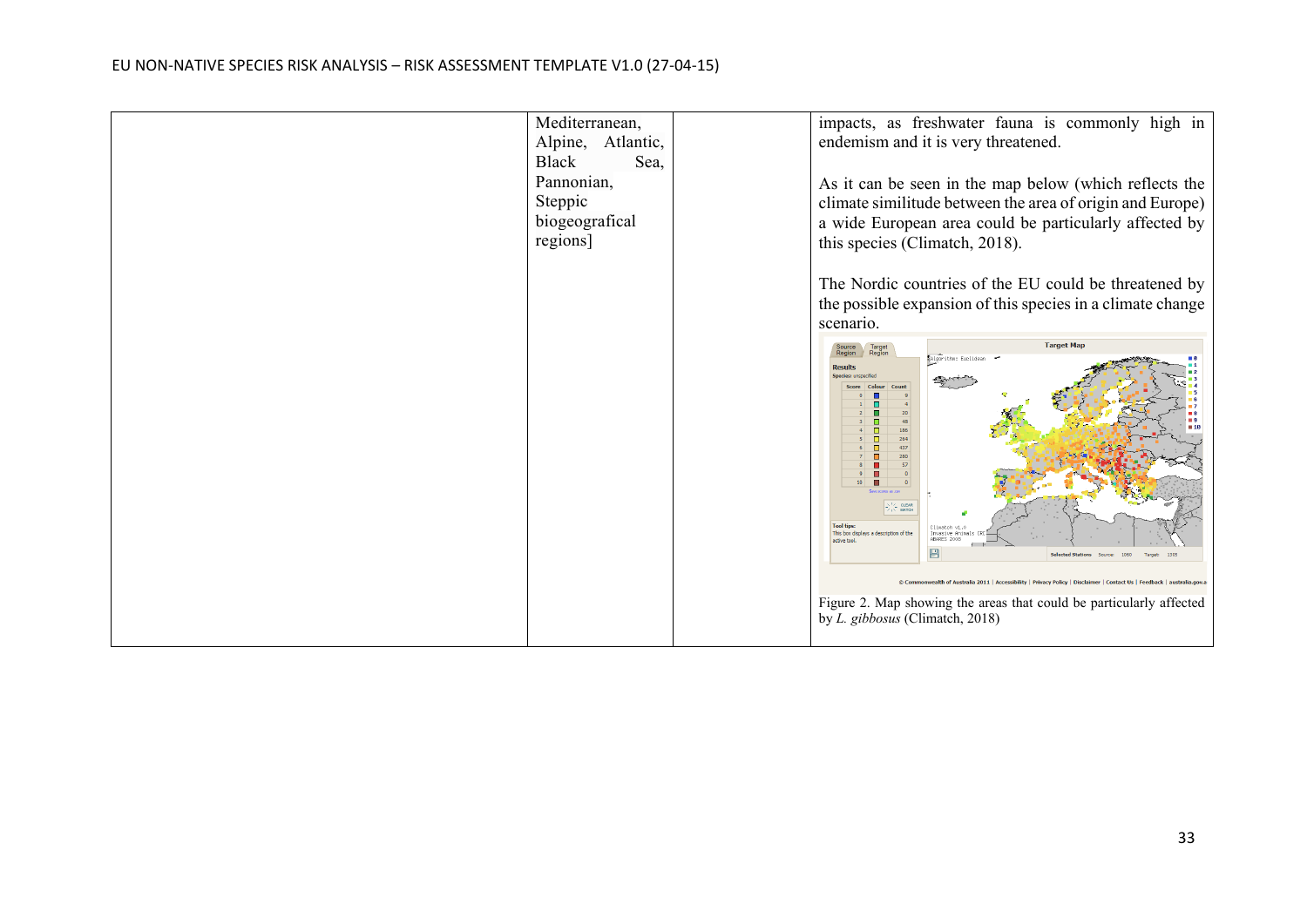|                                | <b>RESPONSE</b> | <b>CONFIDENCE</b> | <b>COMMENT</b>                                                                                                                                                                                                                                                                                                 |
|--------------------------------|-----------------|-------------------|----------------------------------------------------------------------------------------------------------------------------------------------------------------------------------------------------------------------------------------------------------------------------------------------------------------|
| <b>Summarise Entry</b>         | likely          | medium            | Lepomis gibbosus is already widely introduced in Europe<br>but introduction pathways are still open, suggesting<br>further entries are likely.                                                                                                                                                                 |
|                                |                 |                   | Due to disease controls and license requirements the<br>demand and the ornamental and pet trade for L. gibbosus<br>decreased. Still there is evidence of trade in Europe<br>where pumpkinseed is imported for ornamental purpose<br>in shops and also by internet (Van der Valk et al., 2018).                 |
|                                |                 |                   | While these restrictions may reduce the risk of new<br>introductions they do not eliminate the risk entirely. It is<br>expected that L. gibbosus will still be introduced to new<br>reservoirs by human assistance (e.g. by anglers), which<br>appears to remain an usual practice in some parts of<br>Europe. |
| <b>Summarise Establishment</b> | very likely     | high              | Lepomis gibbosus is established in 24 EU countries.<br>These are: Austria, Belgium, Bulgaria, Croatia, Cyprus,<br>Czech Republic, Denmark, France, Finland, Germany,<br>Greece, Hungary, Italy, Latvia, Lithuania, Luxembourg,<br>Netherlands, Poland, Portugal, Romania, Slovakia,<br>Slovenia, Spain, UK.    |
|                                |                 |                   | In northern Europe the species is established almost<br>exclusively in lacustrine ecosystems, in southern<br>latitudes, in particular in Iberia, L. gibbosus populations<br>establish easily in regulated rivers and reservoirs.<br>Anyway a large area in Europe is subject to establishment<br>(Figure 2)    |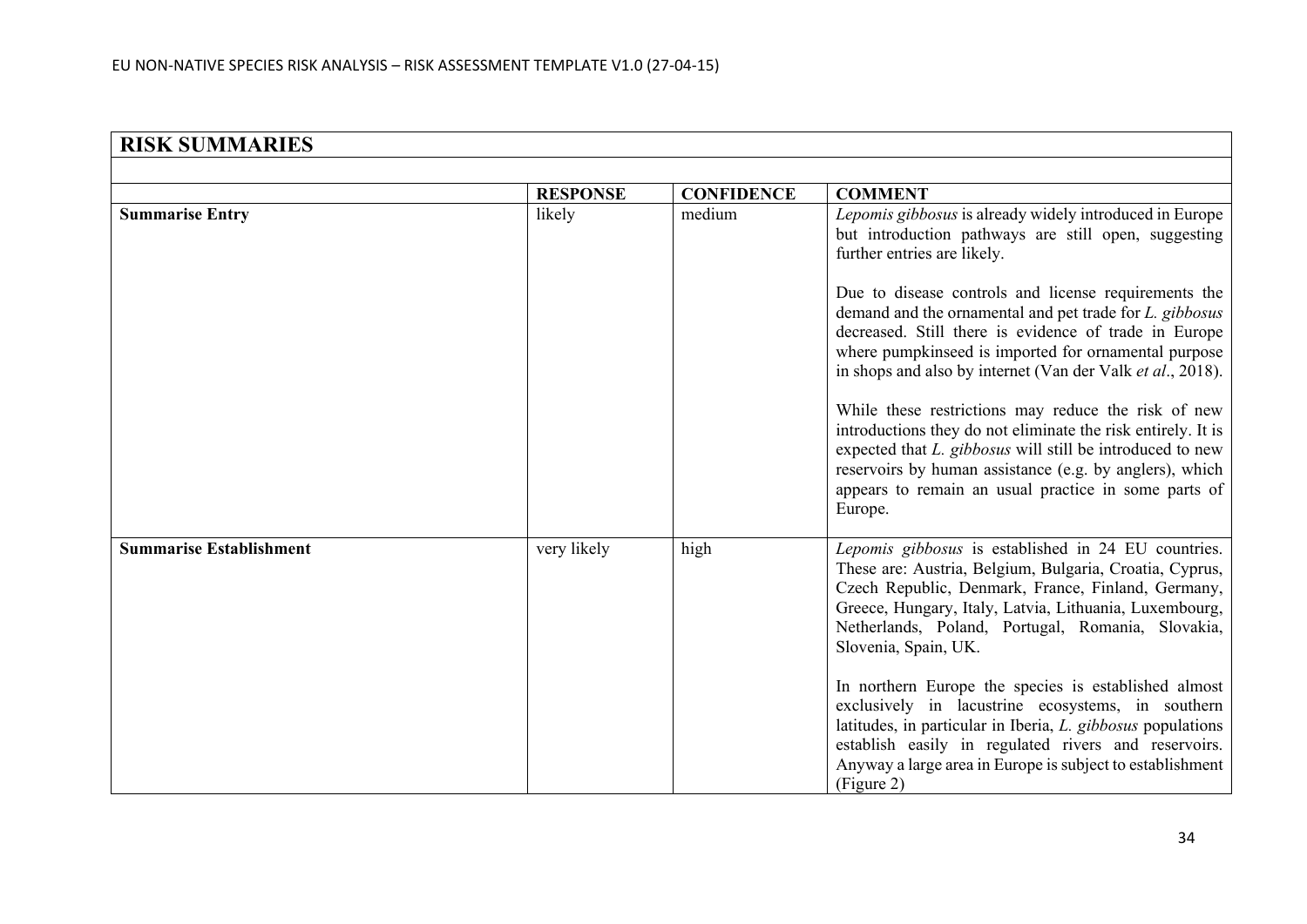|                         |            |        | Under conditions of climate change, the establishment of<br>new populations is to be expected.                                                                                                                                                                                  |
|-------------------------|------------|--------|---------------------------------------------------------------------------------------------------------------------------------------------------------------------------------------------------------------------------------------------------------------------------------|
| <b>Summarise Spread</b> | moderately | high   | In the past, spread of pumpkinseed was mainly supported<br>by human assistance. Nowadays spread happens mainly<br>by natural means but human assistance is also an habitual<br>practice.                                                                                        |
|                         |            |        | As the species has already established in Europe it is<br>likely that further dispersal will occur, predominantly<br>from lentic waterbodies with direct hydrological<br>connection to rivers and streams or those within a<br>floodplain.                                      |
|                         |            |        | Once established the organism could easily spread to a<br>suitable habitat giving its characteristics of survivors.<br>Life-history traits and the absence of congeneric<br>competitors helped L. gibbosus to easily spread in almost<br>all Europe.                            |
|                         |            |        | Future climate change scenarios are likely to increase the<br>chance of spread, with elevated flows and frequency<br>expected to contribute to dispersal of L. gibbosus from<br>hydrologically connected sites, increasing propagule<br>pressure on the receiving environments. |
| <b>Summarise Impact</b> | moderate   | medium | Lepomis gibbosus is a successful invader in Europe,<br>where it has caused negative ecological effects either<br>direct predation or through cascading indirect effects<br>through different trophic levels.                                                                    |
|                         |            |        | Many authors cited the adverse impact of L. gibbosus on<br>other species (Welcomme (1988); Wainwright et. al.<br>(1991) García-Berthou and Moreno-Amich (2000),                                                                                                                 |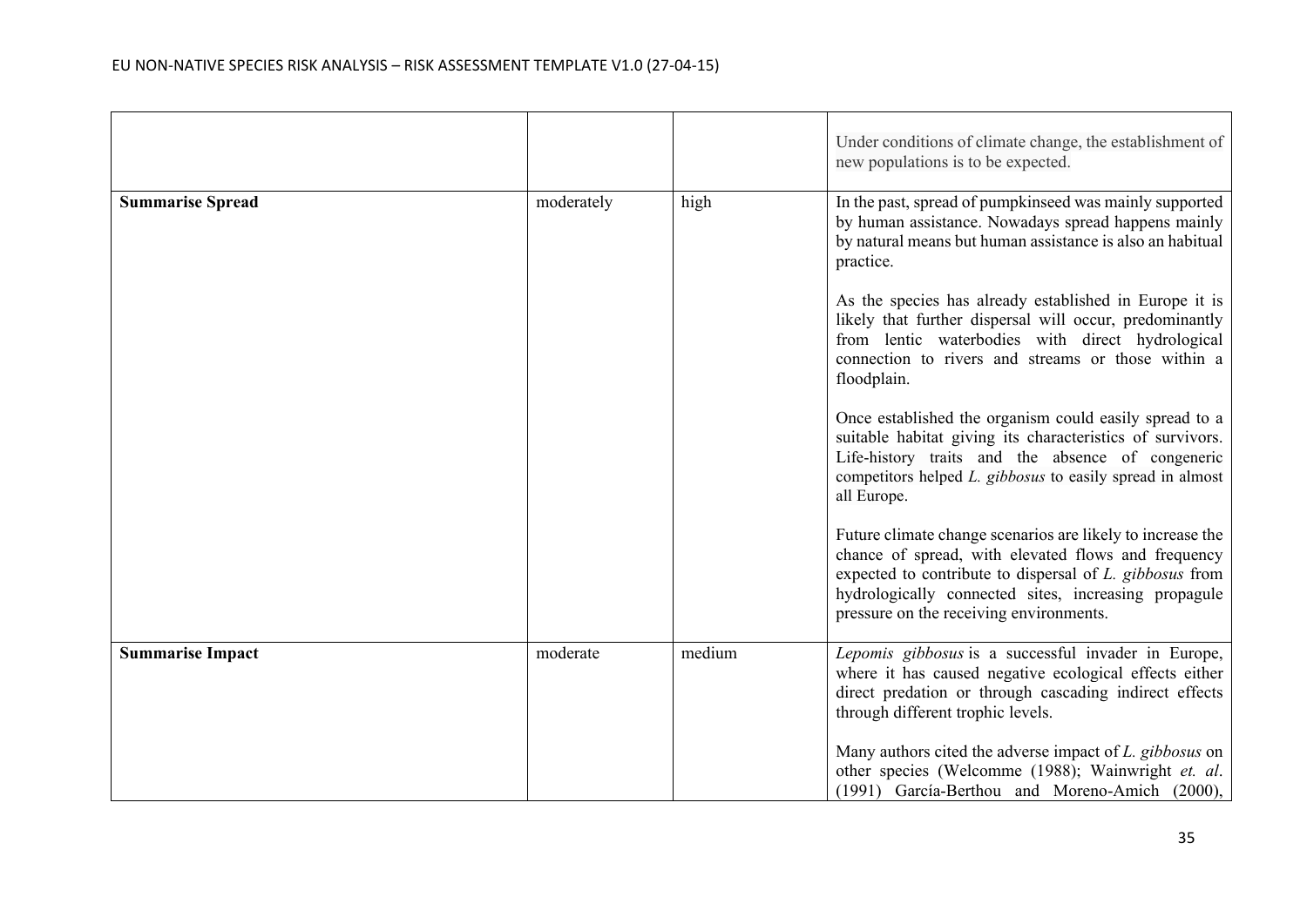|  | Janssen (2000), Casal (2006), Tomoček et al. (2007); van<br>Kleef et al. (2008), Bosman (2003), Soes (2011)).<br>Lepomis gibbosus, as well as other introduced species,                                                                                                                                                                                                                                                                                       |
|--|---------------------------------------------------------------------------------------------------------------------------------------------------------------------------------------------------------------------------------------------------------------------------------------------------------------------------------------------------------------------------------------------------------------------------------------------------------------|
|  | actively prey on vulnerable native species of great<br>conservation interest in Spain and Portugal as:<br>Anaecypris hispanica, Salaria fluviatilis, Aphanius<br>iberus, Luciobarbus guiraonis, Luciobarbus haasi,<br>comizo, Chondrostoma<br>Luciobarbus<br>lemmingii,<br>Chondrostoma miegii, Gobio gobio, Squalius cephalus,<br>Squalius pyrenaicus, Cobitis paludica, Valencia<br>hispanica (Blanco-Garrido et al, 2009, Elvira, 1997;<br>Doadrio, 2002). |
|  | The species is held responsible for the locally strong<br>decline and disappearance of endangered species like<br>amphibians (Bosman, 2003; Soes, 2011), gastropods<br>(Wainwright et. al, 1991) and dragonflies (Janssen, 2000)<br>and also resulted in a destabilizing process of Littorella<br>uniflora plants, an endangered species in the Netherlands<br>(Soes <i>et al.</i> , 2011).                                                                   |
|  | In the Black Lists for Germany and Austria, the species<br>was assessed as potentially invasive (Wiesner et al. 2010,<br>Nehring et al. 2015).                                                                                                                                                                                                                                                                                                                |
|  | As mentioned before, trophic interactions and alterations<br>in abiotic conditions of reservoirs can lead to a negative<br>impact of pumpkinseed on ecosystem function (Gkenas<br><i>et al.</i> , 2016).                                                                                                                                                                                                                                                      |
|  | In Europe the organism is present in 25 Member States<br>and established in 24 Member States, in nine of them is<br>already considered invasive. As mentioned in Q.3                                                                                                                                                                                                                                                                                          |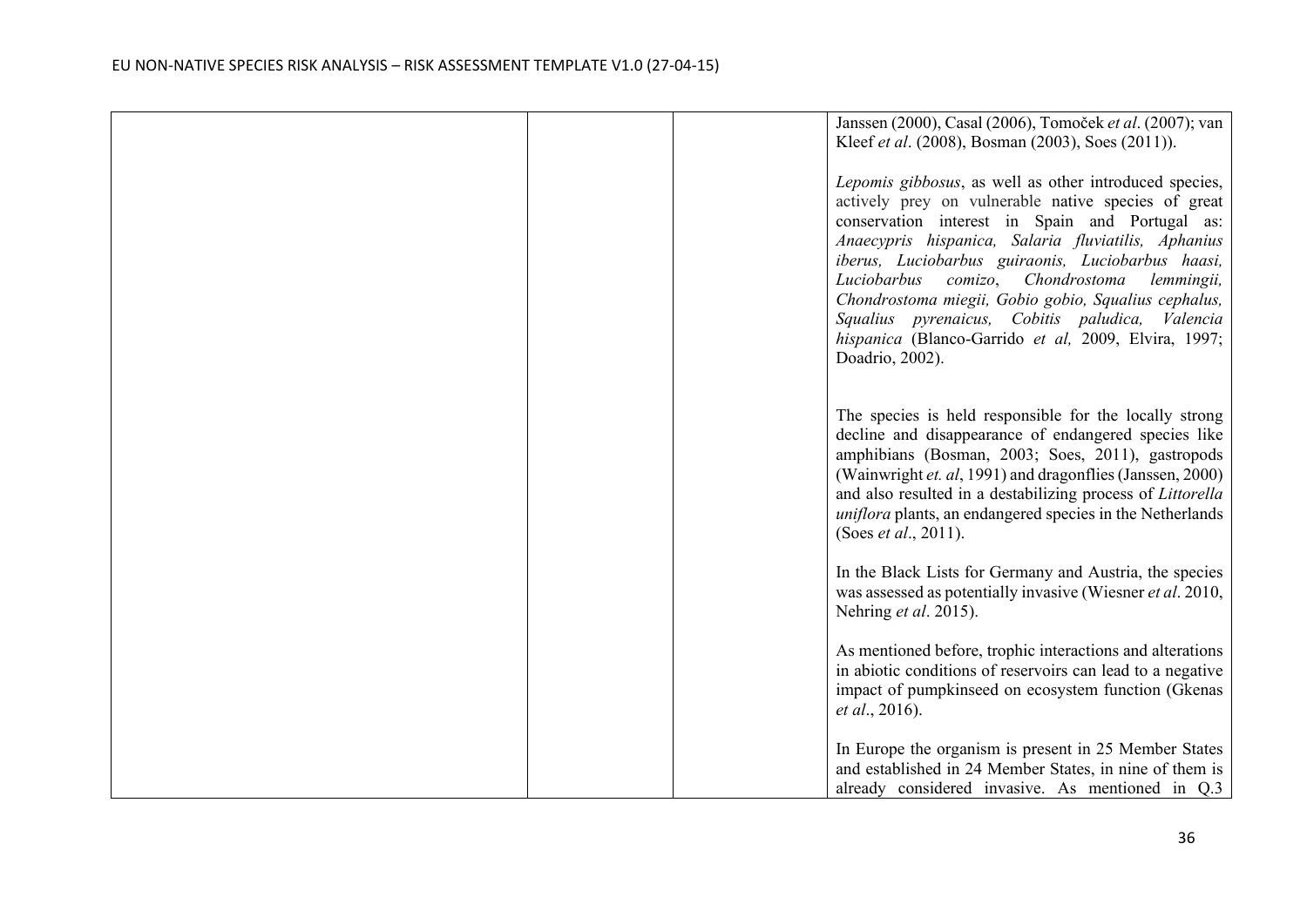|                                          |          |        | Section A, several risk screenings of non-native<br>freshwater fishes assessed pumpkinseed with a risk of<br>invasiveness of medium high or high.<br>In change in Great Britain (Oreska and Aldridge, 2011)                                                                                                                       |
|------------------------------------------|----------|--------|-----------------------------------------------------------------------------------------------------------------------------------------------------------------------------------------------------------------------------------------------------------------------------------------------------------------------------------|
|                                          |          |        | (See Q.8 – Section A for details) it wasn't considered as<br>very likely to cause economic impacts.                                                                                                                                                                                                                               |
|                                          |          |        | The economic impacts of Lepomis spp. wasn't quantified<br>in its introduced range. In general the economic impact is<br>unknown because of a lack of studies. Economic impacts<br>are often difficult to assess and to quantify, further<br>studies should be developed in order to quantify<br>economic loss.                    |
|                                          |          |        | Prevention through public education and banning these<br>species from trade is key to minimise those impacts.                                                                                                                                                                                                                     |
|                                          |          |        | There are no studies regarding the economic costs of the<br>establishment of Lepomis gibbosus in Europe but loss of<br>biodiversity, impacts on native species and threats to<br>ecosystem function occurred and are expected to grow.                                                                                            |
| <b>Conclusion of the risk assessment</b> | moderate | medium | Further dispersal, including by anthropogenic means, is<br>very likely. Coupled with the plasticity of Lepomis<br>gibbosus life-history traits and environmental tolerances,<br>increased impacts on ecosystem function and native biota<br>are expected. The effect of climate change will encourage<br>their further expansion. |
|                                          |          |        | The prevention of entries and further spread are the main<br>measures to avoid future impact. The major components<br>of such prevention are banning potential invasive species<br>from trade and educating the public about when such                                                                                            |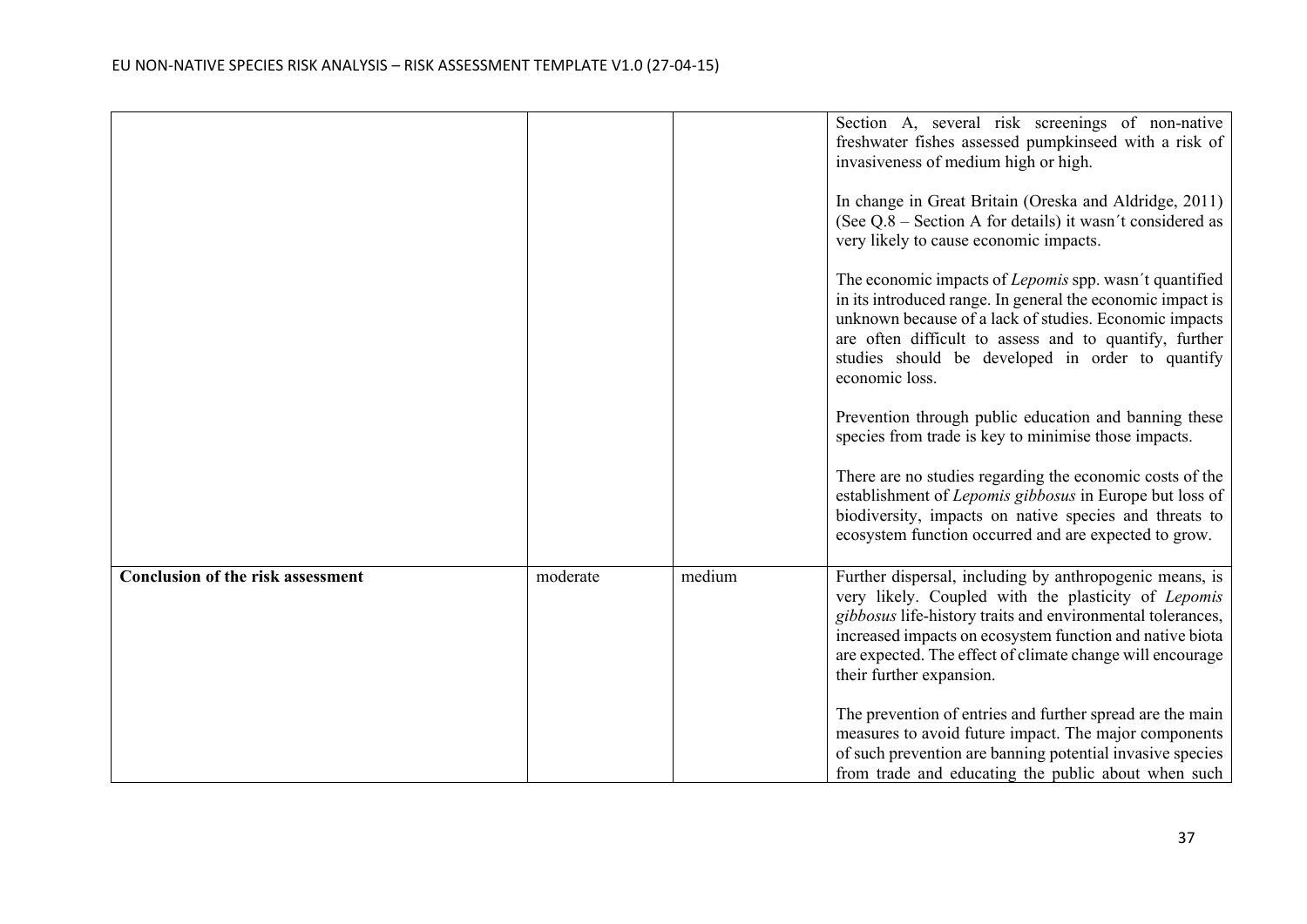|                                                                                                                  |                        |      | centrarchids are actually obtained for e.g. aquaria, garden<br>ponds or fish ponds (Soes et al, 2011).                                                                                                                                                                                                                                                                                                                                                                                                                                                                                                                                      |
|------------------------------------------------------------------------------------------------------------------|------------------------|------|---------------------------------------------------------------------------------------------------------------------------------------------------------------------------------------------------------------------------------------------------------------------------------------------------------------------------------------------------------------------------------------------------------------------------------------------------------------------------------------------------------------------------------------------------------------------------------------------------------------------------------------------|
| <b>ADDITIONAL QUESTIONS - CLIMATE CHANGE</b>                                                                     |                        |      |                                                                                                                                                                                                                                                                                                                                                                                                                                                                                                                                                                                                                                             |
| 3.1. What aspects of climate change, if any, are most<br>likely to affect the risk assessment for this organism? | [Temperature]<br>rise] | high | Predictions of future climate change include shifts in<br>patterns of precipitation, evapotranspiration and water<br>run-off, resulting in increased periods of drought as well<br>as variability and intensity of rainfall events (Fobert et<br>al., 2013).<br>Although there are a number of factors that influence the                                                                                                                                                                                                                                                                                                                   |
|                                                                                                                  |                        |      | invasion potential for a given species, water temperature<br>is certainly one of the most important in inland waters for<br>fish species. Water temperatures have been cited as<br>regulating the distribution of warmwater fishes such as<br>centrarchids. As air temperatures increase with climate<br>change, the thermal habitat of most northern waterbodies<br>lakes would become suitable for warmwater fish<br>habitation (Magnuson et al., 1979; Stasko et al., 2012).<br>There is also the possibility that populations of<br>centrarchid fishes would be able to expand their<br>distributions further north (Soes et al, 2011). |
|                                                                                                                  |                        |      | Other life-history characteristics (e.g. mortality rate,<br>plasticity, reproductive strategy) are also likely to affect<br>invasiveness (Olden et al., 2006).                                                                                                                                                                                                                                                                                                                                                                                                                                                                              |
|                                                                                                                  |                        |      | Extreme hydrological events (floods, spates) such as<br>predicted for future climatic conditions could enable L.<br>gibbosus to establish new pond populations readily<br>(Fobert et al., 2013). So it is to expect that climate change<br>will help the future spread of this species (Copp et al.<br>2009; Britton et al. 2010; Zieba et al. 2015).                                                                                                                                                                                                                                                                                       |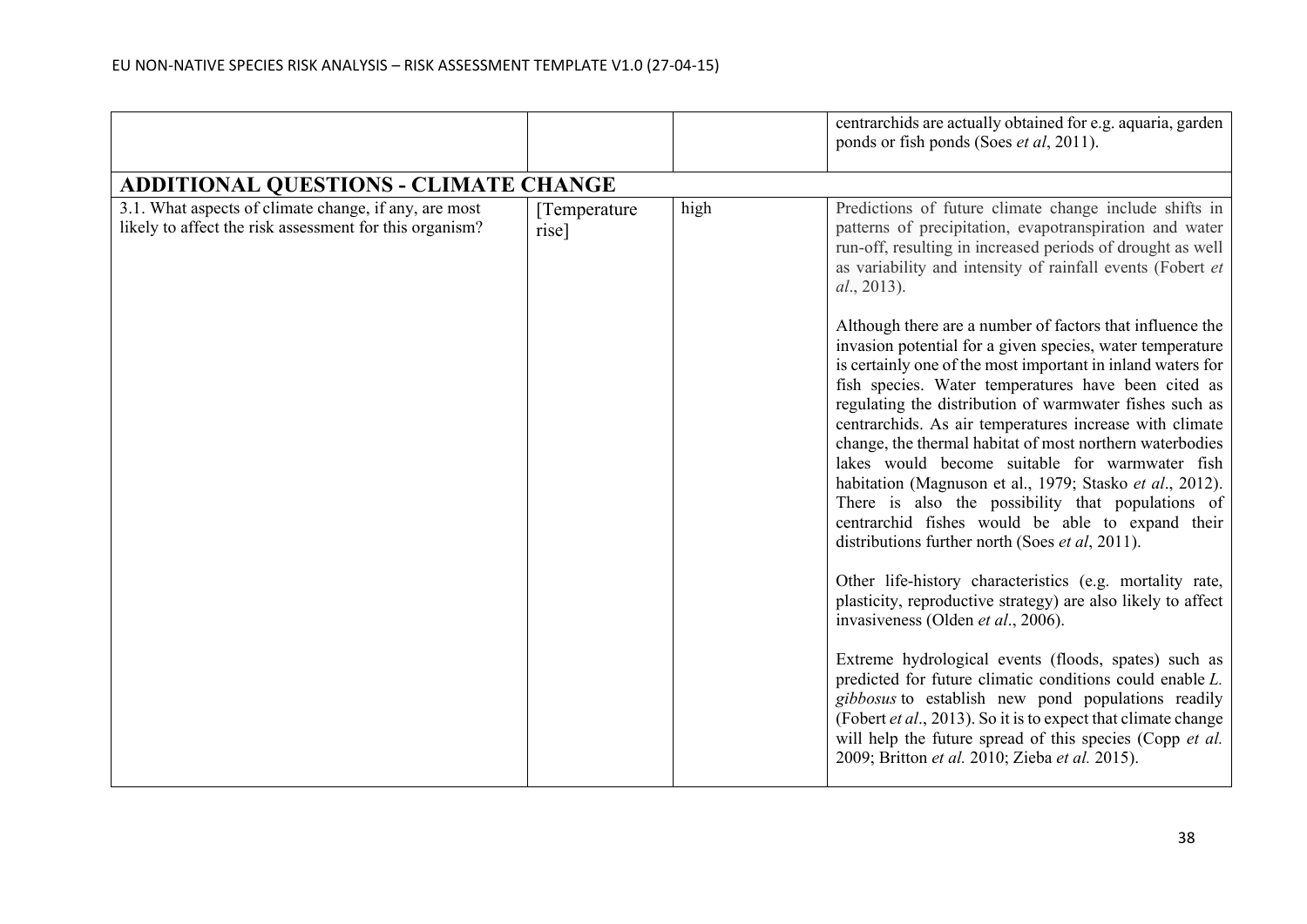|                                                                                                      |                                                |        | Whilst not currently considered to be invasive at more<br>northerly latitudes, including the UK, at least L. gibbosus<br>is predicted to become invasive under conditions of<br>climate warming (Britton et al., 2010); this is expected to<br>result in earlier reproduction (Zieba et al., 2010),<br>enhanced recruitment (Zieba et al., 2015) and subsequent<br>greater dispersal (Fobert et al. 2013). These traits are then<br>anticipated to result in adverse impacts on native species<br>and ecosystems (e.g. Angeler et al., 2002; Van Kleef et<br><i>al.</i> , 2008). |
|------------------------------------------------------------------------------------------------------|------------------------------------------------|--------|----------------------------------------------------------------------------------------------------------------------------------------------------------------------------------------------------------------------------------------------------------------------------------------------------------------------------------------------------------------------------------------------------------------------------------------------------------------------------------------------------------------------------------------------------------------------------------|
| 3.2. What is the likely time frame for such changes?                                                 | 20 years                                       | medium | For the next two decades, a warming of about $0.2^{\circ}$ C per<br>decade is projected for a range of different emission<br>scenarios. Even if the concentrations of all greenhouse<br>gases and aerosols had been kept constant at year 2000<br>levels, a further warming of about 0.1°C per decade<br>would be expected (IPCC Fourth Assessment Report:<br>Climate Change 2007).                                                                                                                                                                                              |
|                                                                                                      |                                                |        | Some climate change signal is found in sea level pressure<br>in the winter season with lower pressure in the Northeast,<br>but the signal is not very robust. This is however<br>consistent with the temperature and precipitation changes<br>and suggests expansion of the subtropical dry zone into<br>Southern Europe and an enhanced hydrological cycle in<br>Northern Europe and Scandinavia (Vautard et al, 2014).                                                                                                                                                         |
| 3.3. What aspects of the risk assessment are most likely to<br>change as a result of climate change? | [Establishment,<br>spread and<br>invasiveness] | medium | Fobert et al. (2013) examined how hydrological<br>variability induced by predicted changes in climate will<br>affect the dispersal and spread of pumpkinseed in<br>England by: (i) determining the relationship between<br>discharge regime and pumpkinseed propagule pressure;<br>examining a newly-established pumpkinseed<br>(ii)<br>population following a flood event in 2007; and (iii)<br>comparing the growth and life-history traits of this new                                                                                                                        |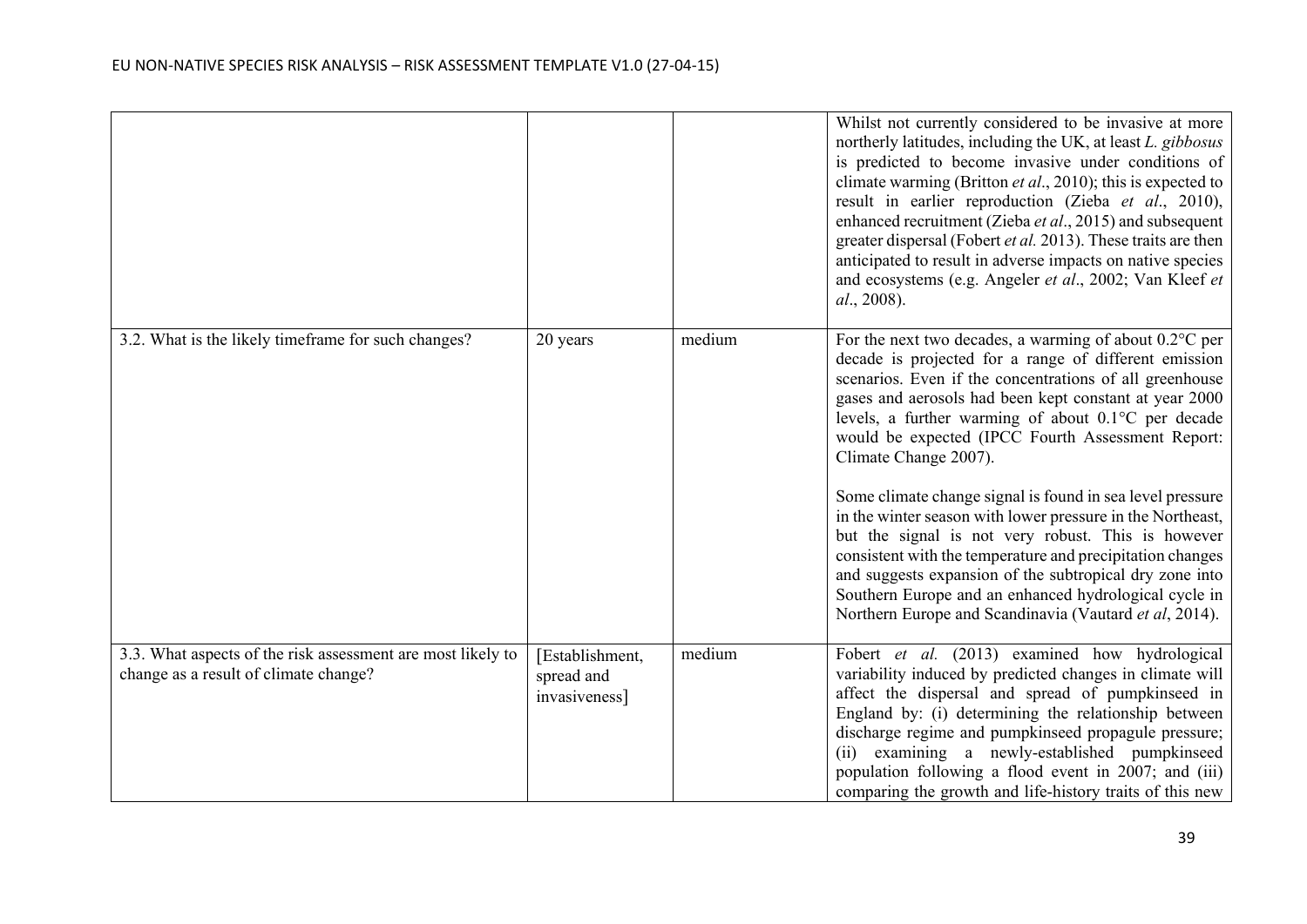summarise this here.

|                                                        |               |        | population with fish collected from the source population<br>to demonstrate how the pumpkinseed's life-history<br>plasticity contributes to its success as a coloniser. In<br>conclusion, although pumpkinseed are not currently<br>considered invasive in the United Kingdom, the<br>pumpkinseed's status in the United Kingdom is likely to<br>shift to invasive under predicted future conditions<br>(Fobert <i>et al</i> , 2013).<br>With increased survival and recruitment under conditions<br>of a warmer climate, and life history traits that enable<br>colonisation and establishment in novel environments,<br>the pumpkinseed will be able to exploit the increased<br>hydrological variability and the extensive connectivity of<br>canals and water course in southern England to expand<br>its introduced range. Management strategies will be<br>required to mitigate the impacts of pumpkinseed on the<br>native species and ecosystems and should include control<br>and containment initiatives to enhance outflow systems<br>to control fish escapement (Britton et al. 2010).<br>Spread of L. gibbosus propagules in hydrologically<br>connected waterbodies has been demonstrated and it is<br>likely to increase under climate change scenarios (Fobert<br><i>et al.</i> 2013).<br>All these stages of the invasion process are highly<br>influenced by temperature in ectothermic species. |
|--------------------------------------------------------|---------------|--------|--------------------------------------------------------------------------------------------------------------------------------------------------------------------------------------------------------------------------------------------------------------------------------------------------------------------------------------------------------------------------------------------------------------------------------------------------------------------------------------------------------------------------------------------------------------------------------------------------------------------------------------------------------------------------------------------------------------------------------------------------------------------------------------------------------------------------------------------------------------------------------------------------------------------------------------------------------------------------------------------------------------------------------------------------------------------------------------------------------------------------------------------------------------------------------------------------------------------------------------------------------------------------------------------------------------------------------------------------------------------------------------------------------------------|
|                                                        |               |        |                                                                                                                                                                                                                                                                                                                                                                                                                                                                                                                                                                                                                                                                                                                                                                                                                                                                                                                                                                                                                                                                                                                                                                                                                                                                                                                                                                                                                    |
| <b>ADDITIONAL QUESTIONS - RESEARCH</b>                 |               |        |                                                                                                                                                                                                                                                                                                                                                                                                                                                                                                                                                                                                                                                                                                                                                                                                                                                                                                                                                                                                                                                                                                                                                                                                                                                                                                                                                                                                                    |
|                                                        |               |        |                                                                                                                                                                                                                                                                                                                                                                                                                                                                                                                                                                                                                                                                                                                                                                                                                                                                                                                                                                                                                                                                                                                                                                                                                                                                                                                                                                                                                    |
| 4.1. If there is any research that would significantly | The impact to | medium | Further research on the impact of the organism within                                                                                                                                                                                                                                                                                                                                                                                                                                                                                                                                                                                                                                                                                                                                                                                                                                                                                                                                                                                                                                                                                                                                                                                                                                                                                                                                                              |
| strengthen confidence in the risk assessment please    | native fauna  |        | different countries and environments (lentic and lotic) of                                                                                                                                                                                                                                                                                                                                                                                                                                                                                                                                                                                                                                                                                                                                                                                                                                                                                                                                                                                                                                                                                                                                                                                                                                                                                                                                                         |

| native fauna      | different countries and environments (lentic and lotic) of |  |
|-------------------|------------------------------------------------------------|--|
| should be further | their invaded range would be recommended.                  |  |
| investigated]     |                                                            |  |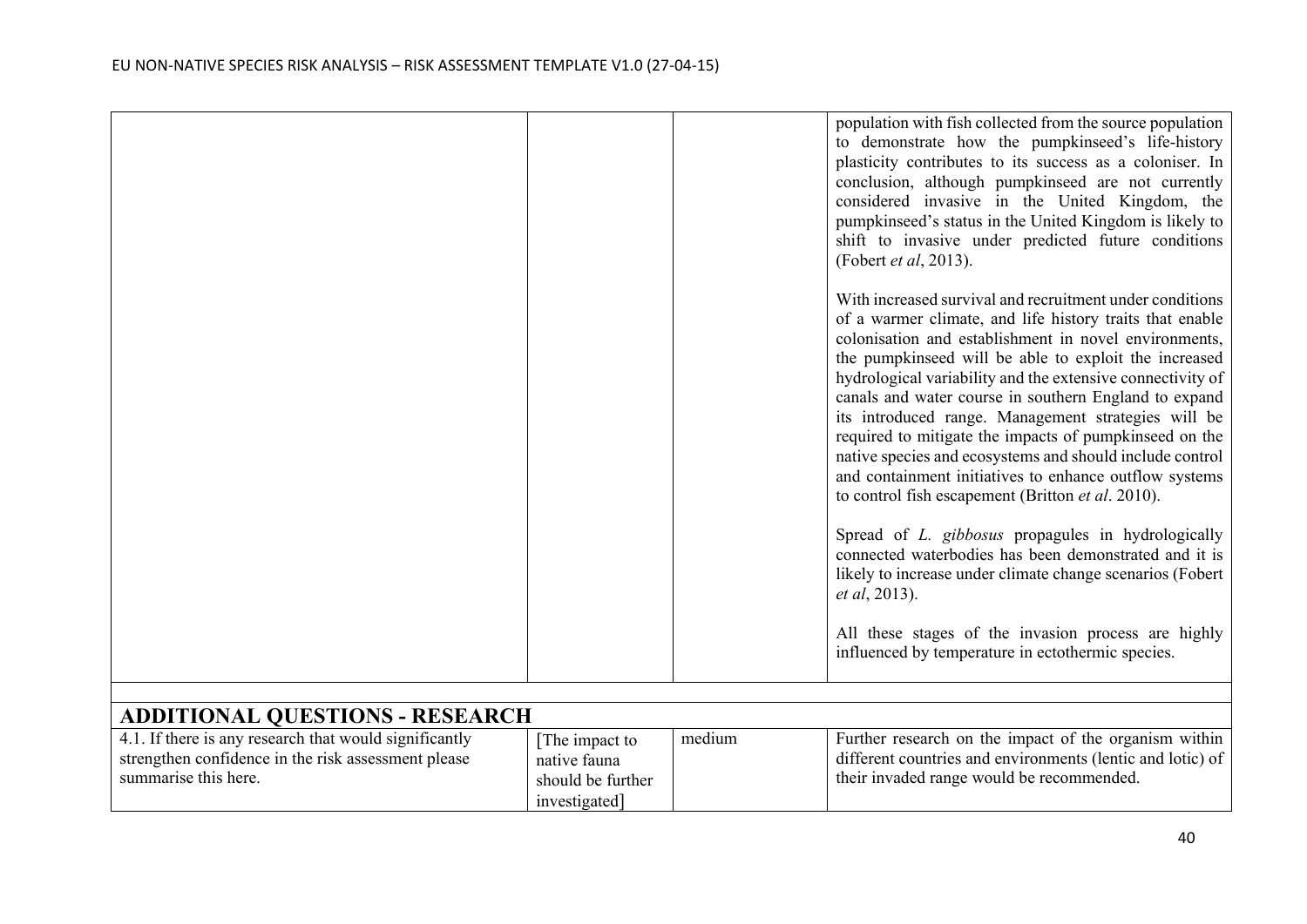|  | Dietary analysis would reveal the degree of competition<br>with native fish species and likelihood of native species  <br>displacement/ predation by Lepomis.   |
|--|-----------------------------------------------------------------------------------------------------------------------------------------------------------------|
|  | Additionally, species-specific control measures should<br>be identified, where possible and mechanisms of Lepomis<br>species control/ extirpation investigated. |
|  | The impact (especially economic) of L. gibbosus in<br>Europe remains poorly assessed.                                                                           |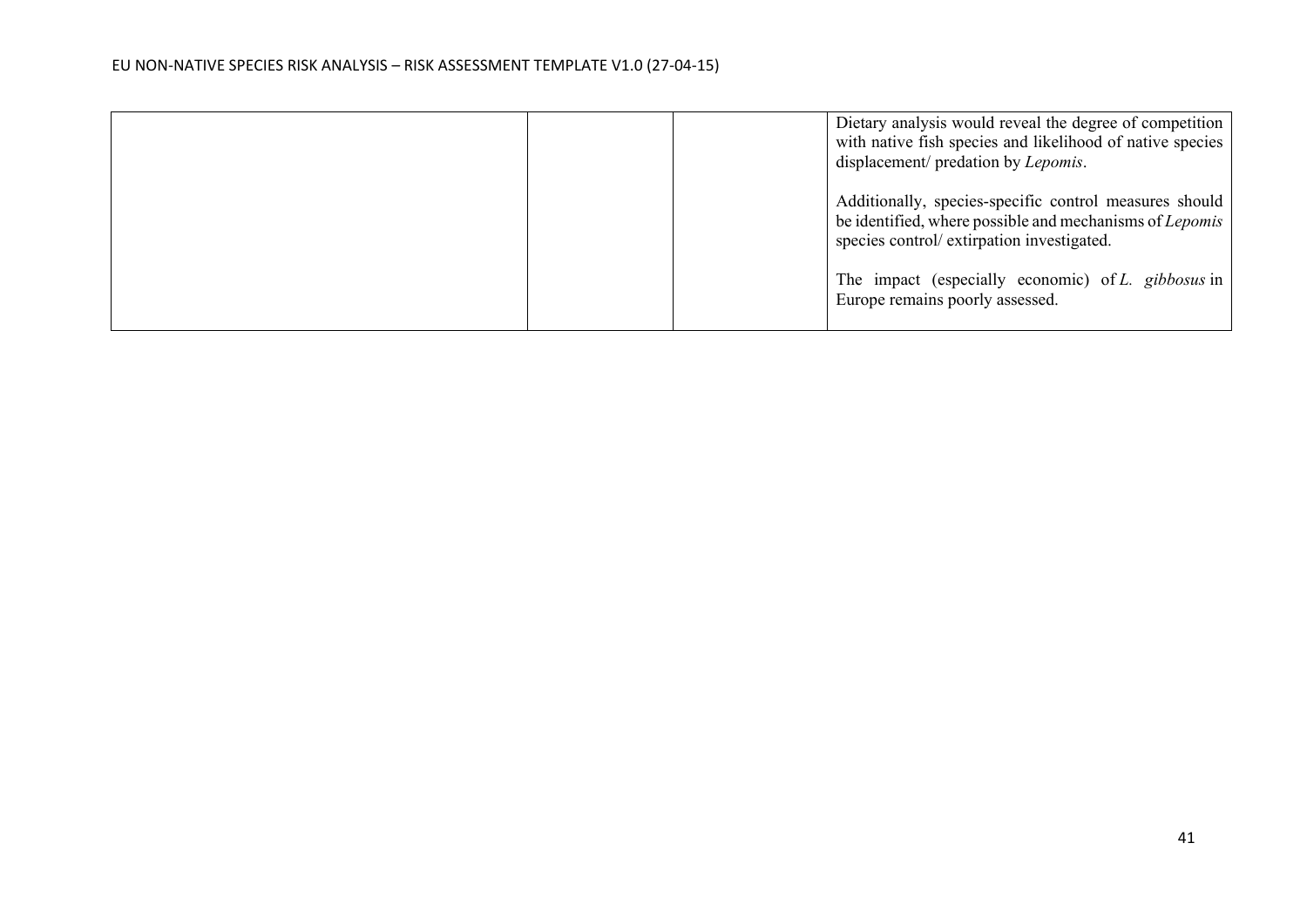# **REFERENCES:**

Almeida, D., Ribeiro, F., Leunda, P. M., Vilizzi, L. and Copp., G. H. (2013). Effectiveness of FISK, an Invasiveness Screening Tool for Non-Native Freshwater Fishes, to Perform Risk Identification Assessments in the Iberian Peninsula. *Risk Analysis*. 33, 1404-1413.

Almeida D, Merino Aguirre, R., Vilizzi L. and Copp G.H. (2014). Interspecific Aggressive Behaviour of Invasive Pumpkinseed Lepomis gibbosus in Iberian Fresh Waters. *PLOS ONE* 9(2): e88038. doi: 10.1371/journal.pone.0088038.

Angeler D. G., Álvarez-Cobelas M, Sánchez-Carrillo S. and Rodrigo, M.A. *et al*. (2002). Assessment of exotic fish impacts on water quality and zooplankton in a degraded semi-arid floodplain wetland. *Aquatic sciences* 64:76–86.

Anseeuw D., Branquart E., Lieffrig F., Micha J.C., Parkinson D., Verreycken H. 2011. Invasive species in Belgium. *Lepomis gibbosus* – Pumpkinseed. <http://ias.biodiversity.be/species/show/3> (accessed: 08.01.2018).

Blanco-Garrido, F., Clavero, M., and Prenda, J. (2009). Jarabugo (*Anaecypris hispanica*) and freshwater blenny (*Salaria fluviatilis*): habitat preferences and relationship with exotic fish species in the middle Guadiana basin. *Limnetica*, *28*(1), 139-148.

Bosman W. (2003). Het Rauwven, een "exotisch" ven in het beekdal van de Aa. Ravon 15:33–36.

Bramard M, Demers A, Trouilhe MC, Bachelier E, Dumas JC. *et al*. (2006). Distribution of indigenous and non-indigenous crayfish populations in the Poitou-Charentes region (France): evolution over the past 25 years. *B Fr Pêche Piscic* 380–381: 857–866.

Britton JR, Cucherousset J, Davies GD *et al.* (2010). Non-native fishes and climate change: predicting species responses to warming temperatures in a temperate region*. Freshwater Biology* 55:1130–1141.

CABI (2018) *Lepomis gibbosus*. Invasive Species Compendium. https://www.cabi.org/isc/datasheet/77080.

Casal, CMV (2006) Global documentation of fish introductions: the growing crisis and recommendations for action. *Biological Invasions* 8:3–11.

Chiba K; Taki Y; Sakai K; Oozeki Y. (1989)[. Present status of aquatic organisms introduced into Japan. In: Exotic aquatic organisms in Asia. Proceedings of](https://www.cabi.org/isc/abstract/20077200272)  the Workshop on Introduction of Exotic A[quatic Organisms in Asia. Special Publication of the](https://www.cabi.org/isc/abstract/20077200272) *Asian Fisheries Society* 3 [ed. by Silva SSDe].

Clavero M; García-Berthou E, 2006. Homogenization dynamics and introduction routes of invasive freshwater fish in the Iberian Peninsula. *Ecological Applications*, 16(6):2313-2324.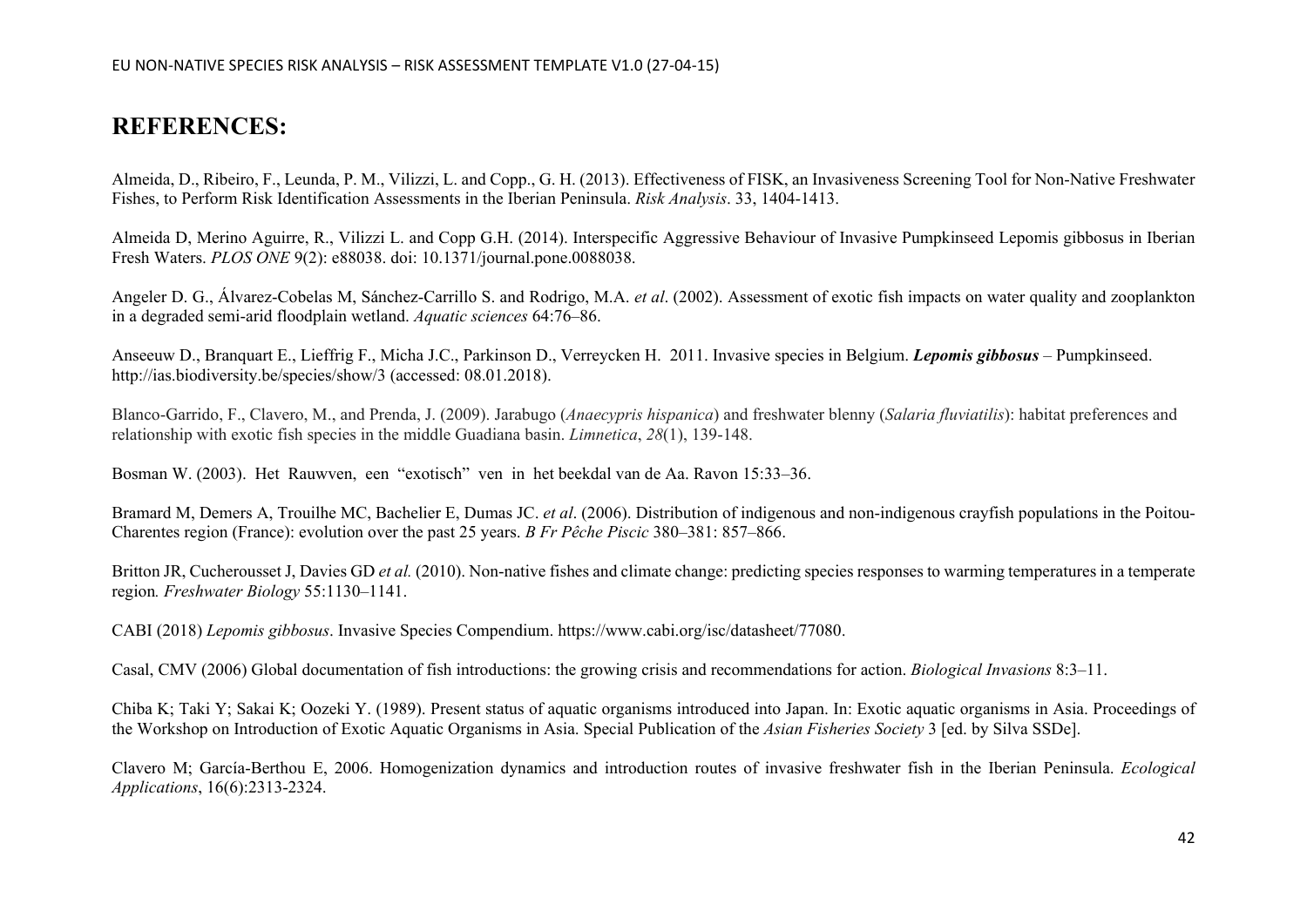Climatch, 2018 <http://data.daff.gov.au:8080/Climatch/climatch.jsp>

Copp GH; Cellot B, (1988). Drift of [embryonic](https://www.cabi.org/isc/abstract/20087205076) and larval fishes, especially *Lepomis gibbosus* (L.) in the upper Rhône river. *J. Freshwat. Ecol*, 4:419-423.

Copp G. H., Bianco P. G., Bogutskaya N. G., Eros T., Falka I., Ferreira M. T., Fox M. G., Freyhof J., Gozlan R. E., Grabowska J., Kováč V., Moreno-Amich R., Naseka A. M., Peňáz M., Povz M., Przybylski M., Robillard M., Russell I. C., Stakenas S., Šumer S., Vila-Gispert A. and Wiesner C. 2005. To be, or not to be, a nonnative freshwater fish? J. Appl. Ichthyol. 21: 242–262.

Copp, G. H. and Fox, M. G. (2007). Growth and life history traits of introduced pumpkinseed (*Lepomis gibbosus*) in Europe, and the relevance to its potential invasiveness. Biological Invaders in Inland Waters: Profiles, distribution and threats. 2, 289-306.

Copp, G. H., Vilizzi, L., Mumford, J., Fenwick, G. V., Godard, M. J. and Gozlan, R. E. (2009). Calibration of FISK, an Invasiveness Screening Tool for Nonnative Freshwater Fishes. *Risk Analysis*. 457-567.

Copp GH; Stakenas S; [Cucherousset](https://www.cabi.org/isc/abstract/20087205081) J, 2010. Aliens vs. the natives: interactions between introduced *Lepomis gibbosus* and indigenous *Salmo trutta* in small streams of southern England. In: [Community](https://www.cabi.org/isc/abstract/20087205081) Ecology of Stream Fishes: Concepts, Approaches and Techniques [ed. by Gido, K. B.\Jackson, D.]. Bethesda, Maryland, USA: *American Fisheries Society*, [unpaginated.](https://www.cabi.org/isc/abstract/20087205081)

[Cucherousset J, Copp GH, Fox MG, Sterud E, Kleef HHvan, Verreycken H. and Záhorská E. \(2009\). Life](file:///C:%5CUsers%5CMbrazier%5CAppData%5CLocal%5CMicrosoft%5CWindows%5CTemporary%20Internet%20Files%5CContent.Outlook%5CAppData%5CLocal%5CMicrosoft%5CWindows%5CTemporary%20Internet%20Files%5CContent.Outlook%5C6Y0BGBEZ%5CCucherousset%20J,%20Copp%20GH,%20Fox%20MG,%20Sterud%20E,%20Kleef%20HHvan,%20Verreycken%20H.%20&%20E.%20%20Z%C3%A1horsk%C3%A1%20(2009).%20Life-history%20traits%20and%20potential%20invasiveness%20of%20introduced%20pumpkinseed%20Lepomis%20gibbosus%20populations%20in%20northwestern%20Europe.%20Biological%20Invasions%20%5bAquatic%20Invaders:%20From%20Success%20Factors%20to%20Ecological%20Risk%20Assessment.%20Selected%20Papers%20from%20the%2015th%20International%20Conference%20on%20Aquatic%20Invasive%20Species,%20Nijmegen,%20The%20Netherlands,%2023-27%20September%202007.%5d,%2011(9):2171-2180.%20http:%5Cwww.springerlink.com%5Ccontent%5Ckk3qpj42046784q)-history traits and potential invasiveness of introduced pumpkinseed *Lepomis gibbosus* [populations in northwestern Europe.](file:///C:%5CUsers%5CMbrazier%5CAppData%5CLocal%5CMicrosoft%5CWindows%5CTemporary%20Internet%20Files%5CContent.Outlook%5CAppData%5CLocal%5CMicrosoft%5CWindows%5CTemporary%20Internet%20Files%5CContent.Outlook%5C6Y0BGBEZ%5CCucherousset%20J,%20Copp%20GH,%20Fox%20MG,%20Sterud%20E,%20Kleef%20HHvan,%20Verreycken%20H.%20&%20E.%20%20Z%C3%A1horsk%C3%A1%20(2009).%20Life-history%20traits%20and%20potential%20invasiveness%20of%20introduced%20pumpkinseed%20Lepomis%20gibbosus%20populations%20in%20northwestern%20Europe.%20Biological%20Invasions%20%5bAquatic%20Invaders:%20From%20Success%20Factors%20to%20Ecological%20Risk%20Assessment.%20Selected%20Papers%20from%20the%2015th%20International%20Conference%20on%20Aquatic%20Invasive%20Species,%20Nijmegen,%20The%20Netherlands,%2023-27%20September%202007.%5d,%2011(9):2171-2180.%20http:%5Cwww.springerlink.com%5Ccontent%5Ckk3qpj42046784q) *Biological Invasions* 11(9):2171-2180.

Cucherousset, J., and Olden, J. D. (2011). Ecological impacts of nonnative freshwater fishes. *Fisheries*, *36*(5), 215-230.

Davies, G. D., Gozlan, R. E. & Britton, J. R. (2013) Can accidental introductions of non-native species be prevented by fish stocking audits? *Aquatic Conservations: Marine and Freshwater Ecosystems*. 23, 366-373.

Davies, G. D. and Britton, J. R. (2015). Assessing the efficacy and ecology of biocontrol and biomanipulation for managing invasive pest fish. *Journal of Applied Ecology*. 52, 1264-1273.

Declerck S, Louette G, de Bie T, de Meester L (2002) Patterns of diet overlap between populations of non-indigenous and native fishes in shallow ponds. J *Fish Biol* 61: 1182–1197.

Dextrase, A.J., and Mandrak, N.E. (2006). Impacts of alien invasive species on freshwater fauna at risk in Canada. *Biological Invasions*. 8:13-24.

Dill, W.A. (1990). Inland fisheries of Europe EIFAC Technical Paper. No. 52. Rome, FAO. 471 p.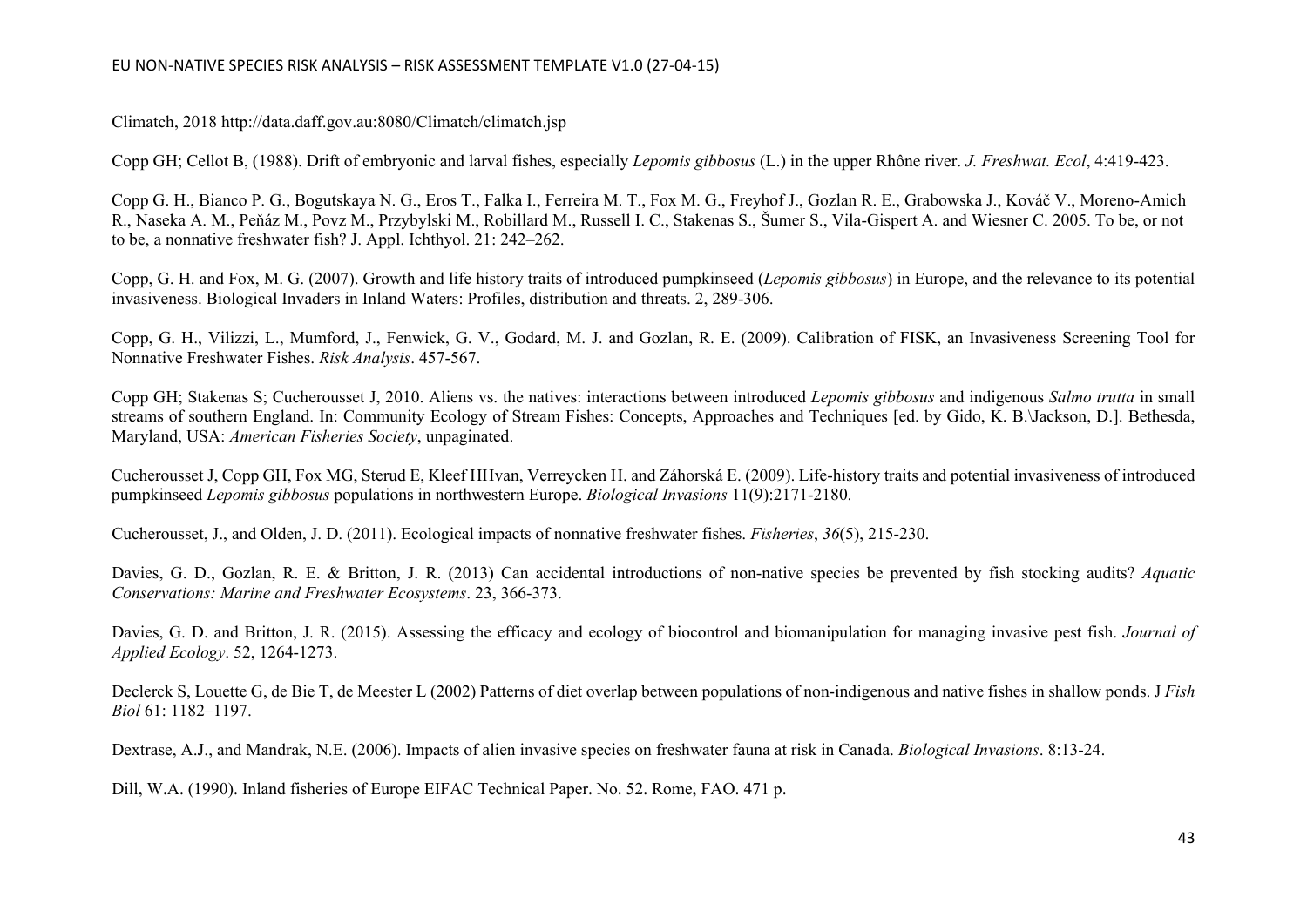Dill WA, Cordone AJ. (1997). History and status of introduced fishes in California. *Fish Bulletin*, California [Department](http://www.cabi.org/isc/abstract/20067205169) of Fish and Game, 178:1-414.

DFO (Fisheries and Oceans Canada). (2011). Science Advice from a Risk Assessment of Pumpkinseed (*Lepomis gibbosus*) in British Columbia. DFO Canadian Science Advisory Secretariat *Science Advisory Report* 2010/084.

Doadrio, I. (ed.). (2002). *Atlas y libro rojo de los peces continentales de España*. Dirección General de Conservación de la Naturaleza (Ministerio de Medio Ambiente). Madrid. 364 pp.

Ehlinger, T.J., Gross, M.R., Phillip, D.P. (1997). Morphological and growth rate differences between bluegill males of alternative reproductive life histories. *North American Journal of Fisheries Management*. 17:533- 542.

Elvira, B. (1997). Impacto y control de los peces exóticos introducidos en España. En: Conservación, recuperación y gestión de la ictiofauna continental ibérica, (Granado-Lorencio, C. ed.): 139-151. Sevilla. Publicaciones de la Estación de Ecología Acuática.

Elvira, B. (2001). Identification of non-native freshwater fishes established in Europe and assessment of their potential threat to the biological diversity. Council of Europe: Twenty-first meeting of the Bern Convention Standing Committee, Strasbourg, France, 26-30 November 2001: document T-PVS (2001) 6, dated 11 December 2000 (available at [www.coe.int](http://www.coe.int/)).

Elvira, B. and Almodóvar, A. (2001), Freshwater fish introductions in Spain: facts and figures at the beginning of the 21st century. *Journal of Fish Biology*, 59: 323–331. doi:10.1111/j.1095-8649.2001.tb01393.x.

Ferreira T; Oliveira J; Caiola N; Sostoa Ade; Casals F; Cortes R; Economou A; Zogaris S; [Garcia-Jalon](https://www.cabi.org/isc/abstract/20083001105) D; Ilhéu M; Martinez-Capel F; Pont D; Rogers C; Prenda J, 2007. Ecological traits of fish assemblages from [Mediterranean](https://www.cabi.org/isc/abstract/20083001105) Europe and their responses to human disturbance. Fisheries Management and Ecology, 14(6):473-481. [http://www.blackwell](https://www.cabi.org/isc/abstract/20083001105)-synergy.com/loi/fme.

Ferincz, Á., Staszny, Á., Weiperth, A., Takács, P., Urbányi, B., Vilizzi, L., ... & Copp, G. H. (2016). Risk assessment of non-native fishes in the catchment of the largest Central-European shallow lake (Lake Balaton, Hungary). *Hydrobiologia*, *780*(1), 85-97.

Fobert, E., Zieba, G., Vilizzi, L., Godard, M. J., Fox, M. G., Stakenas, S. and Copp., G. H. (2013) Predicting non-native fish dispersal under conditions of climate change: case study in England of dispersal and establishement of pumpkinseed *Lepomis gibbosus* in a floodplain pond. *Ecology of Freshwater Fish*. 22, 106-116.

Fox, M.G. and A. Keast, (1990). Effects of winterkill on population structure, body size and prey consumption patterns of pumpkinseed sunfish in isolated beaver ponds. *Canadian journal of zoology* 68: 2487-2498.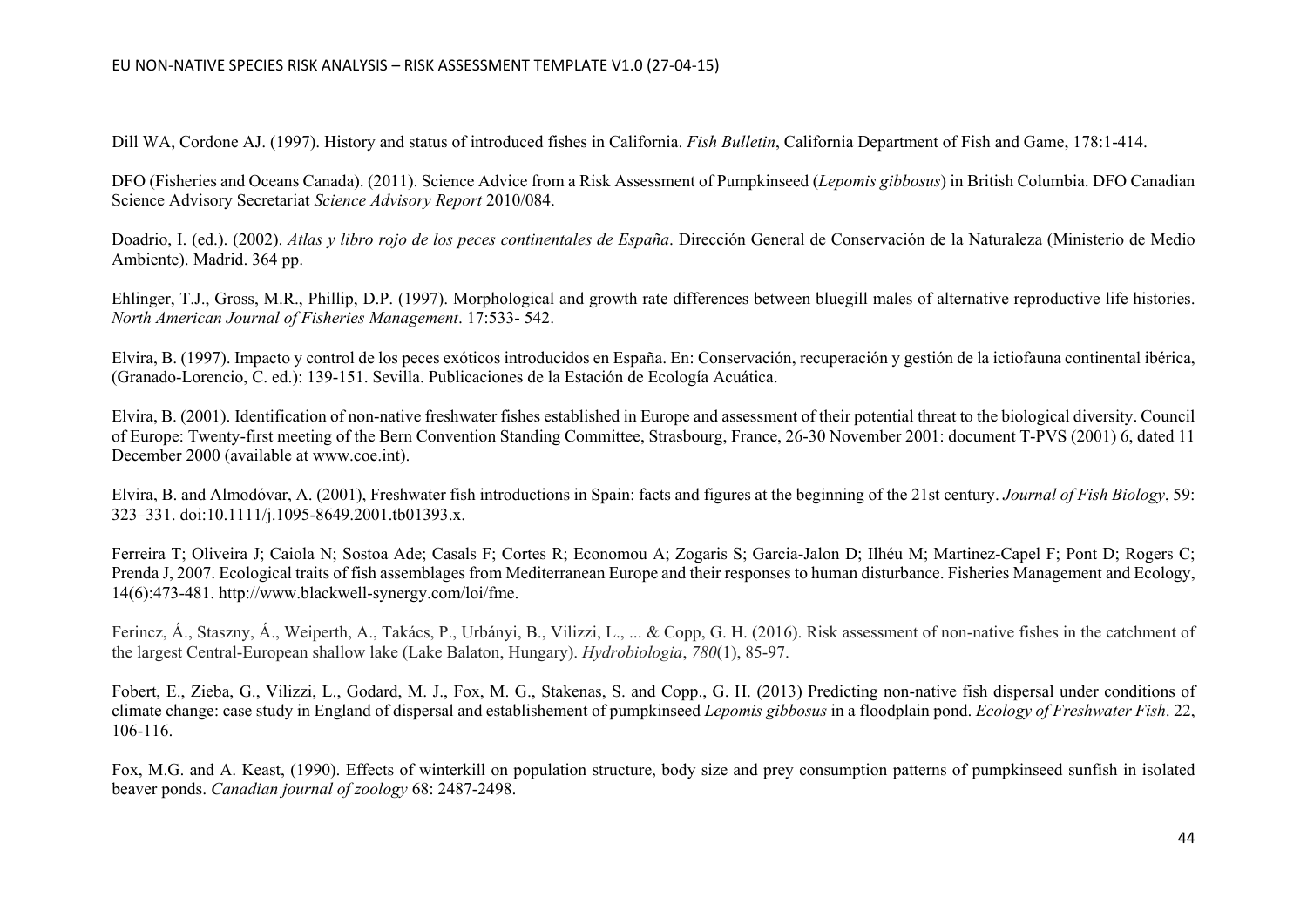Fox, M.G.,(1994) Growth, Density, and interspecific influences on pumpkinseed sunfish life histories. *Ecology* 75: 1157-1171.

Fox, M. G., Vila-Gispert, A. and Copp, G. H. (2007), Life-history traits of introduced Iberian pumpkinseed *Lepomis gibbosus* relative to native populations. Can differences explain colonization success?. *Journal of Fish Biology*, 71: 56–69. doi:10.1111/j.1095-8649.2007.01683.x.

Fox, M. G., and Copp, G. H. (2014). Old world versus new world: life-history alterations in a successful invader introduced across Europe. *Oecologia*, *174*(2), 435-446.

Freyhof J. (2003)[. Immigration and potential impacts of invasive freshwater fishes in Germany. Berichte](https://www.cabi.org/isc/abstract/20087205097) IGB, 17:51-58.

Froese R, Pauly D. (2009). FishBase. http://www.fishbase.org.

García-Berthou, E. and Moreno-Amich, R. (2000). Food of introduced pumpkinseed sunfish: ontogenetic diet shift and seasonal variation. *Journal of Fish Biology* 57: 29-40.

García-Berthou, E., and Moreno-Amich, R. (2002). Fish ecology and conservation in Lake Banyoles (Spain): the neglected problem of exotic species. Management and Ecology of Lake and Reservoir Fisheries.

Gavriloaie, I. C., 2007. Survey on the alien freshwater fish species entered into Romania's fauna, *Acta Ichtiologica Romanica*, 2, 107-118

Gavriloaie, C., Berkesy, C., Cotutiu, M., Rusu, C., and Stănescu, S. 2008. Review concerning the alien fish species in natural waters of Bistrita-Năsăud county. Studii şi cercetări, *Biology 16*, Bistriţa, p. 59-65

GB NNSS (GB Non-Native Species Secretariat) - RAPID RISK ASSESSMENT SUMMARY SHEET. 2017. Pumpkinseed (*Lepomis gibbosus*). <http://www.nonnativespecies.org/index.cfm?pageid=143>

Geiter, O.; Homma, S.; Kinzelbach, R. (2002). *Bestandsaufnahme und Bewertung von Neozoen in Deutschland*. - Texte des Umweltbundesamtes 2002 (25), 293 pp.

Gkenas, C., Magalhã, M. F., Cucherousset, J., Domingos, I. & Ribeiro, F. (2016) Long term patterns in the late summer trophic niche of invasive pumpkinseed sunfish Lepomis gibbosus. Knowledge and Management of Aquatic Ecosystems. DOI: http://dx.doi.org/10.1051/kmae/2016006.

Grabowska, J., Kotusz, J. and Witkowski, A., 2010. Alien Invasive Fish Species in Polish Waters: An Overview*. Folia Zoologica*, vol. 59, no. 1, pp. 73-85 Natural Science Collection. ISSN 01397893.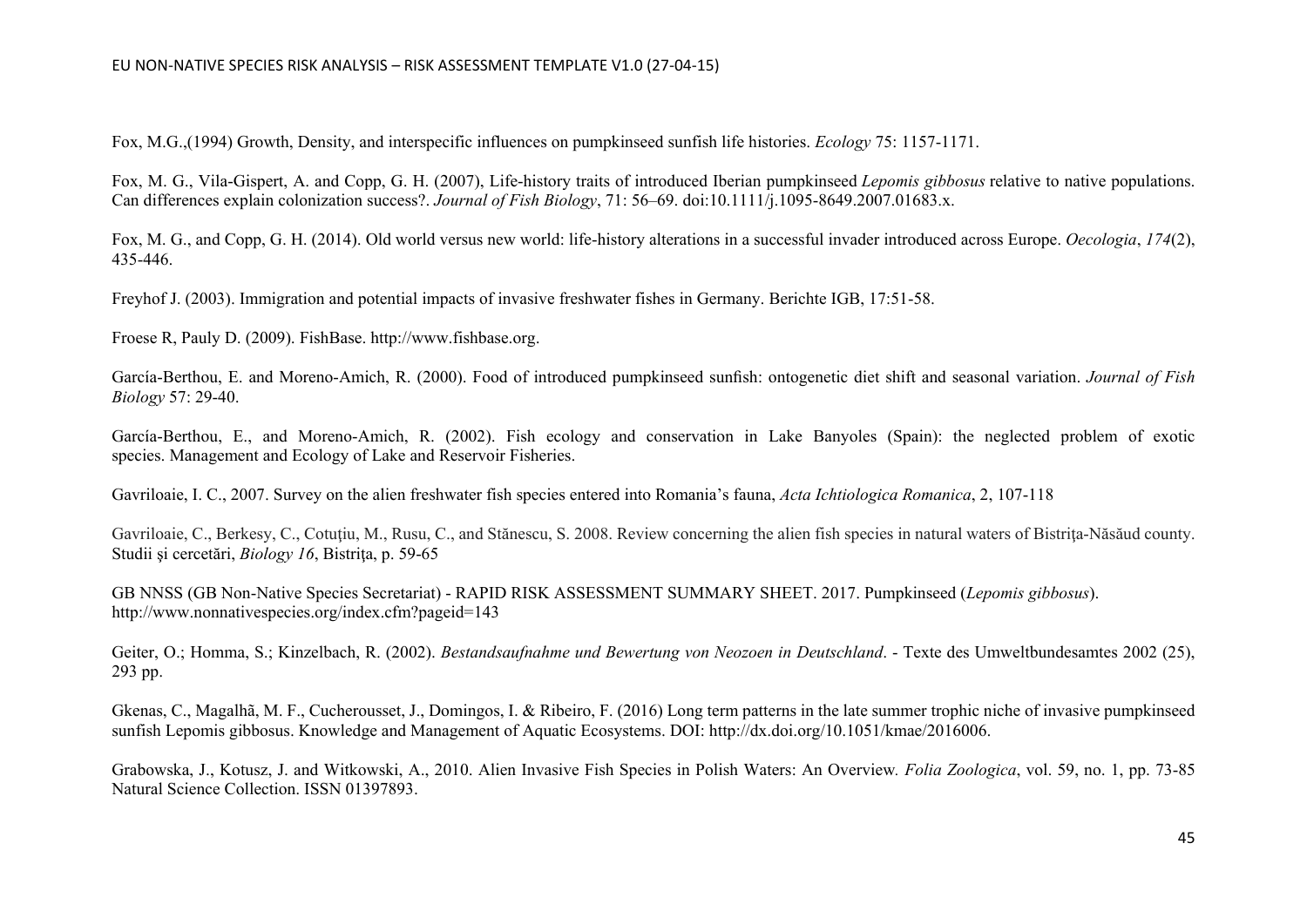Gross, M.R., Charnov, E.L. (1980). Alternative male life histories in bluegill sunfish. *Proceedings of the National Academy of Sciences of the United States of America* 77:6937-6940.

Hanek, G. and Fernando, C. H. (1978). Spatial distribution of gill parasites of *Lepomis gibbosus* (L.) and *Ambloplites rupestris* (Raf.). *Canadian Journal of zoology*, *56*(6), 1235-1240.

Hanel, L., Plesník, J., Andreska, J., Lusk, S., Novák, J., and Plíštil, J. (2011). Alien fishes in European waters. *Bulletin Lampetra*, *7*, 148-185.

Hartel T, Nemes S, Cogalniceanu D, Ollerer K, Schweiger O, *et al*. (2007) The effects of fish and aquatic habitat complexity on amphibians. *Hydrobiologia* 583: 173–182.

Hermoso V; [Blanco-Garrido](https://www.cabi.org/isc/abstract/20087205111) F; Prenda J, 2008. Spatial distribution of exotic fish species in the Guadiana river basin, with two new records. *Limnetica*, 27:189- [194.](https://www.cabi.org/isc/abstract/20087205111)

Hockely, F. A., Williams, C. F., Reading, A. J., Taylor, N. G. and Cable, J. (2011). Parasite fauna of introduced pumpkinseed fish *Lepomis gibbosus*: first British record of *Onchocleidus dispar* (Monogenea). *Diseases of Aquatic Organisms*. 97, 65-73.

IPCC, 2007: Climate Change 2007: Synthesis Report. Contribution of Working Groups I, II and III to the Fourth Assessment Report of the Intergovernmental Panel on Climate Change [Core Writing Team, Pachauri, R.K and Reisinger, A. (eds.)]. IPCC, Geneva, Switzerland, 104 pp. http://www.ipcc.ch/pdf/assessment-report/ar4/syr/ar4\_syr\_full\_report.pdf.

Janssen, ICJM (2000). Monitoring van het Haeselaarsbroek in het brongebied van de Pepinusbeek. Ontwikkelingen in een natuurherstelproject in de Middenlimburgse gemeente Echt Verslagen Milieukunde nr. 189, Radboud University, Nijmegen

Jensen, J. K. 2002: Nye dyr i Danmark.- Natur og Museum 2002 hæfte 3. 35 pp.

Jensen, J. K., Sivebæk F., Carl H. 2007 Solaborre (*Lepomis gibbosus*) etableret i det fri i Danmark. With an English summary, *Flora og fauna* 113(2): 25-29.

[Kawamura,](file:///C:%5CUsers%5Cat_sgcamai26%5CDesktop%5CAN%C3%81LISIS%20DE%20RIESGO%20EEI%5CRA%20G%C3%89NERO%20PECES%20UE%5CLEPOMIS%202018%5CKawamura,%20K,%20Yonekura%20R,%20Ozaki%20Y,%20Katano%20O,%20Taniguchi%20Y,%20Saitoh%20K.%20(2010).%20The%20role%20of%20propagule%20pressure%20in%20the%20invasion%20success%20of%20bluegill%20sunfish,%20Lepomis%20macrochirus,%20in%20Japan.%20Molecular%20Ecology,%2019(24):5371-5388.%20http:%5Cwww.blackwell-synergy.com%5Cloi%5Cmec) K, Yonekura R, Ozaki Y, Katano O, Taniguchi Y, Saitoh K. (2010). The role of propagule pressure in the invasion success of bluegill sunfish, *Lepomis macrochirus*, in Japan. *Molecular Ecology*, 19(24):5371-5388. [http://www.blackwell](file:///C:%5CUsers%5Cat_sgcamai26%5CDesktop%5CAN%C3%81LISIS%20DE%20RIESGO%20EEI%5CRA%20G%C3%89NERO%20PECES%20UE%5CLEPOMIS%202018%5CKawamura,%20K,%20Yonekura%20R,%20Ozaki%20Y,%20Katano%20O,%20Taniguchi%20Y,%20Saitoh%20K.%20(2010).%20The%20role%20of%20propagule%20pressure%20in%20the%20invasion%20success%20of%20bluegill%20sunfish,%20Lepomis%20macrochirus,%20in%20Japan.%20Molecular%20Ecology,%2019(24):5371-5388.%20http:%5Cwww.blackwell-synergy.com%5Cloi%5Cmec)-synergy.com/loi/mec.

Klaar, M., Copp, G.H. & Horsfield, R. (2004) Autumnal habitat use of non-native pumpkinseed Lepomis gibbosus and associations with native fish species in small English streams. *Folia Zoologica*, 53, 189-202.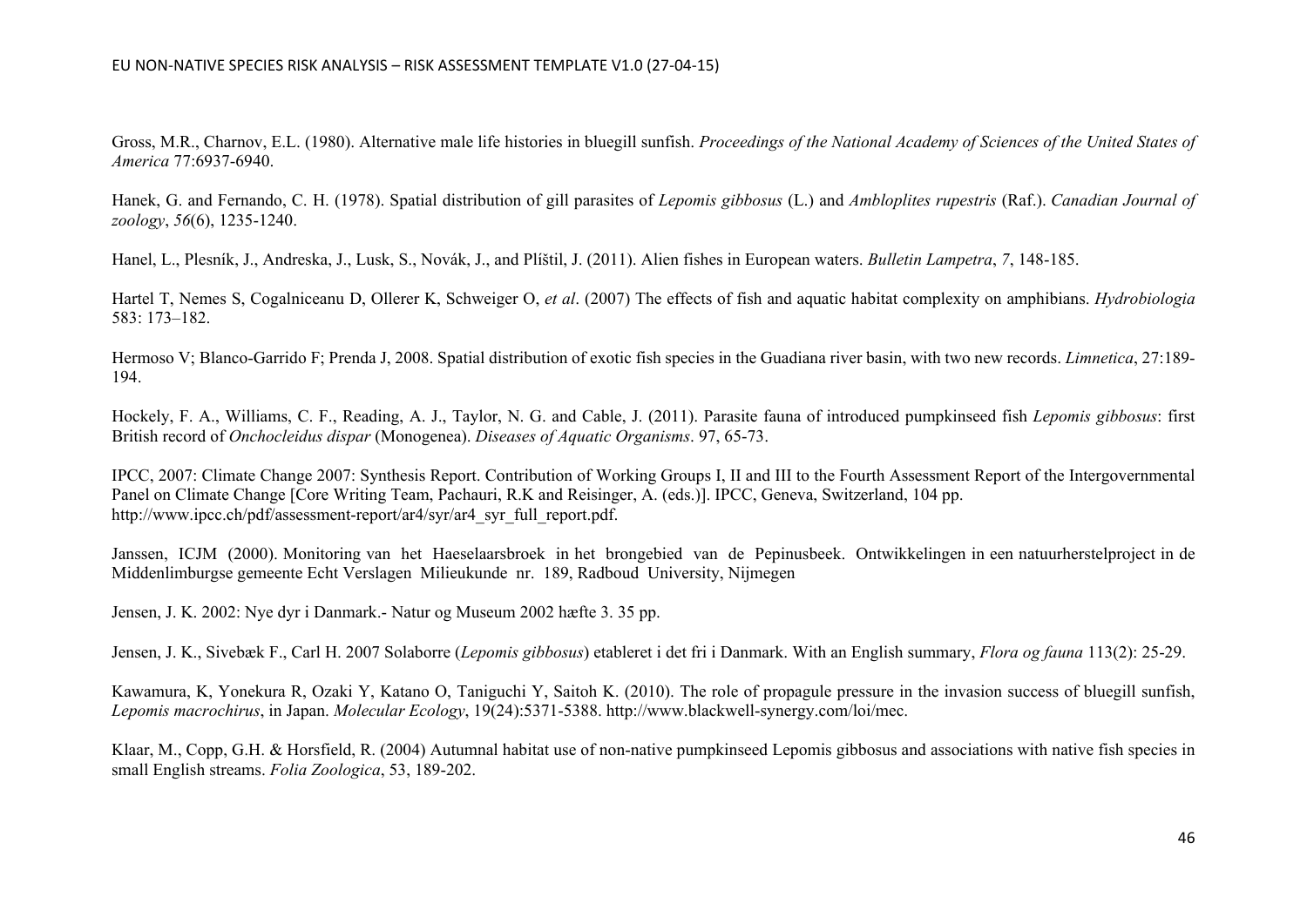Kowarik, I. 2003. Biologische Invasionen - Neophyten und Neozoen in Mitteleuropa. - Ulmer: Stuttgart, 380 pp.

Ling, N. (2003). Rotenone - a review of its toxicity and use for fisheries management. *Science for Conservation*, 221, 1-40.

Madsen, C. L., Dahl, C. M., Thirslund, K. B., Grousset, F., Johannsen, V. K. and Ravn, H. P. (2014). Pathways for non-native species in Denmark.

Magnuson, J J., L.B. Crowder and P.A. Medvick, (1979). Temperature as an ecological resource. *American Zoologist* 19:331-343.

Manea, Gh. (1985), *Aclimatizarea de noi peşti şi alte organisme acvatice*, Editura Ceres, Bucureşti, 160 p.

Marchetti, M. P., Moyle, P. B., and Levine, R. (2004). Invasive species profiling? Exploring the characteristics of non-native fishes across invasion stages in California. *Freshwater biology*, *49*(5), 646-661.

Minckley, W.L. 1973. *Fishes of Arizona. Ariz. Game and Fish Dept., Sims Printing Co., Inc., Phoenix, 293 p.*

Misra, R. K. and Holdsworth, C. (1972). A relative growth index of hybridization in sunfishes (genus *Lepomis*, Centrarchidae). *Freshwater Biology*, 2: 325– 335. doi:10.1111/j.1365-2427.1972.tb00374.x.

Naspleda, J. , Zamora. L., Vila-Gispert, A. (2012). Pez sol *– Lepomis gibbosus*. En: Enciclopedia virtual de los Vertebrados Españoles. Salvador, A., Elvira, B. (Eds.). Museo Nacional de Ciencias Naturales, Madrid. [http://www.vertebradosibericos.org.](http://www.vertebradosibericos.org/)

Nehring, S., Rabitsch, W., Kowarik, I., and Essl, F. (Eds.). (2015). *Naturschutzfachliche Invasivitätsbewertungen für in Deutschland wild lebende gebietsfremde Wirbeltiere*. Bundesamt für Naturschutz. 224 pp.

NOBANIS. (2011) Online Database of the European Network on Invasive. Alien Species www.nobanis.org, Date of access 23/12/2016.

Olden JD, Poff NL, Bestgen KR (2006) Life-history strategies predict fish invasions and extirpations in the Colorado River Basin. Ecol Monograph 76:25–40.

Oreska, M. P., and Aldridge, D. C. (2011). Estimating the financial costs of freshwater invasive species in Great Britain: a standardized approach to invasive species costing. *Biological Invasions*, 13(2), 305-319.

Perdikaris, C., Koutsikos, N., Vardakas, L., Kommatas, D., Simonović, P., Paschos, I., ... and Copp, G. H. (2016). Risk screening of non‐native, translocated and traded aquarium freshwater fishes in Greece using Fish Invasiveness Screening Kit. *Fisheries management and ecology*, *23*(1), 32-43.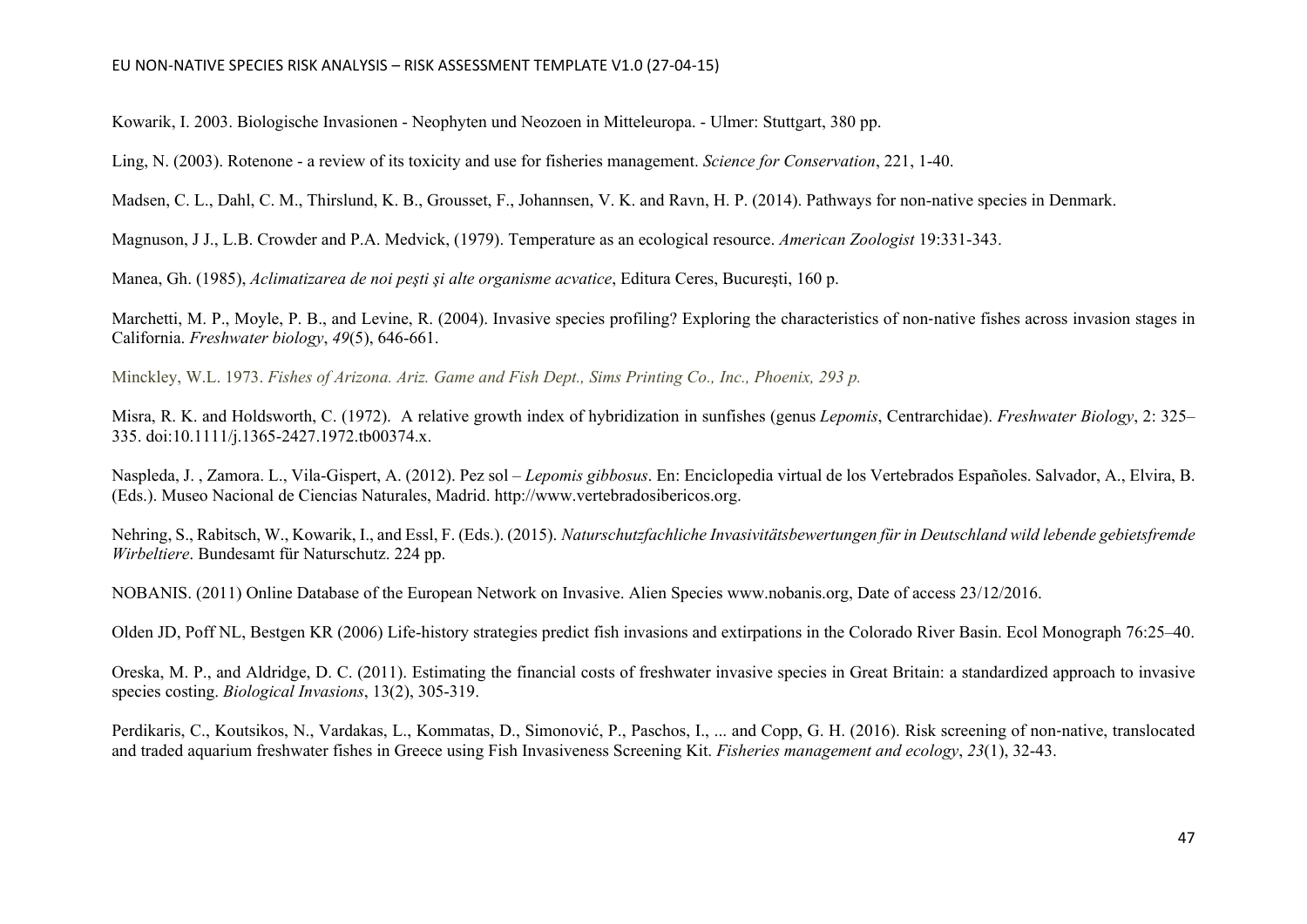Piria, M., Povž, M., Vilizzi, L., Zanella, D., Simonović, P., and Copp, G. H. (2016). Risk screening of non-native freshwater fishes in Croatia and Slovenia using the Fish Invasiveness Screening Kit. *Fisheries management and ecology*, *23*(1), 21-31.

Pont D, Hugueny B, Beier U, Goffaux D, Melcher A, Noble R, Rogers C, Roset N, Schmutz S (2006) Assessing river biotic condition at a continental scale: A European approach using functional metrics and fish assemblages. *J Appl Ecol* 43:70–80.

Povž, M., & Šumer, S. (2005). A brief review of non‐native freshwater fishes in Slovenia. *Journal of Applied Ichthyology*, *21*(4), 316-318.

Przybylski, M., Zięba G. (2011): NOBANIS – Invasive Alien Species Fact Sheet – *Lepomis gibbosus* – From: Online Database of the European Network on Invasive Alien Species – NOBANIS www.nobanis.org, Date of access 08/01/2018.

Puntila, R., Vilizzi, L., Lehtiniemi, M., and Copp, G. H. (2013). First application of FISK, the freshwater fish invasiveness screening kit, in northern Europe: example of southern Finland. *Risk Analysis*, *33*(8), 1397-1403.

Robinson, B. W., Wilson, D. S., Margosian, A. S., & Lotito, P. T. (1993). Ecological and morphological differentiation of pumpkinseed sunfish in lakes without bluegill sunfish. *Evolutionary Ecology*, *7*(5), 451-464.

Scalera R. and Zaghi D. 2004. Alien species and nature conservation in the EU: The role of the LIFE program. European Commission, Office for Official Publications of the European Communities: 56 pp.

Scott W.B., Crossman E.J. (1973). Freshwater Fishes of Canada. *Bulletin 184*, NO. 184:966 pp.

Simonovic, P., ToŠIĆ, A., Vassilev, M., Apostolou, A., Mrdak, D., Ristovska, M., ... and Copp, G. H. (2013). Risk assessment of non-native fishes in the Balkans Region using FISK, the invasiveness screening tool for non-native freshwater fishes. *Mediterranean Marine Science*, *14*(2), 369-376.

Skolka, Marius, Preda, Cristina. (2010). Alien Invasive Species at the Romanian Black Sea coast. *Travaux du Museum National d'Histoire Naturelle Grigore Antipa. 53, 443-467.*

Soes DM, Cooke SJ, van Kleef HH , Broeckx PB, Veenvliet P. (2011). *A risk analysis of sunfishes (*Centrarchidae*) and pygmy sunfishes (*Elassomatidae*) in The Netherlands*. Netherlands: Bureau Waardenburg Bv, 110 pp.

Stake[nas S; Copp GH; Scott DM, 2008. Tagging effects on](https://www.cabi.org/isc/abstract/20087205153) three non-native fish species in England (*Lepomis gibbosus, Pseudorasbora parva, Sander lucioperca*) and of native *[Salmo trutta. Ecol. Freshwat. Fish](https://www.cabi.org/isc/abstract/20087205153)*, 18:167-176.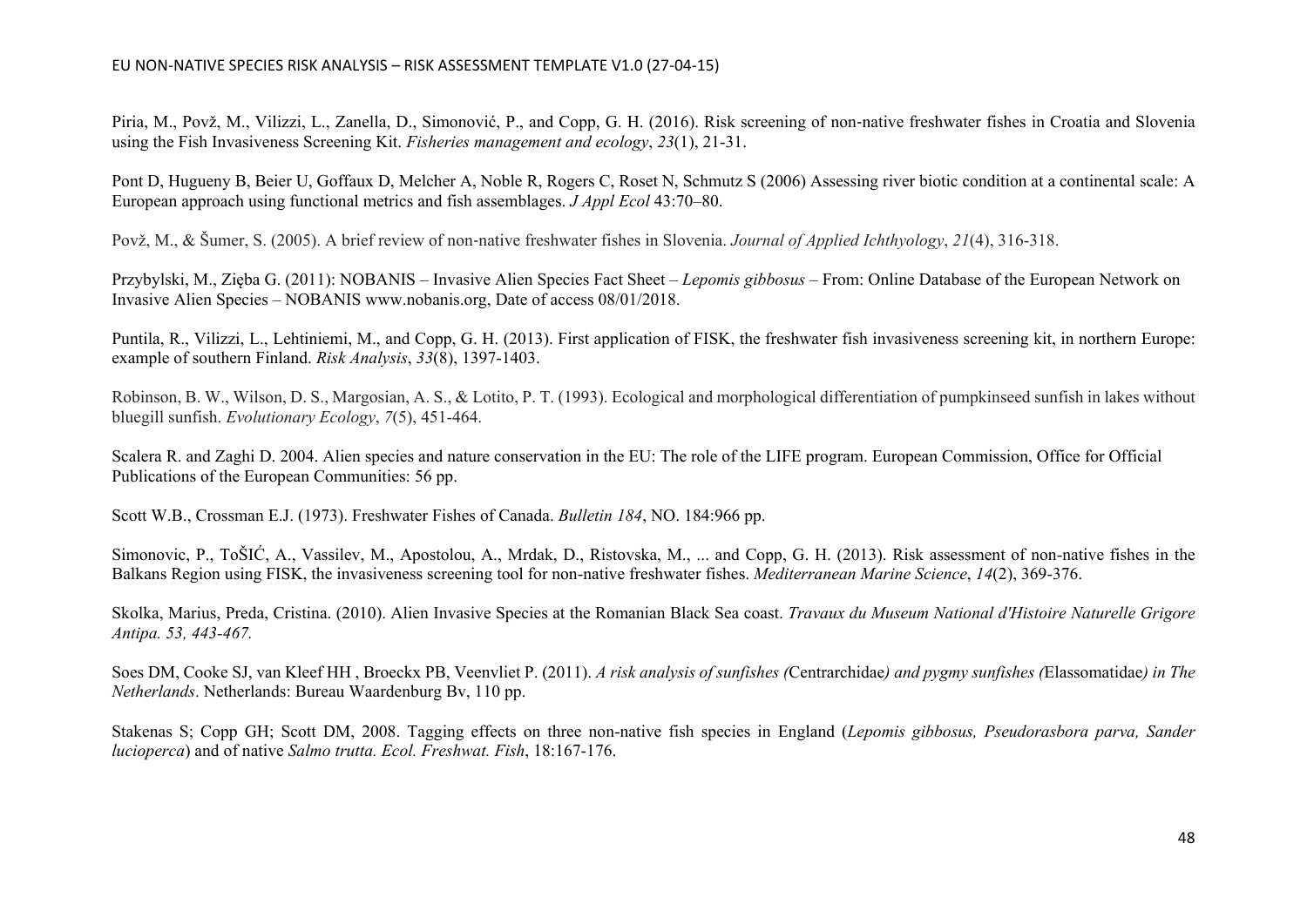Stasko, A. D., Gunn, J. M., & Johnston, T. A. (2012). Role of ambient light in structuring north-temperate fish communities: potential effects of increasing dissolved organic carbon concentration with a changing climate. *Environmental Reviews*, *20*(3), 173-190.

Tandon K. K. (1976). Notes on systematics of the Pumpkin Seed, *Lepomis gibbosus* (Ostheichthyes, Perciformes, Centrarchidae). *Vĕst. Čs. spol. zool*., 40: 307- 311.

[Tandon K. K. \(1977\). Age and growth of pumpkinseed,](https://www.cabi.org/isc/abstract/20087205157) *Lepomis gibbosus*, (Perciformes, Centrarchidae) from Hungaria. *Vest. Cesk. Zool. Spol,* 41:74-79.

[Tandon K. K. \(1977\). Age and growth study of](https://www.cabi.org/isc/abstract/20087205158) *Lepomis gibbosus* from Italy. *Vest. Cesk. Zool. Spol*, 41:211-217.

Thorp, J.H. (1988). Patches and the responses of lake benthos to sunfish nest-building. *Oecol*. 76:168-174.

Tomoček J; Kováč V; Katina S. (2005). Ontogenetic variability in external [morphology](https://www.cabi.org/isc/abstract/20087205160) of native (Canadian) and non-native (Slovak) populations of [pumpkinseed](https://www.cabi.org/isc/abstract/20087205160) Lepomis gibbosus (Linnaeus 1758). *J. Appl. Ichthyol*, 21:1-10.

Tomoček, J., Kováč V. and Katina S. (2007). The biological flexibility of the pumpkinseed: a successful colonizer throughout Europe. In: F. Gherardi (Ed.) Biological invaders in inland waters: profiles, distribution, and threats. *Springer*. Pp. 307-336.

Trombulac SC, Frissell CA (2000) Review of ecological effects of roads on terrestrial and aquatic communities. *Conserv Biol* 14:18–30.

Vandekerkhove J., Cardoso A.C. and Boon P. J. (2013) Is there a need for a more explicit accounting of invasive alien species under the Water Framework Directive? *Management of Biological Invasions* Volume 4, Issue 1: 25–36.

Van der Valk, O.M.C., C.J. van Dijk, P.J. Rijk & M.N.A. Ruijs, 2018. Kostenraming van exoten voor tweede update van de Unielijst (EU-1143/2014). Nota 2018-033. Wageningen University & Research, Wageningen (in Dutch), 40 pp.<http://library.wur.nl/WebQuery/wurpubs/536276>

Van Kleef, H., van der Velde, G., Leuven, R. and Esselink, H. (2008). Pumpkinseed sunfish (*Lepomis gibbosus*) invasions facilitated by introductions and nature management strongly reduce macroinvertebrate abundance in isolated water bodies. *Biological Invasions*. 10, 1481-1490.

Vautard R., Gobiet A., Sobolowski S., Kjellström E., Stegehuis A., Watkiss P., T. Mendlik, Landgren O., Nikulin G., Teichmann C.and Jacob D.2014. The European climate under a 2 ◦C global warming Environ. *Res. Lett*. 9 034006 (11pp).

Verbrugge L.N.H., van der Velde, G. , Hendriks A.J., Verreycken H. and Leuven, R.S.E.W. (2012). Risk classifications of aquatic non-native species: Application of contemporary European assessment protocols in different biogeographical settings. *Aquatic Invasions* Vol. 7, 1: 49-58.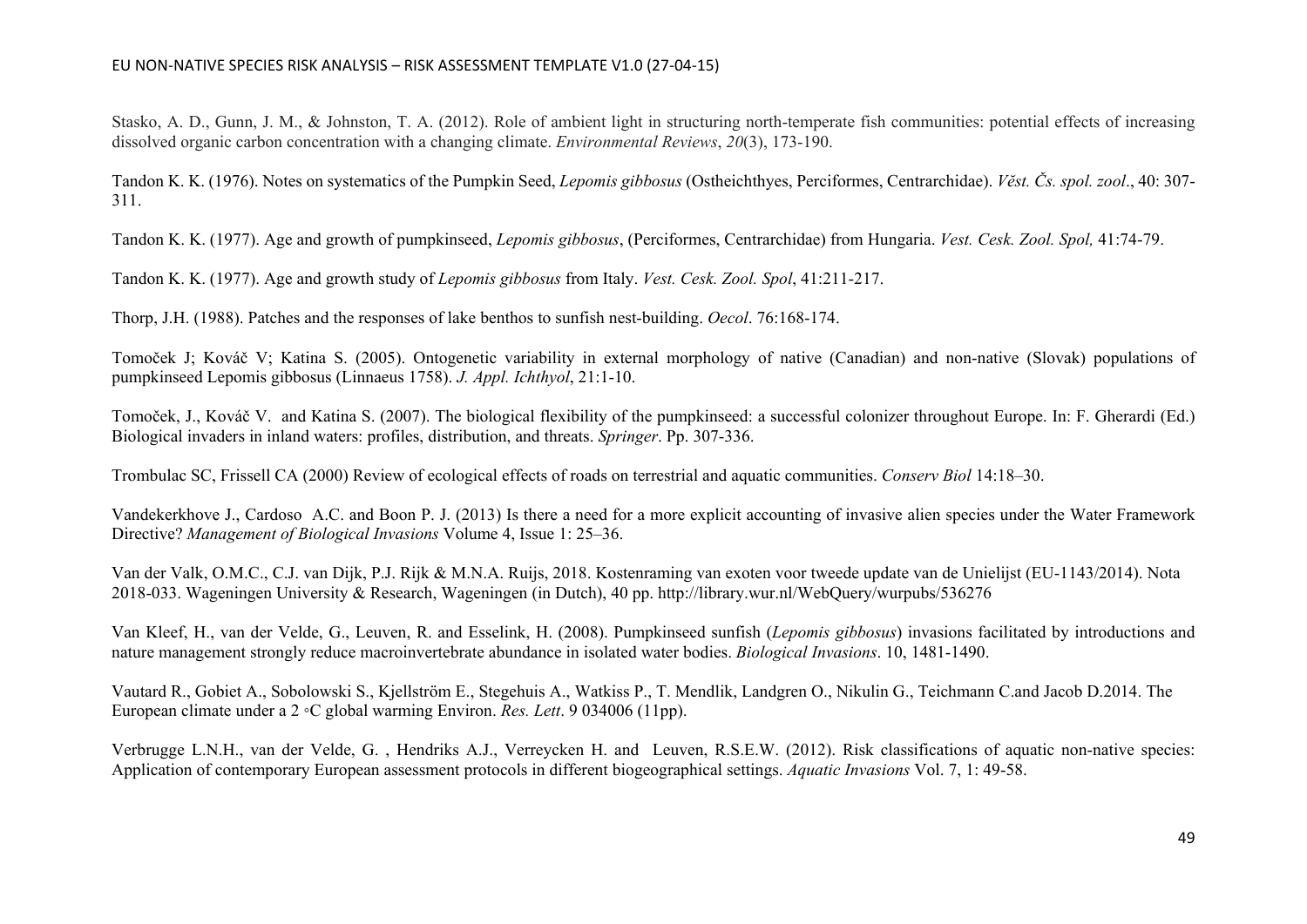[Verreycken H; Anseeuw D; Thuyne Gvan; Quataert P; Belpaire C, 2007. The non](https://www.cabi.org/isc/abstract/20083026088)-indigenous freshwater fishes of Flanders (Belgium): review, status and trends over the last decade. *Journal of Fish Biology*, 71(Suppl. D):160-172. http://www.blackwell-[synergy.com/doi/abs/10.1111/j.1095](https://www.cabi.org/isc/abstract/20083026088)-8649.2007.01679.x

Vilà, M., and García-Berthou, E. (2010). Monitoring biological invasions in freshwater habitats. In *Conservation Monitoring in Freshwater Habitats* (pp. 91- 100). *Springer* Netherlands.

Vilizzi, L., Stakėnas, S. & Copp, G.H. (2012) Use of constrained additive and quadratic ordination in fish habitat studies: an application to introduced pumpkinseed (Lepomis gibbosus) and brown trout (Salmo trutta) in an English stream. Fundamental & Applied Limnology. 180, 69–75.

Villeneuve, F., Copp, G. H., Fox, M. G., & Stakėnas, S. (2005). Interpopulation variation in growth and life‐history traits of the introduced sunfish, pumpkinseed *Lepomis gibbosus*, in southern England. *Journal of Applied Ichthyology*, *21*(4), 275-281.

Wainwright, P., Osenberg, C., & Mittelbach, G. (1991). Trophic Polymorphism in the Pumpkinseed Sunfish (Lepomis gibbosus Linnaeus): Effects of Environment on Ontogeny. *Functional Ecology*, 5(1), 40-55. doi:10.2307/2389554.

Washington Department of Fish and Wildlife. 2005. Warmwater Fishes of Washington. (FM93-9) :24

Welcomme RL. (1988). International introductions of inland aquatic species. FAO fisheries technical paper no. 294. Food and Agriculture Organization of the United Nations, Rome.

Wiesner, C., Wolter, C., Rabitsch, W. and Nehring, S. (2010): Gebietsfremde Fische in Deutschland und Österreich und mögliche Auswirkungen des Klimawandels. – *BfN-Skripten* 279: 192.

Wittenberg R, 2005. An inventory of alien species and their threat to biodiversity and economy in Switzerland. CABI Bioscience Switzerland Centre report to [the Swiss Agency for Environment, Forests and Landscape. 417 pp.](https://www.cabi.org/isc/abstract/20087205168)

Witkowski A, 1979. New locality of sunfish, *Lepomis gibbosus* (L.) (Osteichthyes: [Centrarchidae\)](https://www.cabi.org/isc/abstract/20087205167) in catchment area of Barycz river. Fragmenta Faunistica, [25:15-](https://www.cabi.org/isc/abstract/20087205167)19.

Wydoski, R., S., and Whitney, R., R. 1979. Inland Fishes of Washington. University of Washington Press. 140-141.

Yankova, M. (2016). Alien invasive fish species in Bulgarian waters: An overview. *International Journal of Fisheries and Aquatic Studies* 2016; 4(2): 282-290

Zenetos, A., Pancucci-Papadolopoulou, M., Zogaris, S., Papastergiadou, E., Vardakas, L., Aligizaki, K. and Economou, A. E. (2009). Aquatic alien species in Greece (2009): tracking sources, patterns and effects on the ecosystem. *Journal of Biological Research*-Thessaloniki. 12, 135-172.